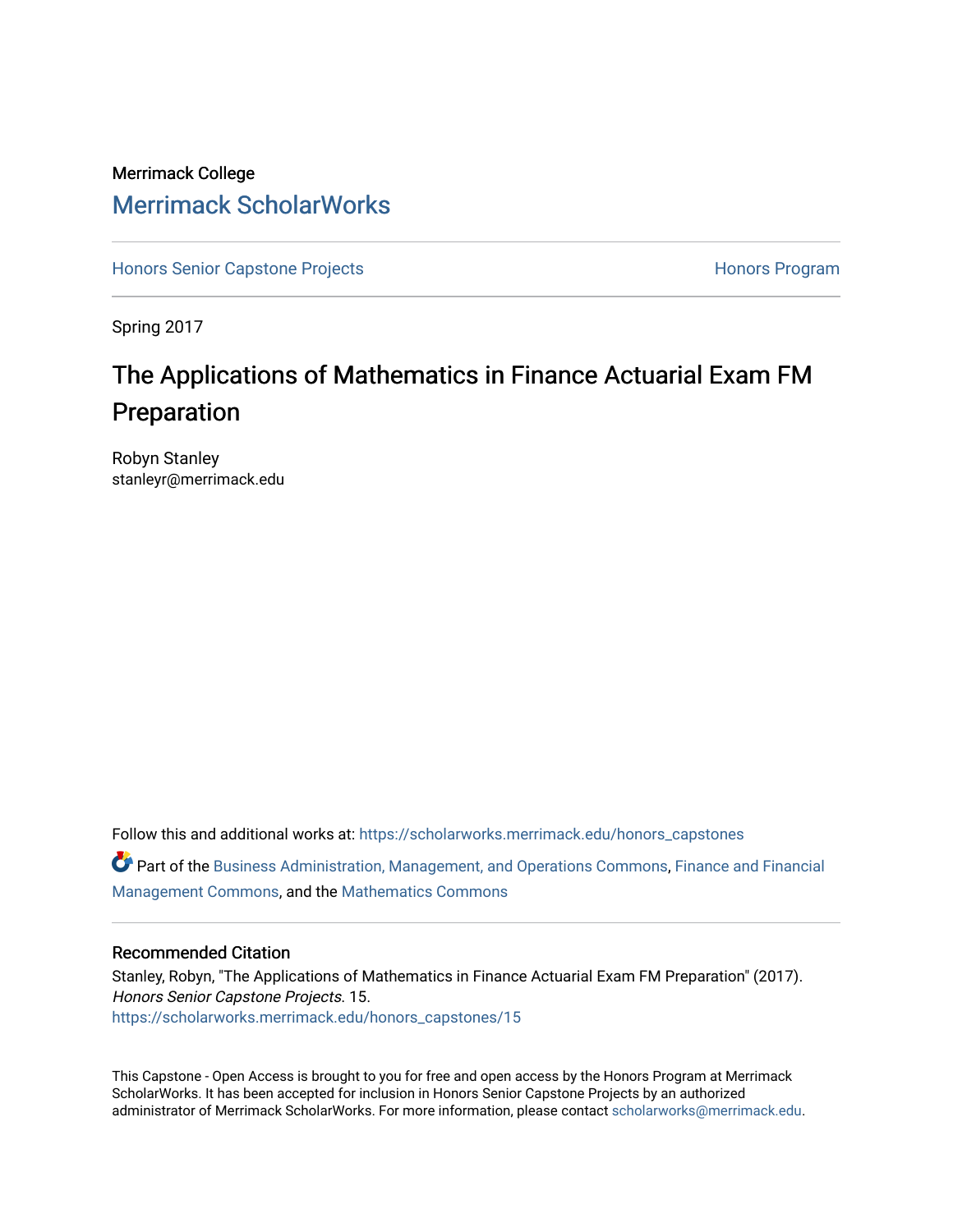# **The Applications of Mathematics in Finance Actuarial Exam FM Preparation Merrimack College-Honors Senior Capstone Project Robyn Stanley Fall 2016**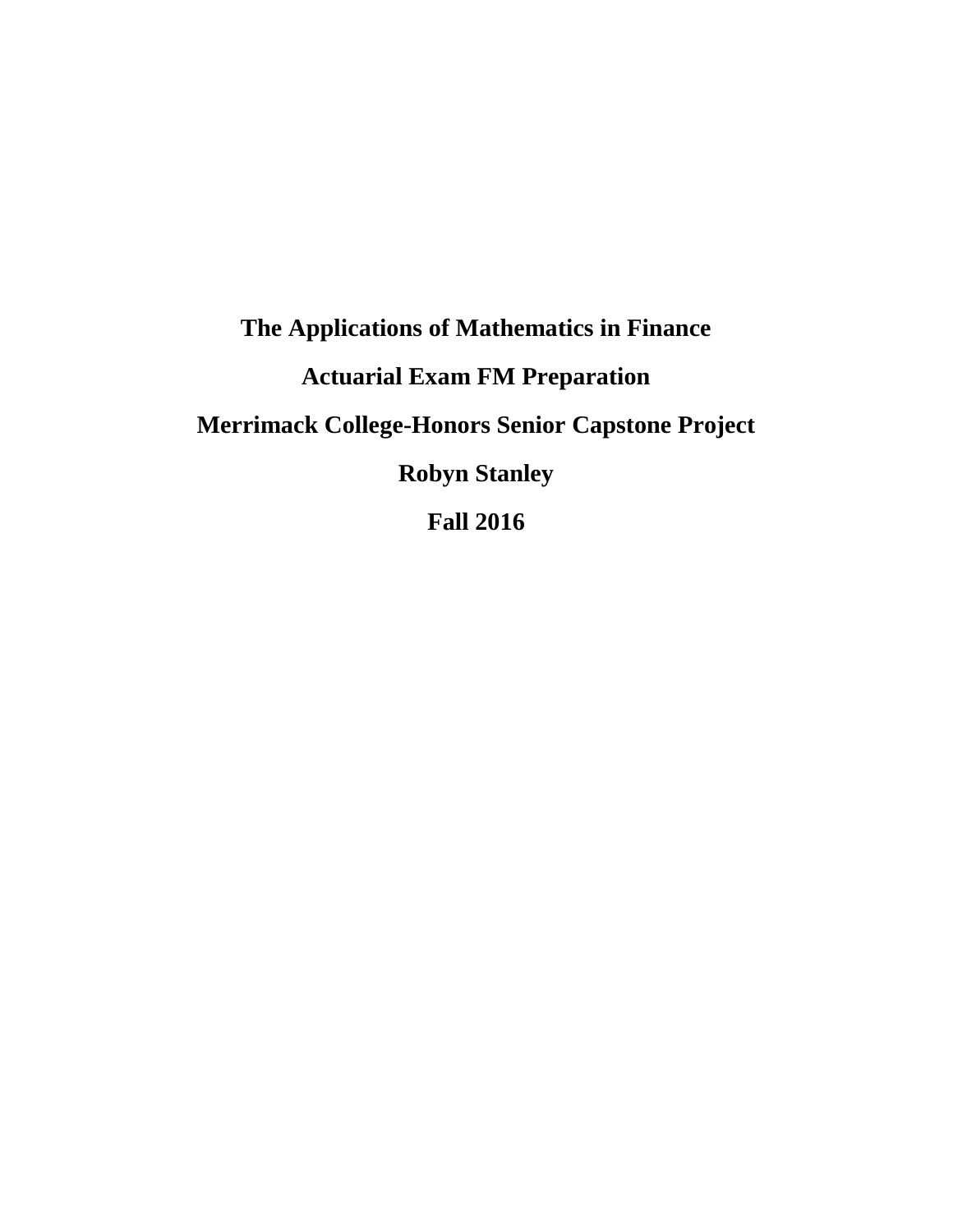### **Table of Contents**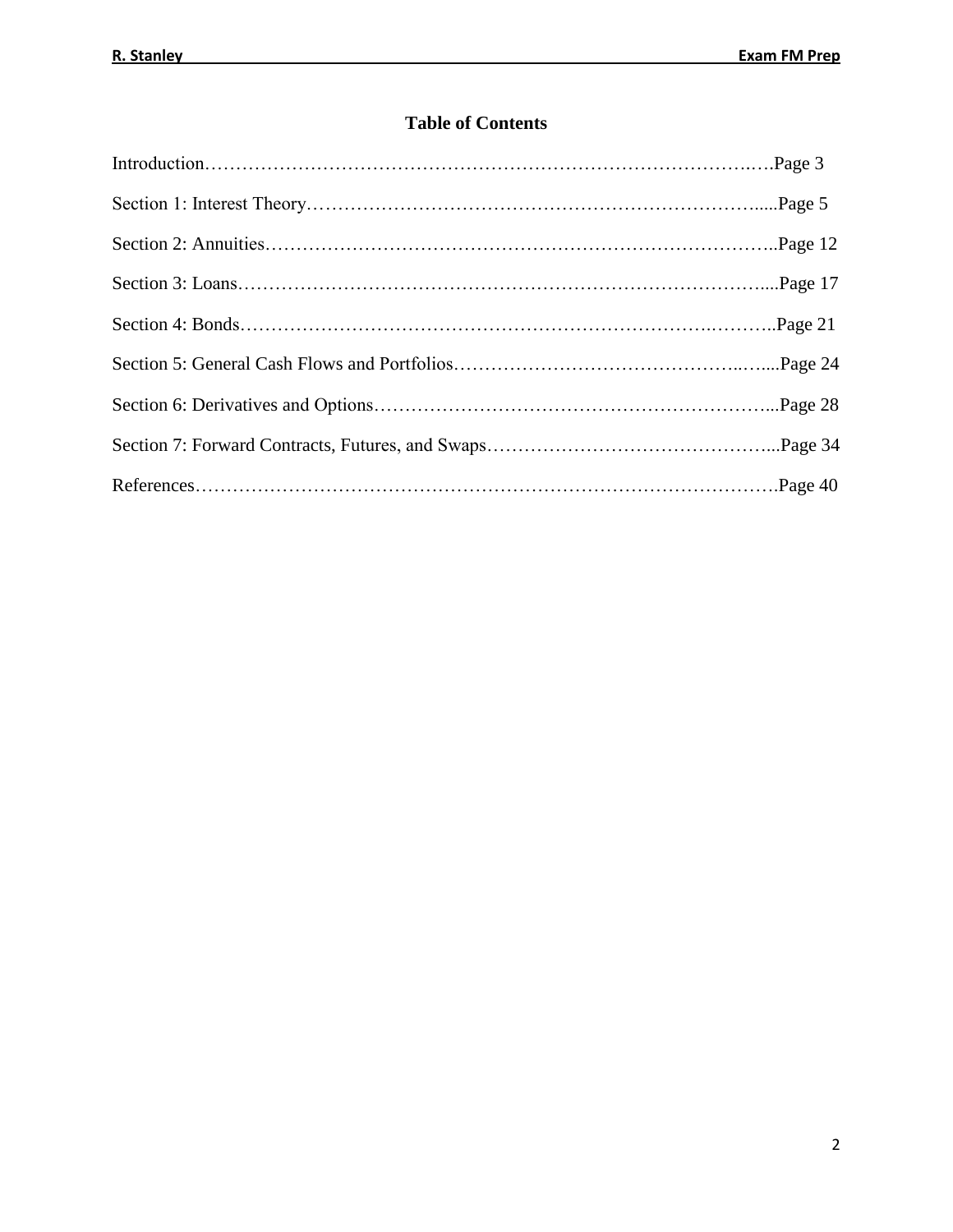### **Introduction**

### *Background:*

Financial mathematics is a growing field in which mathematicians and business professionals alike are regularly finding new links between the two industries. By further developing this area of study, businesses will be able to evaluate trends analytically by implementing mathematical techniques in their investigations. Businesses with a particular interest in financial mathematics include investment banks, commercial banks, hedge funds, insurance companies, corporate treasuries, and regulatory agencies. In particular, the field of actuarial science focuses directly on the applications of mathematics in finance, and requires all aspiring actuaries seeking certification to successfully complete an exam specifically designed to test the applicant's ability to decipher through a series of questions related to the study of financial mathematics<sup>1</sup>.

### *History of Financial Mathematics:*

For centuries, economists have used mathematics to create models and theories, but beginning in the late nineteenth century, scientists began to use mathematical techniques and reasoning to explain financial instruments and trends. The founding father of financial mathematics is Louis Bachelier, who used Brownian motion to explain stock prices and mathematical models to analyze financial markets. After the creation of several models for Brownian motion, stochastic calculus was developed by Kiyoshi Itô in 1940 and used to explain the price of financial products in 1969 due to the innovations of Robert Merton. Merton, alongside Fisher Black and Myron Scholes, developed the famous Black-Scholes Model in 1973, which was used to calculate the theoretical price of European put and call options, ignoring any dividends. These innovations laid the ground work for the study of financial mathematics and contributed greatly to actuarial science.

While Louis Bachelier was leading the charge in the implementation of mathematics in the finance field, the Actuarial Society of America was formed in 1889. The first actuary in North America was Jacob Shoemaker of Philadelphia. Since then, the Actuarial Society of America has grown immensely and has become the Society of Actuaries. In addition, another branch of actuarial science focused specifically on property and casualty insurance emerged, the Casualty Actuarial Society. Actuaries use mathematics, statistics, and financial theory to assess and analyze the financial cost of risk<sup>2</sup>.

 $\overline{a}$ <sup>1</sup> "What Is Financial Math." NCSU Financial Math. 06 July 2014. Web. 02 Aug. 2016. <https://financial.math.ncsu.edu/what-is-financial-math/>.

 $2$  Skantzos, Nicholas. "Some Background History on Financial Mathematics." 2010. Web. 2 Aug. 2016. <http://itf.fys.kuleuven.be/~nikos/papers/lect2\_blackscholes.pdf>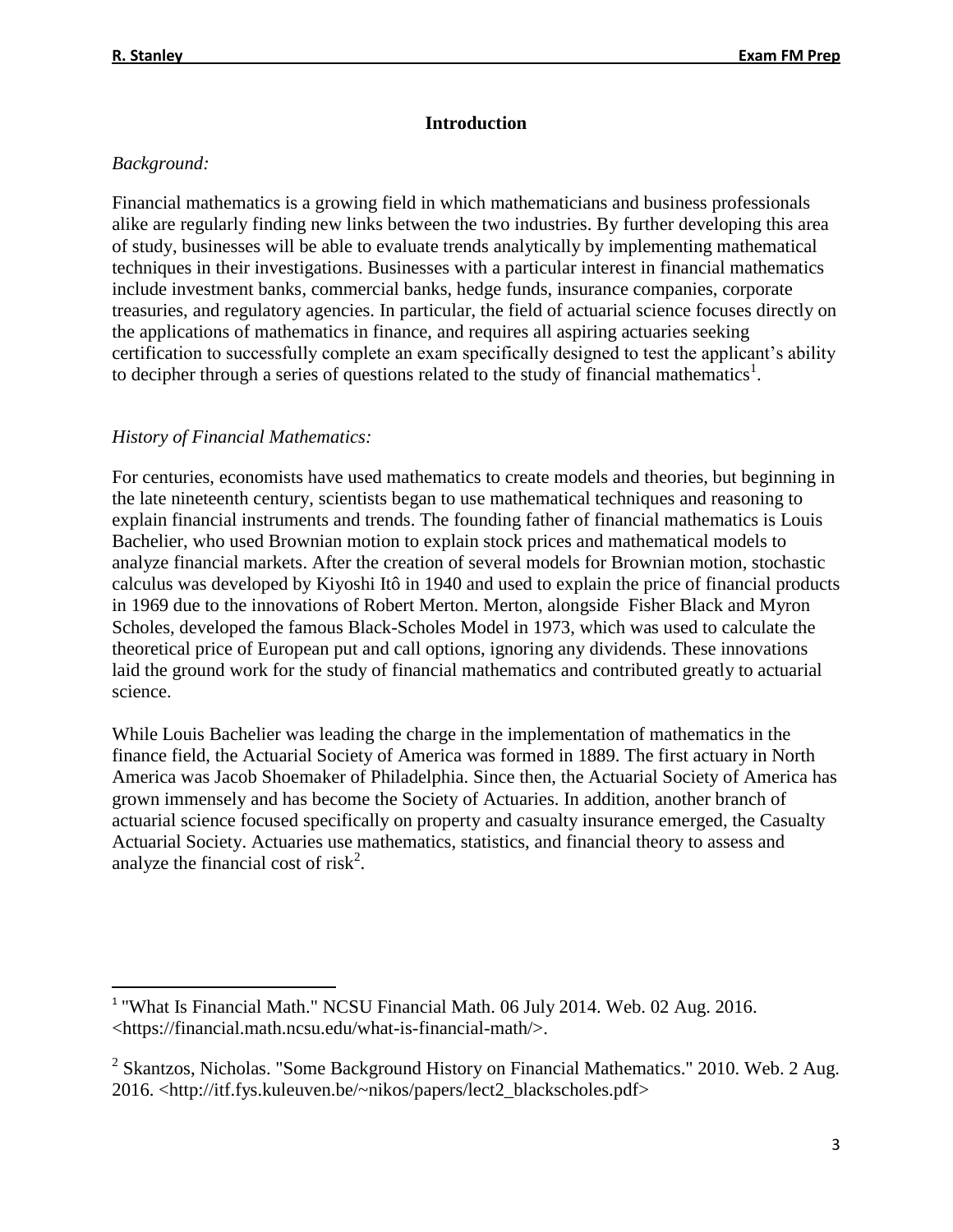$\overline{a}$ 

### *Objective and Methodology:*

The objective of this honors senior capstone project is to research the ways that mathematics is used in the field of finance with an emphasis on the techniques applied in the actuarial science industry. This project will also assist those preparing for the second actuarial exam<sup>3</sup>.

<sup>&</sup>lt;sup>3</sup> "Exam FM – Financial Mathematics." Member. Web. 02 Aug. 2016. <https://www.soa.org/education/exam-req/edu-exam-fm-detail.aspx>.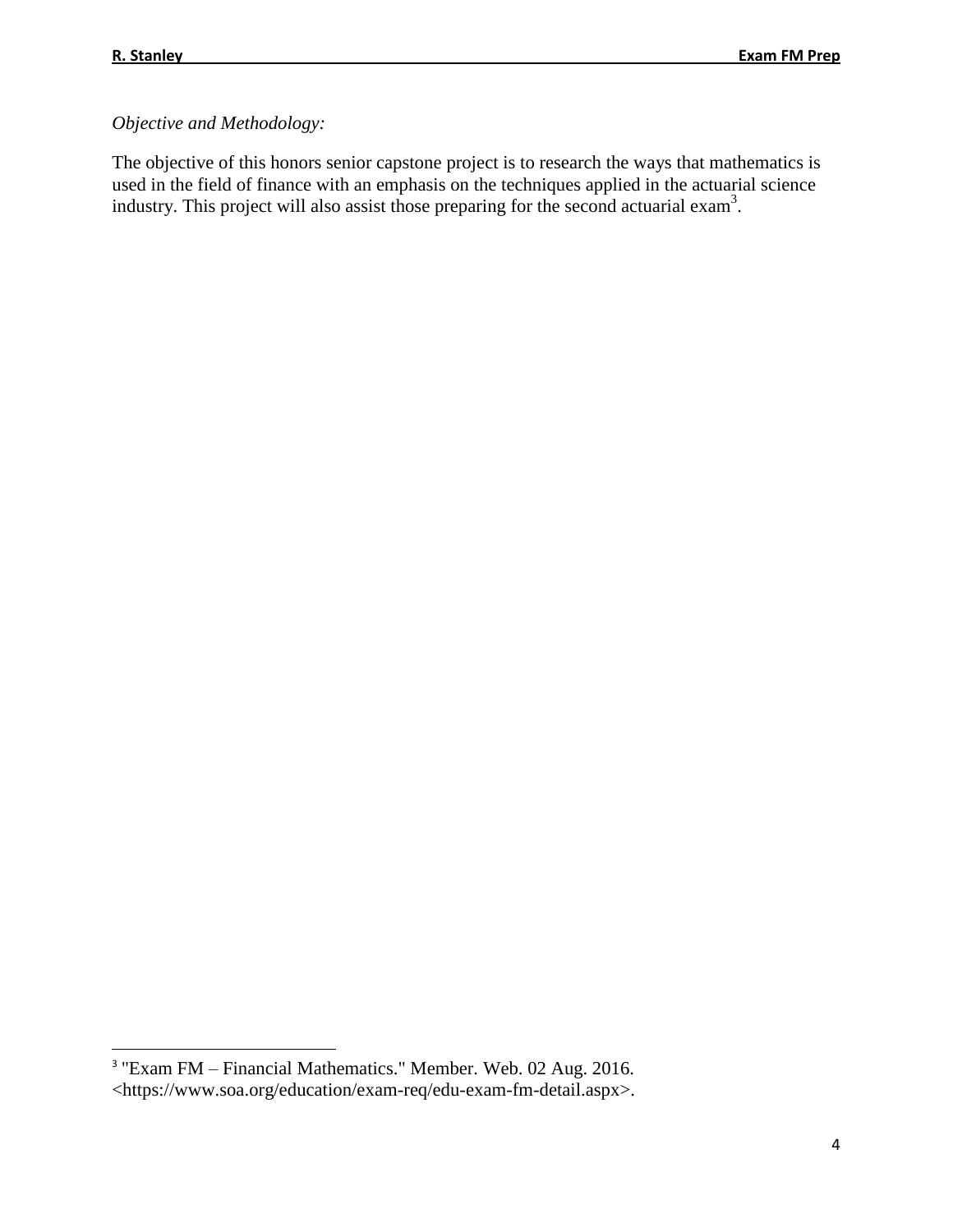#### **Section 1: Interest Theory**

In every instance where money is either borrowed or lent, there will be interest involved. A lender will receive interest since he/she will expect an additional return in exchange for loaning money. A borrower will pay interest since he/she is using the lenders money in place of their own. This section will include a description and examples of the various concepts associated with interest theory.

*a) Simple Interest*

As implied by the name, simple interest is the most straight forward interest to calculate. For the purpose of this paper, we will use *r* to denote the annual interest rate, *P* to denote the principal amount or present value, *t* to denote time, and *A* to denote the amount after interest is applied or the future value of the investment. The formula for simple interest is:

$$
A = P(1 + rt).
$$

#### **Example 1.1:**

If a bank is paying 2% annual interest for a savings account, and we invest \$500, after three years, what will our account balance be?

#### **Solution:**

$$
A = 500(1 + 0.02(3)) = $530.
$$

*b) Compound Interest*

The next type of interest we will discuss is compound interest which accrues interest much faster than simple interest. With compound interest, we earn interest on our interest. That is, interest is earned on the previous amount, not just the principal amount of the investment or loan. The formula for compound interest is:

$$
A = P\left(1 + \frac{r}{n}\right)^{nt}
$$

Where *n* is the number of compounding periods per year. The more compounding periods per year the more interest is accrued. That being said, continuous compounding will accumulate the most interest. The formula for continuous compound interest is:

$$
A = Pe^{rt}.
$$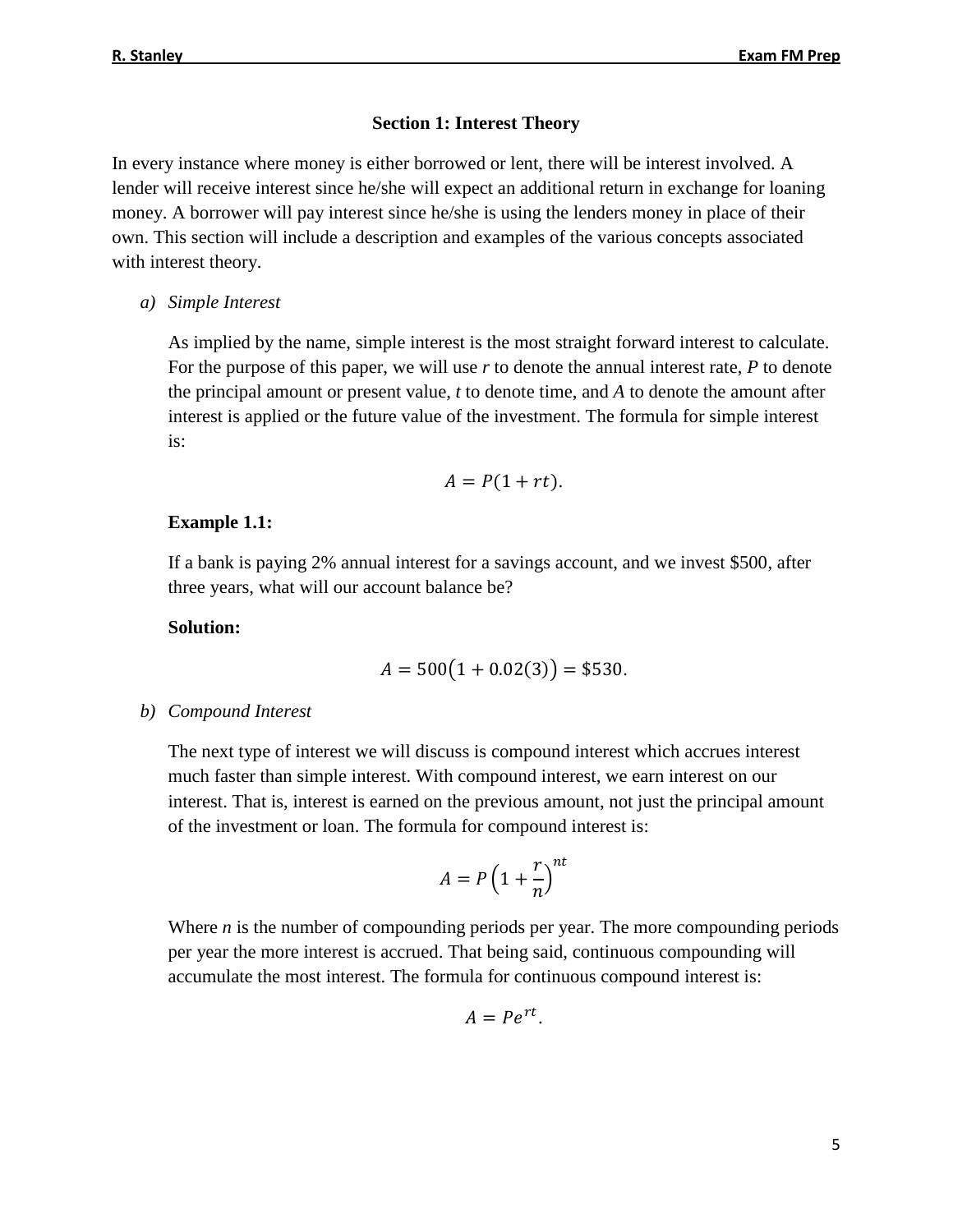#### **Example 1.2:**

If we were to invest \$1,000 into a savings account earning an interest rate of 3% compounded quarterly, what would the value of our investment be in five years?

#### **Solution:**

$$
A = 1000 \left( 1 + \frac{0.03}{4} \right)^{4(5)} = $1,161.18
$$

#### **Example 1.3:**

Jessica loaned \$200 to Megan at an interest rate of 1.5% compounded continuously with a maturity of three months. How much will Megan need to pay to Jess in three months?

#### **Solution:**

$$
A = 200e^{0.015(0.25)} = $200.75
$$

*c) Effective Rate*

Most investments and loans are quoted using the nominal rate which is the periodic interest rate multiplied by the number of periods per year. However, the nominal rate does not take into account the compounding that typically occurs. So, we use the effective rate as a more accurate measure of the amount of interest that is charged or accrued. The effective rate can also be used to accurately compare different investment options. If interest is compounded over *n* periods, the formula for effective interest rate,  $r_e$  , is:

$$
r_e = \left(1 + \frac{r}{n}\right)^n - 1
$$

If interest is continuously compounded, the effective interest rate is given by  $r_e = e^r - 1$ .

#### **Example 1.4:**

Michaela has the option of investing in an account that provides an interest rate of 2% compounded monthly or an account with an interest rate of 2.5% compounded quarterly. Which account would give Michaela a higher return on her investment?

#### **Solution:**

$$
r_e = \left(1 + \frac{0.02}{12}\right)^{12} - 1 = 0.02018 = 2.018\%
$$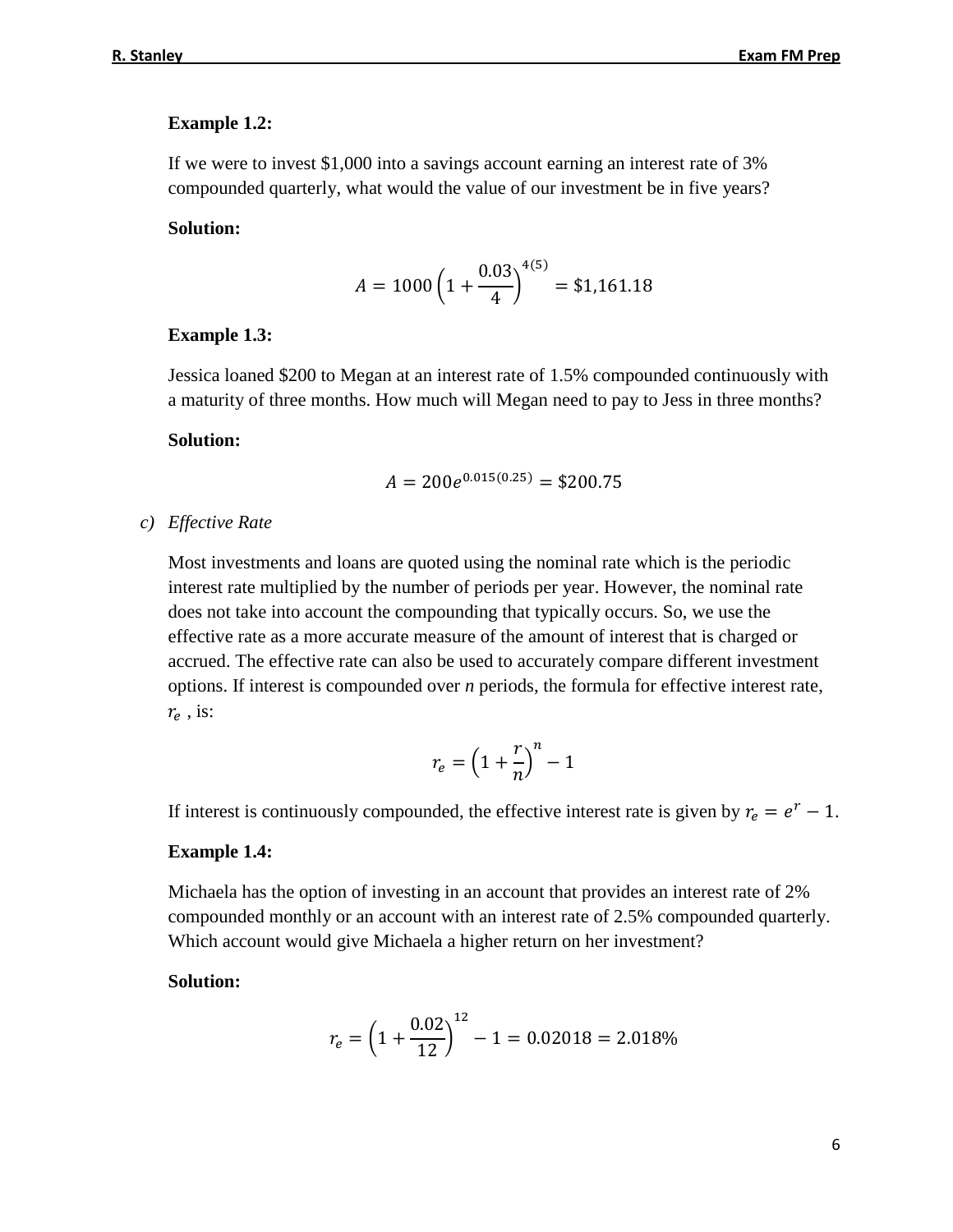$$
r_e = \left(1 + \frac{0.025}{4}\right)^4 - 1 = 0.025235 = 2.535\%
$$

Thus, Michaela is better off investing in the account offering a 2.5% interest rate compounded quarterly.

*d) Inflation and Real Rate of Interest*

Inflation is the general increase in prices which is most often a sign of a growing economy. However, inflation erodes investments, and investors need to carefully construct strategies that account for inflation. Those saving for activities far into the future, such as retirement or college tuition are at a particularly high risk for inflation. The real rate of interest is the rate that accounts for inflation. The real rate is found simply by subtracting the predicted inflation rate from the nominal rate of the investment or loan. On average, the long term inflation rate in the United States over the past one hundred years is 3.22 percent. This means that prices will double approximately every twenty years<sup>4</sup>.

### **Example 1.5:**

Bill and Mary are recently married and looking to start planning for their retirement. They are both 25 years of age, plan to retire at age 65 and have found a money market account with an interest rate of 7%. Bill and Mary plan to withdraw \$2,500 per month for 30 years upon retirement. How much do Bill and Mary need to invest monthly to meet their retirement goals?

#### **Solution:**

 $\overline{\phantom{a}}$ 

First we will calculate the present value of the monthly deposits

$$
PV = x \sum_{i=1}^{480} \left( 1 + \frac{0.07}{12} \right)^{-i} = x(160.91884)
$$

where *x* is the monthly deposit.

Next we will calculate the present value of the monthly withdrawals

$$
PV = 2500 \sum_{i=481}^{841} \left( 1 + \frac{0.07}{12} \right)^{-i} = 23,055.9537
$$

Set these results equal to each other and solve for *x*

$$
160.91884x = 23055.9537
$$

$$
x=\$143.277
$$

<sup>4</sup> McMahon, Tim. "InflationData.com." *US Inflation Long Term Average*. 01 Apr. 2014. Web. 15 Sept. 2016. <[http://inflationdata.com/Inflation/Inflation\\_Rate/Long\\_Term\\_Inflation.asp>](http://inflationdata.com/Inflation/Inflation_Rate/Long_Term_Inflation.asp)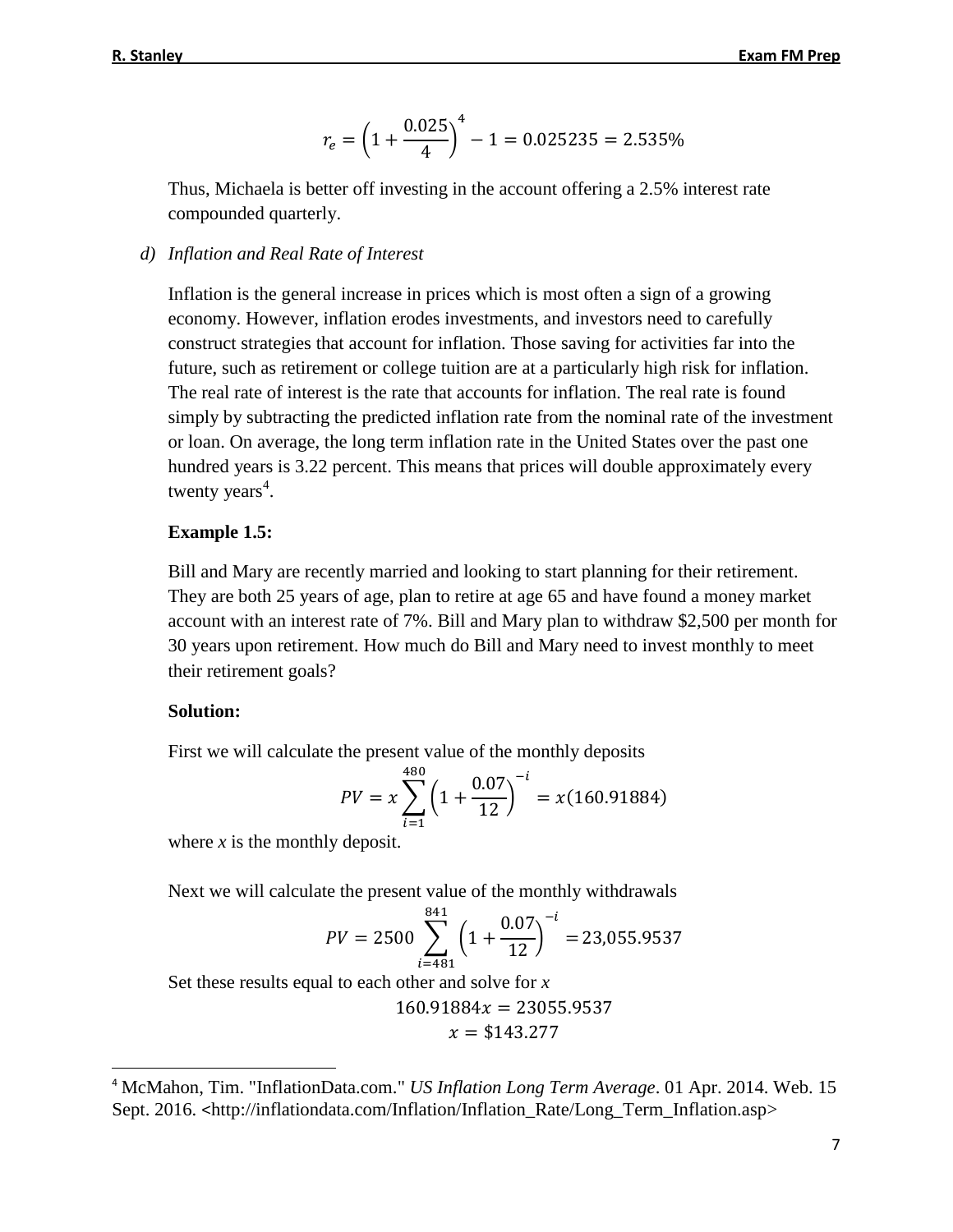#### *e) Discount Rate*

The discount rate is often used interchangeably with the interest rate. However, the discount rate refers the interest rate we would need to earn on a given amount of money today to end up with a given amount in the future.<sup>5</sup> The discount rate can also be defined as the rate used in discounted cash flow analysis. Discounted cash flow analysis is the calculation of the present value of future cash flows. In practical uses, some financial securities are sold below the face value to entice buyers to invest. When a financial instrument is sold below the face value it is classified as below par. The difference between the face value and the price of the security divided by the face value is the discount factor, which is measured as a percent. The discount rate is the rate at which the selling price would accumulate to the face value in a specified time period. Pure discount, or zero coupon bonds, are typical examples of this phenomenon. The discount rate of a pure discount bond can be found with the formula:

$$
P = \frac{V}{(1+r)^t}
$$

Where *P* is the price at which the bond is selling and *V* is the face value.

#### **Example 1.6:**

Suppose a pure discount bond is being traded for \$96.50 and has a face value of \$100. If the bond has a maturity of five years, what is the discount rate?

#### **Solution:**

$$
96.50 = \frac{100}{(1+r)^5}
$$

$$
\left(\frac{100}{96.5}\right)^{1/5} - 1 = r = 0.00715 = 0.715\%
$$

#### *f) Time Value of Money*

l

The fundamental idea of the time value of money is that a dollar today is not worth a dollar tomorrow. The same dollar today is actually worth less in the future. The first reason for this is that consumers prefer present consumption to future consumption. In order to encourage future consumption, consumers will need to be offered more at a future point in time. Thus, as the desire for present consumption increases, the value of

<sup>5</sup> Picardo, CFA Elvis. "Discount Rate." *Investopedia*. 23 Jan. 2014. Web. 15 Sept. 2016. <http://www.investopedia.com/terms/d/discountrate.asp>.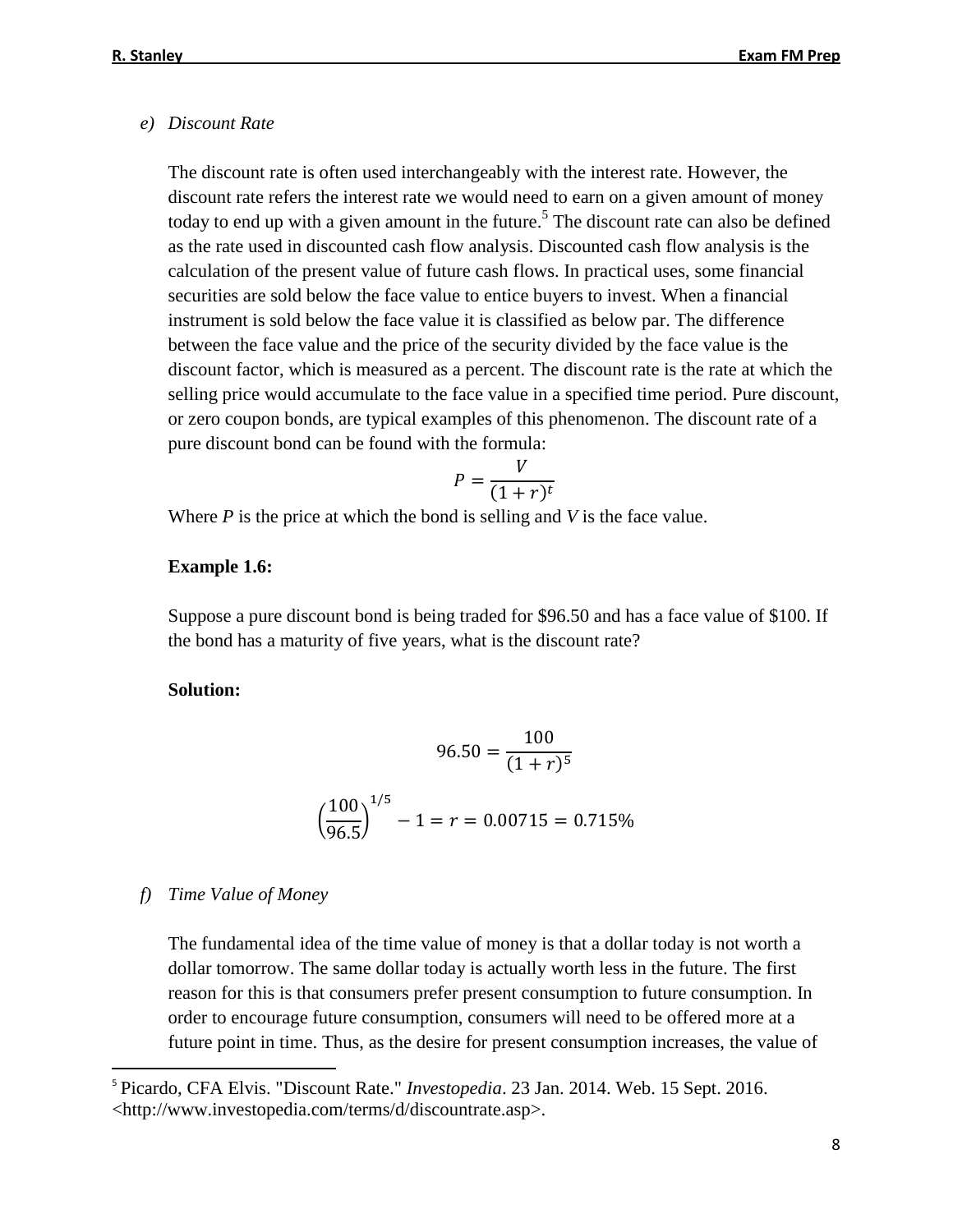the dollar will decrease. Another reason for the decrease in future dollar valuation is inflation, which is the general rise in prices. As prices increase, the purchasing power of one dollar decreases. Lastly, if there is any uncertainty or risk associated with the future cash flow, the future cash flow will have a lower value<sup>6</sup>.

#### *g) Future Value*

Relating to the time value of money, the future value is the value of a current asset at a specific time in the future given an interest rate. The future value is used to compare the profit of various investments into the future. Since the future is unknown, some future value calculations are not as easy to determine. For example, stocks are highly volatile and dividend payments can change at varying rates. However, bonds, annuities and other fixed securities can be easily compared using a future value calculation. The formula used to determine the future value, *FV,* of a lump sum with compounding is:

$$
FV = P\left(1 + \frac{r}{n}\right)^{nt}
$$
 or  $FV = Pe^{rt}$  for continuous compounding.

#### **Example 1.7:**

Calculate the value of a lump sum of \$500 deposited today in a savings account that earns 1.25% interest compounded monthly in ten years.

#### **Solution:**

$$
FV = 500 \left( 1 + \frac{0.0125}{12} \right)^{12 \times 10}
$$

$$
FV = $556.53
$$

#### *h) Present Value*

l

The opposite of future value, is present value. The present value represents the value of a future stream of payments or sum of money given a specific interest rate. The interest rate at which the money is discounted is called the discount rate. Similar to future value, the present value can be used to accurately compare investment or loan options. The known future values are discounted at the discount rate back to time zero and the higher the discount rate, the lower the present value. The formula for the present value of a lump sum is:

$$
P = A \left( 1 + \frac{r}{n} \right)^{-nt}
$$
 or  $P = Ae^{-rt}$  if compounding continuously.

<sup>6</sup> Damoda, Aswath. *The Time Value of Money*. Web. 20 Sept. 2016.

<sup>&</sup>lt;http://people.stern.nyu.edu/adamodar/pdfiles/acf4E/presentations/timevalue.pdf>.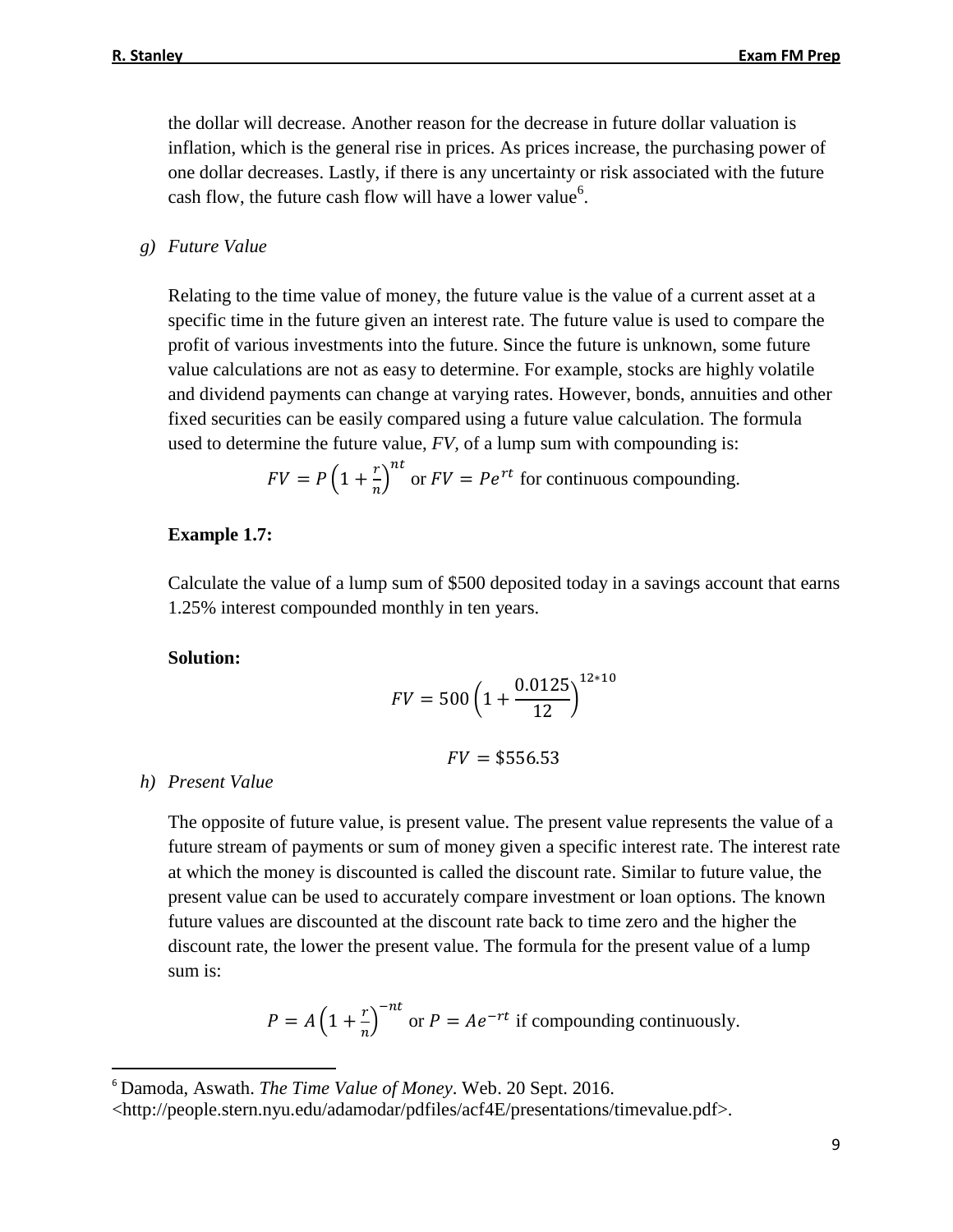Similarly, the present value of a stream of income is given by:

$$
P = \int_{0}^{T} P(t)e^{-rt}dt
$$

Where  $P(t)$  is income stream at each value of *t*.

#### **Example 1.8:**

Olivia is deciding between two investments that will make annual payments for the next three years. The first option will pay \$100 in year one, \$150 in year two, and \$125 in year three. The other investment will pay \$125 in year one, \$100 in year two, and \$150 in year three. Assuming an interest rate of 3% compounded quarterly, which investment should Olivia choose?

#### **Solution:**

Option 1:

$$
PV = 100\left(1 + \frac{0.03}{4}\right)^{-4(1)} + 150\left(1 + \frac{0.03}{4}\right)^{-4(2)} + 125\left(1 + \frac{0.03}{4}\right)^{-4(3)} = $352.63
$$

Option 2:

$$
PV = 125\left(1 + \frac{0.03}{4}\right)^{-4(1)} + 100\left(1 + \frac{0.03}{4}\right)^{-4(2)} + 150\left(1 + \frac{0.03}{4}\right)^{-4(3)} = $352.65
$$

Thus, although fairly insignificant in this example, Olivia should invest in the second option.

*i) Net Present Value*

The net present value, often abbreviated as NPV, is the difference between the present value of cash inflows and the present value of cash outflows. Net present value is often used in budgeting to determine the profitability of a project or investment. The formula for net present value is:

$$
NPV = \sum_{i=1}^{T} \frac{C_i}{(1+r)^i} - C_o
$$

Where  $C_i$  is the cash flow, and  $C_0$  is the initial cash outflow or investment.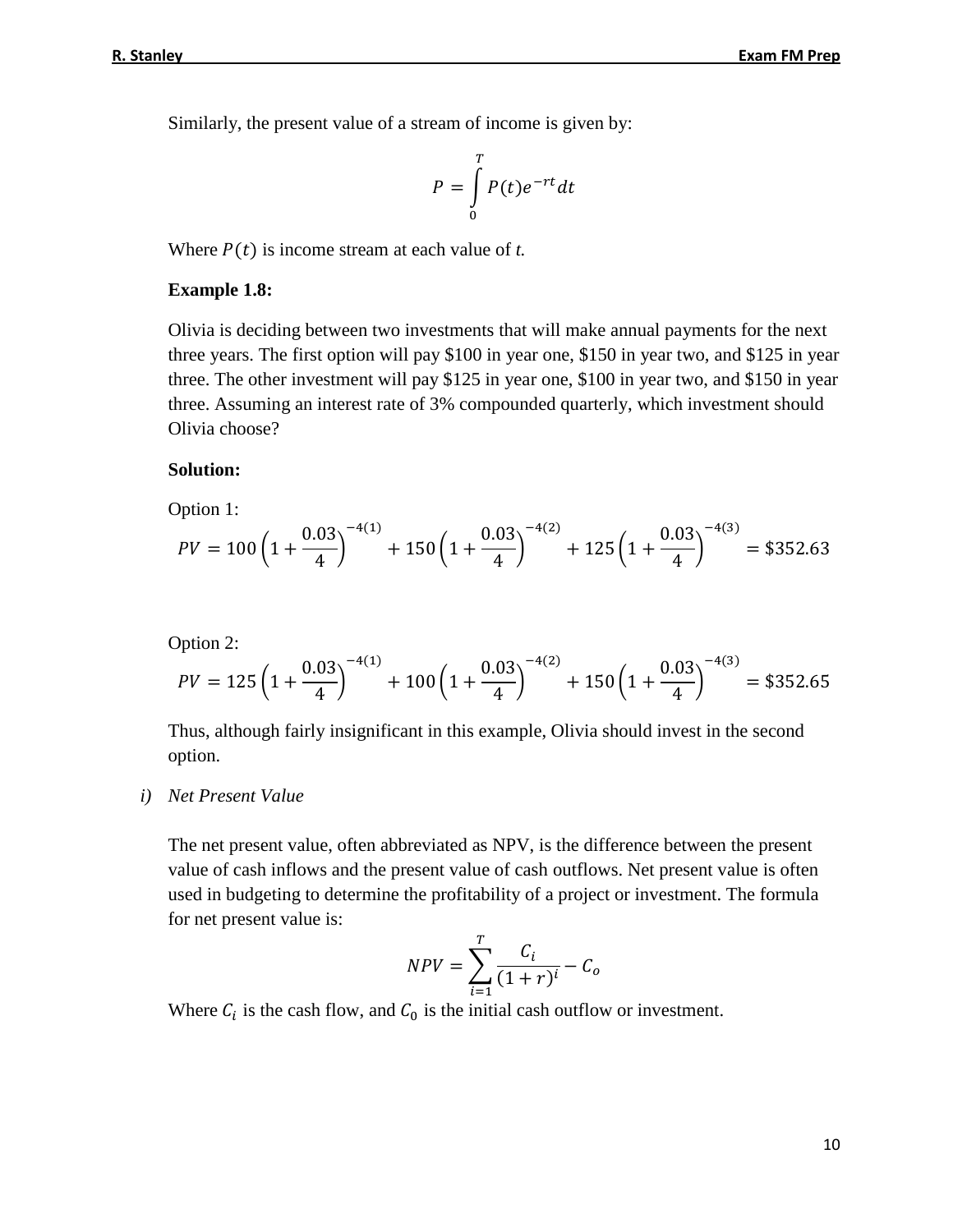### **Example 1.9:**

ABC Corporation is considering investing in building a new structure for their manufacturing operations. The initial investment for the project is \$1,000. Over the next five years, the company expects to take in \$150, \$160, \$210, \$250, and \$275 each year. With an interest rate of 3%, will this project be profitable?

### **Solution:**

$$
NPV = \left(\frac{150}{(1+0.03)^1} + \frac{160}{(1+0.03)^2} + \frac{210}{(1+0.03)^3} + \frac{250}{(1+0.03)^4} + \frac{275}{(1+0.03)^5}\right) - 1000
$$
  

$$
NPV = 947.965 - 1000 = -\$52.03
$$

Thus, this investment would not be profitable and ABC Corporation should not embark on this project.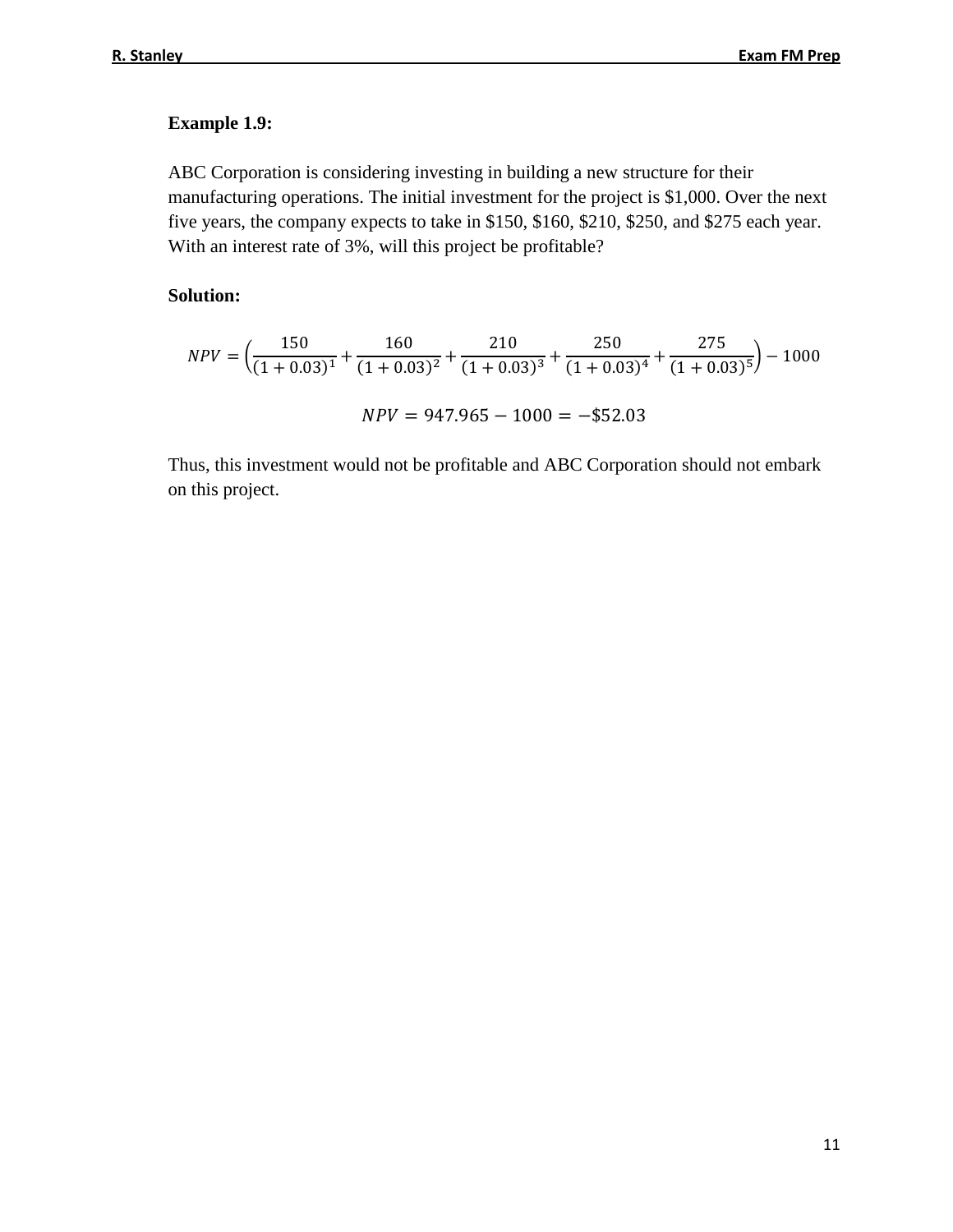### **Section 2: Annuities**

Annuities are financial products sold by financial institutions and can be used to generate a steady stream of cash flow for some future amount of time. Individuals typically make deposits into an account up until a certain date and then receive payments for a specified number of periods. These payments are typically equal, or level, but they can also vary, known as a nonlevel annuity. Some examples of situations in which individuals would use annuities are retirement accounts, paying off loans, life insurance, and pension funds.

### *a) Annuity-immediate*

An annuity-immediate or annuity due is an annuity in which payments are made at the end of each time period. Typically individuals are interested in the present value of their future cash flow. The present value of the annuity is simply the sum of the present values of each payment. This can be calculated using the following formula:<sup>7</sup>

$$
PV = P\left(\frac{1 - (1 + r)^{-n}}{r}\right)
$$

Where *P* is the payment amount, *r* is the interest rate per payment period, and *n* is the number of payments.

### **Example 2.1:**

Calculate the present value of an ordinary annuity that makes payments of \$1,000 annually for 10 years at an interest rate of 2%.

### **Solution:**

Using the formula, with  $P = 1,000$ ,  $r = 0.02$ , and  $n = 10$ , we find that the present value is  $PV = 1000 \left( \frac{1-(1+0.02)^{-10}}{0.02} \right) = $8,982.585.$ 

### *b) Annuity due*

 $\overline{\phantom{a}}$ 

An annuity due is similar to an ordinary annuity except the payment is received at the beginning of each time period as opposed to the end. This type of annuity is not as common but is another viable investment option that provides a steady stream of income. A common example of an annuity due is rent payments received by a landlord. An annuity due is more beneficial for the recipient because it provides them with a higher cash flow faster which can be invested for a longer period of time. On the other hand, individuals paying the annuity miss out on this benefit since they are obligated to make the payment sooner. The type of

<sup>&</sup>lt;sup>7</sup> Finan, Marcel B. "A Basic Course in the Theory of Interest and Derivatives Market." 157. Arkansas Tech University, 15 Aug. 2015. Web. 30 Sept. 2016. <http://faculty.atu.edu/mfinan/actuarieshall/mainf.pdf>.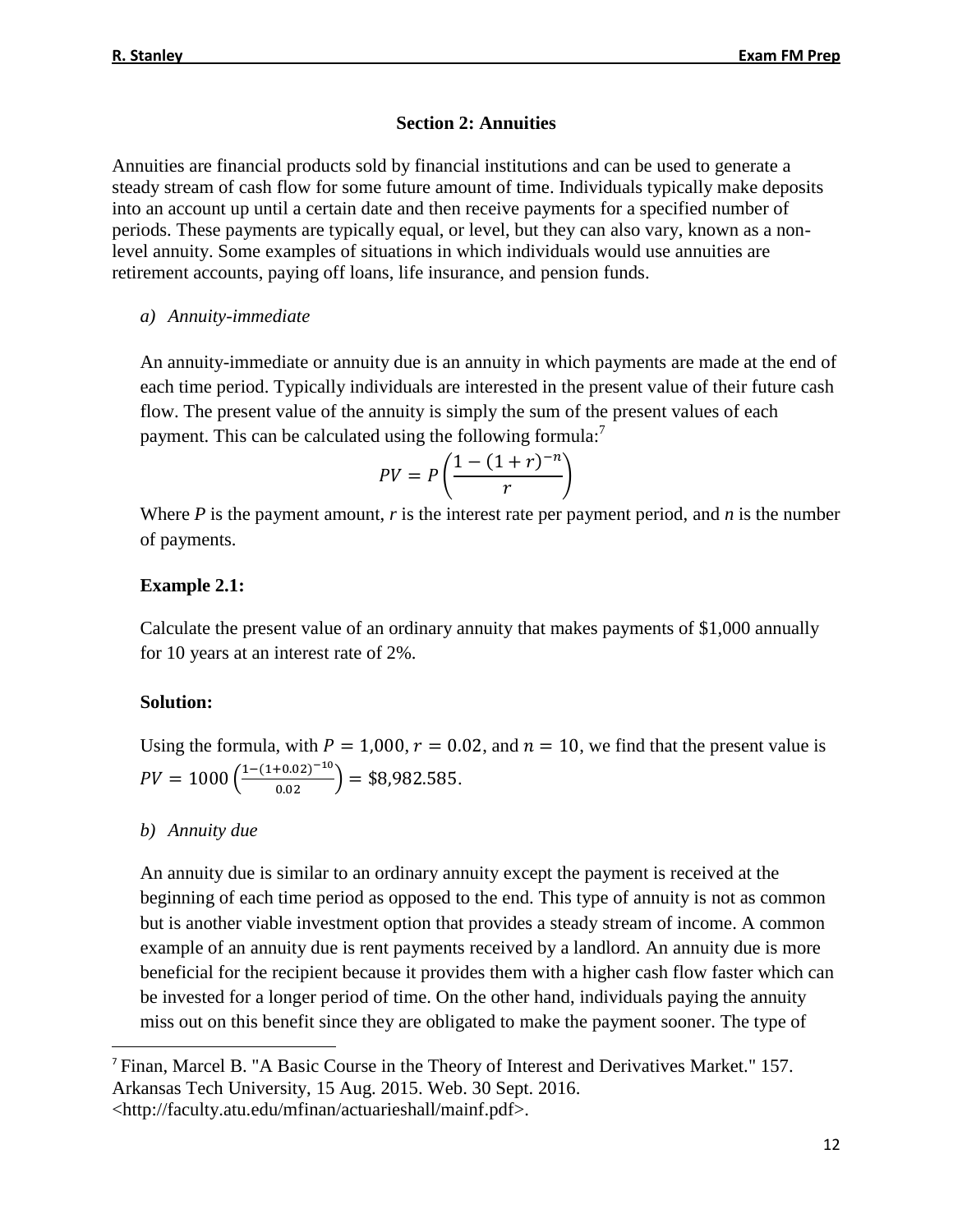annuity is agreed upon in the contract between the recipient and beneficiary. Similar to ordinary annuities, it is often desirable to compare various options for annuity dues which can be accomplished by comparing the present values of the streams of income. The present value can be calculated with the following formula: $^8$ 

$$
PV = P + P\left(\frac{1 - (1 + r)^{-(n-1)}}{r}\right)
$$

Where *P* is the payment paid or received, *r* is the interest rate, and *n* is the number of time periods.

#### **Example 2.2:**

Calculate the present value of an annuity due that makes payments of \$1,000 annually for 10 years at an interest rate of 2%.

#### **Solution:**

Using the formula with  $P = 1,000$ ,  $r = 0.02$ , and  $n = 10$ , we find that the present value is  $PV = 1,000 + 1,000 \left( \frac{1-(1+0.02)^{-(10-1)}}{0.02} \right) = $9,162.237$ . This annuity due has a higher present value than the ordinary annuity calculated above.

#### *c) Perpetuity*

A perpetuity is a type of annuity that has an infinite term. Similar to annuities, perpetuities can be due or received at the beginning or end of each time period, as specified in a contract. Since perpetuities are infinite, there is no way to calculate the accumulated value of the security, but we can calculate the present value by using the concept of geometric series. The formula for calculating the present value of an ordinary perpetuity (payment due or received at the end of the time period) is:

$$
PV = \frac{P}{r}
$$

Where *P* is the payment due or received and *r* is the discount rate. Similarly, the formula for the present value of a perpetuity due (payment due or received at the beginning of the time period) is:

$$
PV = \frac{P}{r} + P_0
$$

Where  $P_0$  is the initial payment<sup>9</sup>.

 $\overline{\phantom{a}}$ 

<sup>8</sup> Root. "Annuity Due." *Investopedia*. 28 July 2015. Web. 1 Oct. 2016.

<sup>&</sup>lt;http://www.investopedia.com/terms/a/annuitydue.asp>.

<sup>9</sup> "PreMBA Finance." *PreMBA Finance*. Web. 1 Oct. 2016.

<sup>&</sup>lt;http://ci.columbia.edu/ci/premba\_test/c0332/s5/s5\_4.html>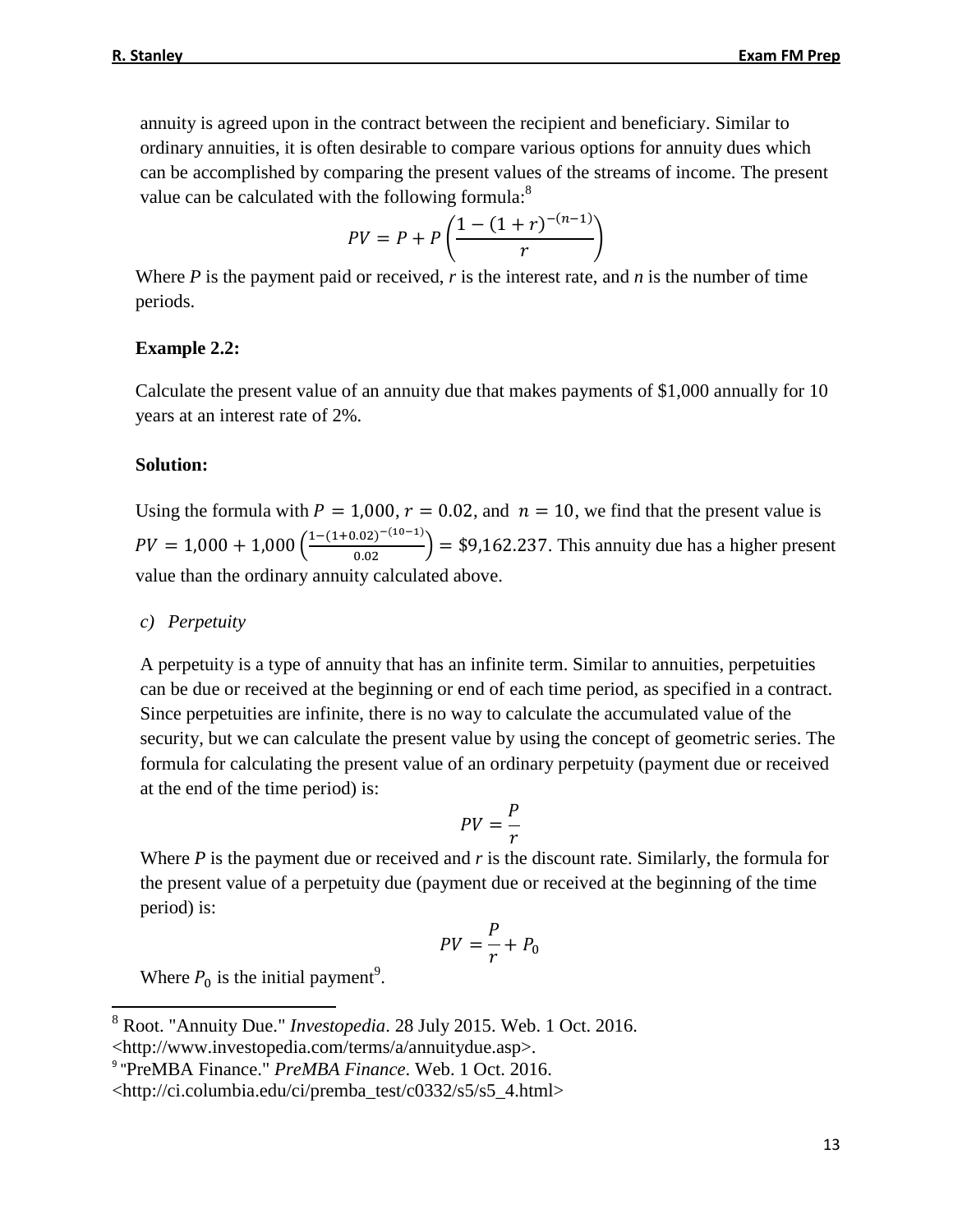### **Example 2.3:**

Calculate the present value of the ordinary perpetuity that makes payments of \$1,000 with an interest rate of 2%. Then calculate the present value of a perpetuity due with the same payment and interest rate.

### **Solution:**

To calculate the present value of the ordinary perpetuity, we use the formula  $PV = \frac{P}{r}$  $\frac{P}{r} = \frac{1,000}{0.02}$  $\frac{0.000}{0.02}$  = \$50,000. To calculate the present value of the perpetuity due, we use the formula  $PV = \frac{P}{r}$  $\frac{P}{r} + P_0 = \frac{1,000}{0.02}$  $\frac{1,000}{0.02} + 1,000 = $51,000.$ 

### *d) Payable monthly or continuously*

In some instances, annuities and perpetuities will be compounded more often than just annually. When this occurs, we must calculate the effective interest rate before implementing any of the formulas we have used above. The formula to calculate the effective interest rate is:

$$
r_e = \left(1 + \frac{r}{n}\right)^n - 1
$$

Where *r* is the annual interest rate, *n* is the number of compounding periods per year, and *t* is the number of years<sup>10</sup>. From here, we will use the present value formula for the typical annuity or perpetuity as previously stated.

### **Example 2.4:**

Find the present value of an ordinary annuity of \$1,000 monthly for 2 years with an interest rate of 2% compounded quarterly.

### **Solution:**

l

First, we must find the effective interest rate with  $r = 0.02$ ,  $n = 4$ , and  $t = 2$ .

$$
r_e = \left(1 + \frac{0.02}{4}\right)^4 - 1 = 0.020151
$$

Next, we will use this information to calculate the present value of an ordinary annuity with  $P = 1,000$ ,  $n = 2(12) = 24$ , and  $r = 0.020151$ .

$$
PV = 1,000 \left( \frac{1 - (1 + 0.020151)^{-24}}{0.020151} \right) = $18,881.612
$$

<sup>&</sup>lt;sup>10</sup> "Financial Mathematics for Actuaries." Web. 5 Oct. 2016.

<sup>&</sup>lt;http://www.mysmu.edu/faculty/yktse/FMA/S\_FMA\_2.pdf+>.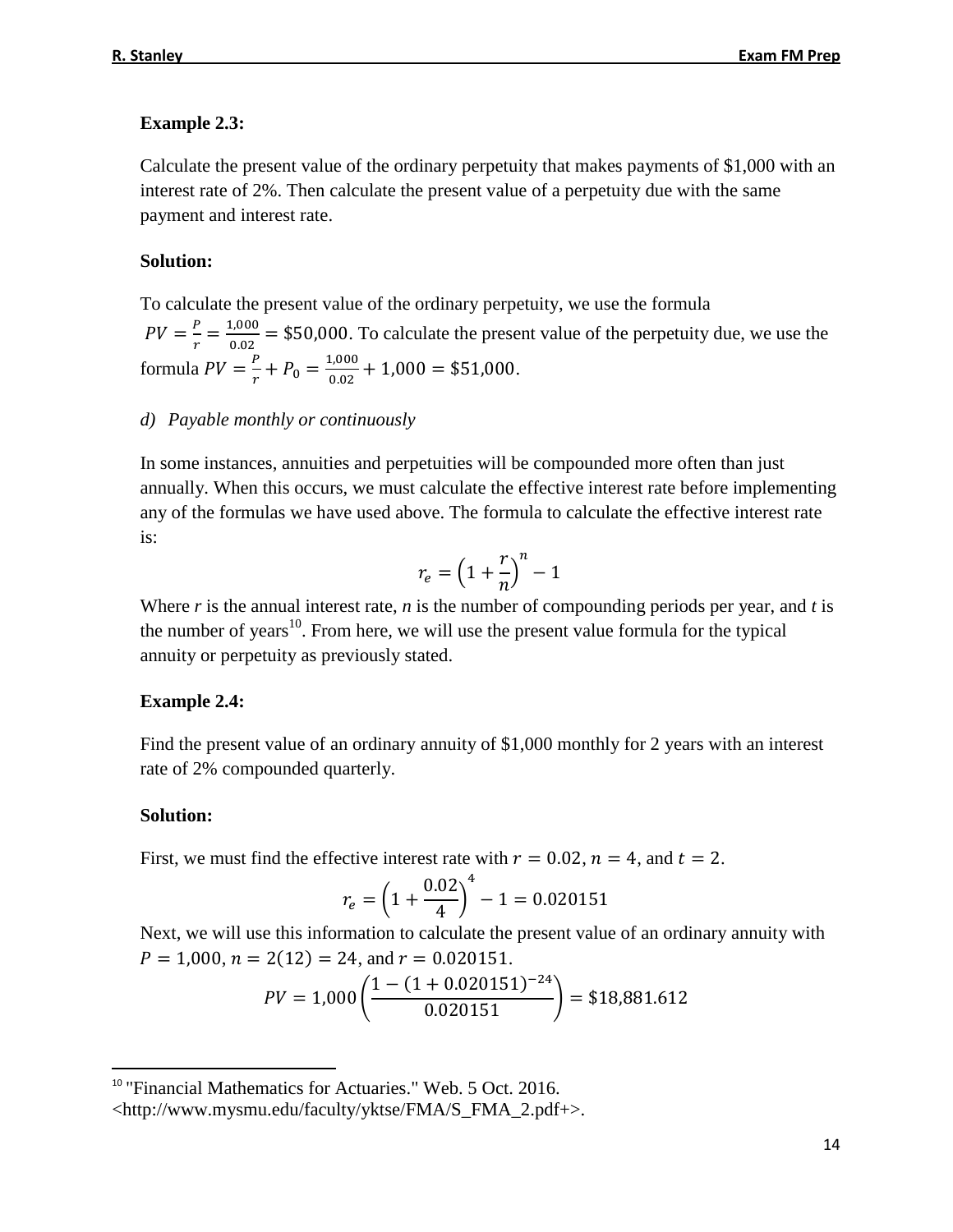#### *e) Non-level annuities/cash flows*

So far, we have discussed level annuities and perpetuities that have the same payment or cash flow for each time period. However, there are some contracts that have varying payment amount which are known as non-level annuities. Two types of non-level annuities are arithmetic and geometric. Arithmetic annuities have a common difference between successive payments and geometric annuities have a common ratio.

#### *f) Geometric increasing/decreasing annuity*

A geometric annuity is an annuity that that has payments that create a geometric progression. Instead of having a common difference as in an arithmetic annuity, a geometric annuity has a common multiple. For example, an annuity may have a growth rate of 10% each year so each successive payment would be 10% more than the last. If the common multiple is positive, the annuity is increasing whereas if the common multiple is negative, the annuity is decreasing. The formula for calculating the present value of a geometric annuity is:

$$
PV = \frac{P}{r - g} \left[ 1 - \left( \frac{1 + g}{1 + r} \right)^n \right]
$$

Where *P* is the first payment, *r* is the interest rate, *g* is the growth rate, and *n* is the number of periods $^{11}$ .

#### **Example 2.6:**

Calculate the present value of the an annuity that has payments of \$100, \$110, \$121, \$133.10, and \$146.41 that has an interest rate of 2%.

#### **Solution:**

First we must determine whether or not this annuity is geometric by attempting to calculate the common multiple between the payments. So,  $\frac{110}{100} = 1.1$ ,  $\frac{121}{110}$  $\frac{121}{110} = 1.1, \frac{133.10}{121}$  $\frac{33.10}{121}$  = 1.1, etc. Therefore, the common multiple is 1.1 or 10%. Using the above formula, the present value of the annuity is:

$$
PV = \frac{100}{0.02 - 0.10} \left[ 1 - \left( \frac{1 + 0.10}{1 + 0.02} \right)^5 \right] = $440.753
$$

#### *g) Term of annuity*

l

The number of periods of an annuity or the length of time of the annuity is referred to as the term of the annuity. It would be useful to find the term of the annuity when calculating how

<sup>11</sup> "Present Value of a Growing Annuity." *Finance Formulas*. Web. 15 Oct. 2016.

<sup>&</sup>lt;http://www.financeformulas.net/Present\_Value\_of\_Growing\_Annuity.html>.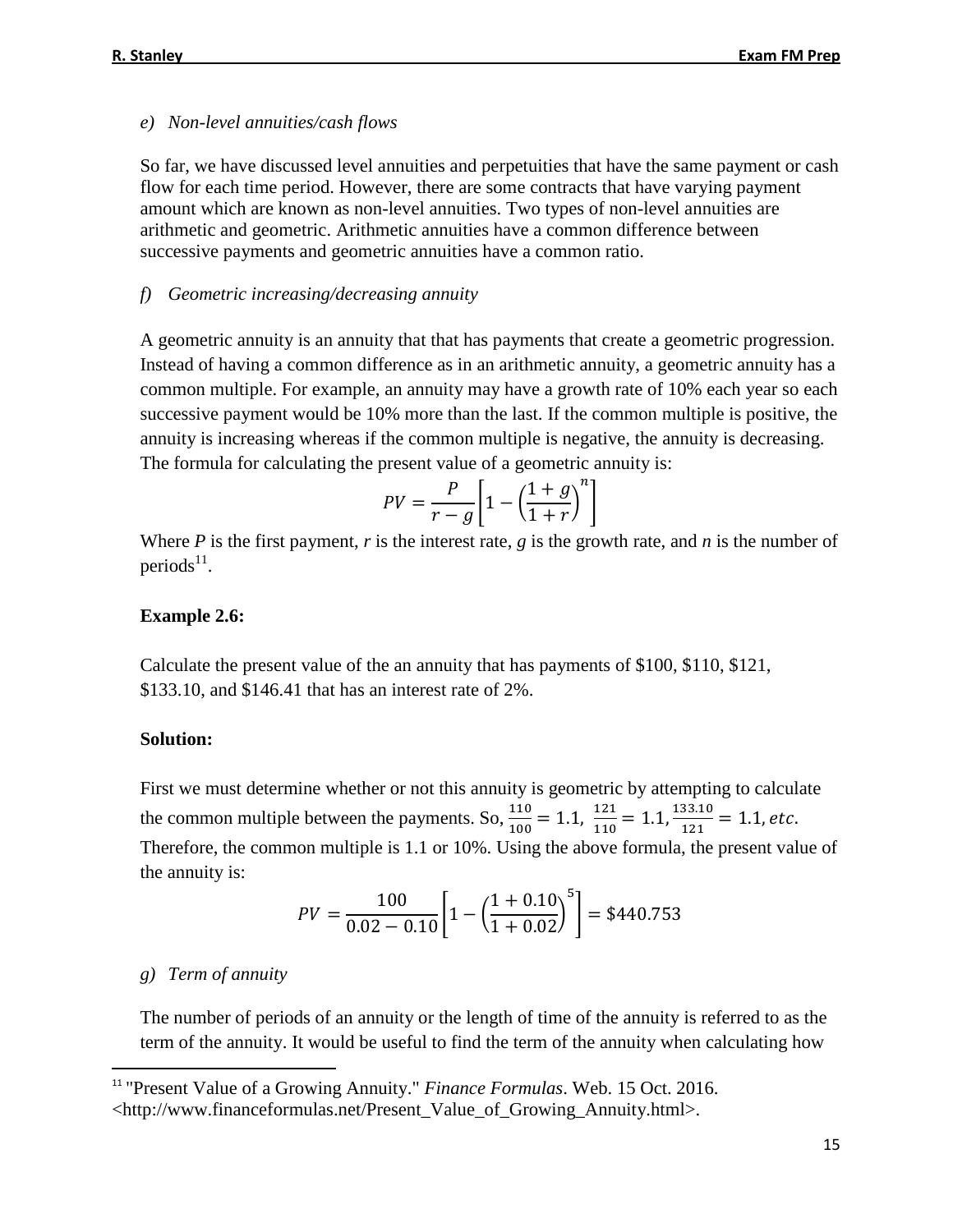long it will take to pay off a debt with a certain regular payment. The equation for solving for the term of the annuity is:

$$
n = \ln\left[\left(1 - \frac{PV(r)}{P}\right)^{-1}\right] \div \ln(1+r)
$$

Where *PV* is the present value of the annuity, *P* is the payment or cash flow amount, and *r* is the interest rate $^{12}$ .

### **Example 2.7:**

Bob is purchasing a car and taking out a loan for \$5,000 at a rate of 4% and plans to make monthly payments of \$250. How many payments will Bob need to make to pay off his debt?

### **Solution:**

l

Using the above formula for *n*, where  $PV = 5,000$ ,  $r = 0.04$ , and  $P = 250$  we can solve for the number of payments John will need to make.

$$
n = \ln\left[\left(1 - \frac{5000(0.04)}{250}\right)^{-1}\right] \div \ln(1 + .04) = 41.035\,\text{payments}
$$

<sup>12</sup> "Annuity-Solve for Number of Periods." *Finance Formulas*. Web. 20 Oct. 2016. <http://www.financeformulas.net/Number-of-Periods-of-Annuity-from-Present-Value.html>.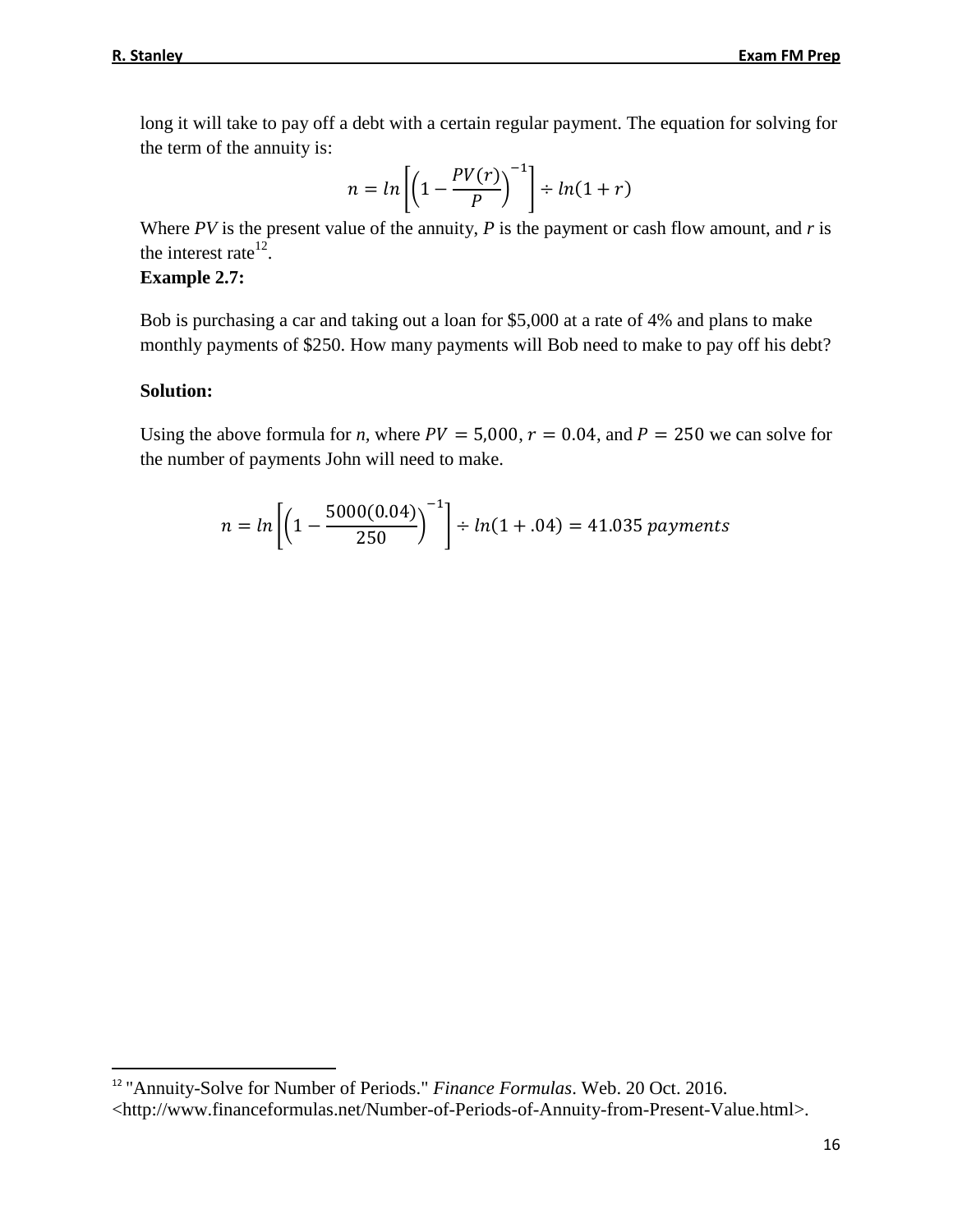### **Section 3: Loans**

Borrowing money is vital in many aspects of life and it is important to know how to calculate the interest earned on loans, the amount of time it will take to pay off the loan, and the different options there are to repay the debt. Depending on which side of the loan you are on, the borrower or lender, you will have different objectives.

*a) Principal, Interest, and Term of a loan*

The principal of the loan is the total amount borrowed or lent. Interest accumulates on this amount and the terms of interest are agreed upon at the time of the development of the loan. There is an explicit interest rate that will be paid or received and depends on the individual's creditworthiness. The term of the loan refers to the length of the loan. There is always a deadline for the loan to be paid off and the monthly payments are typically derived from the time of the loan and interest rate. In order to decrease the risk of default, frequently there is some sort of collateral for the loan. For example, mortgage and car loans are backed by the house and car respectively. Since there is collateral, the loan is deemed less risky than a loan with no security and as such would have a lower interest rate.

### *b) Final payment (drop payment, balloon payment)*

The final payment of a loan can either be greater than, less than, or equal to the previous payments made on the loan. If the payment is greater than the typical payments, it is said to be a balloon payment whereas if it is less than, it is a drop payment. The formula for calculating the drop payment amount is:

$$
P_d = P\left(\frac{(1+r)^t - 1}{r}\right)(1+r)^{1-t}
$$

Where  $P$  is the typical payment amount,  $r$  is the interest rate, and  $t$  is the time at which the payment is made with regards to the term of the loan. The formula for calculating the balloon payment is  $13$ :

$$
P_b = P + P\left(\frac{(1+r)^t - 1}{r}\right)(1+r)^{1-t}
$$

### **Example 3.2:**

 $\overline{a}$ 

Calculate the balloon payment of John's loan with a principal of \$20,000 if he has been making monthly payments of \$1,000, the term of the loan is two years, and the monthly interest rate is 1%. John is making this payment on the twenty third month of his loan.

<sup>13</sup> "Mathematical Interest Theory." *Google Books*. Web. 20 Oct. 2016.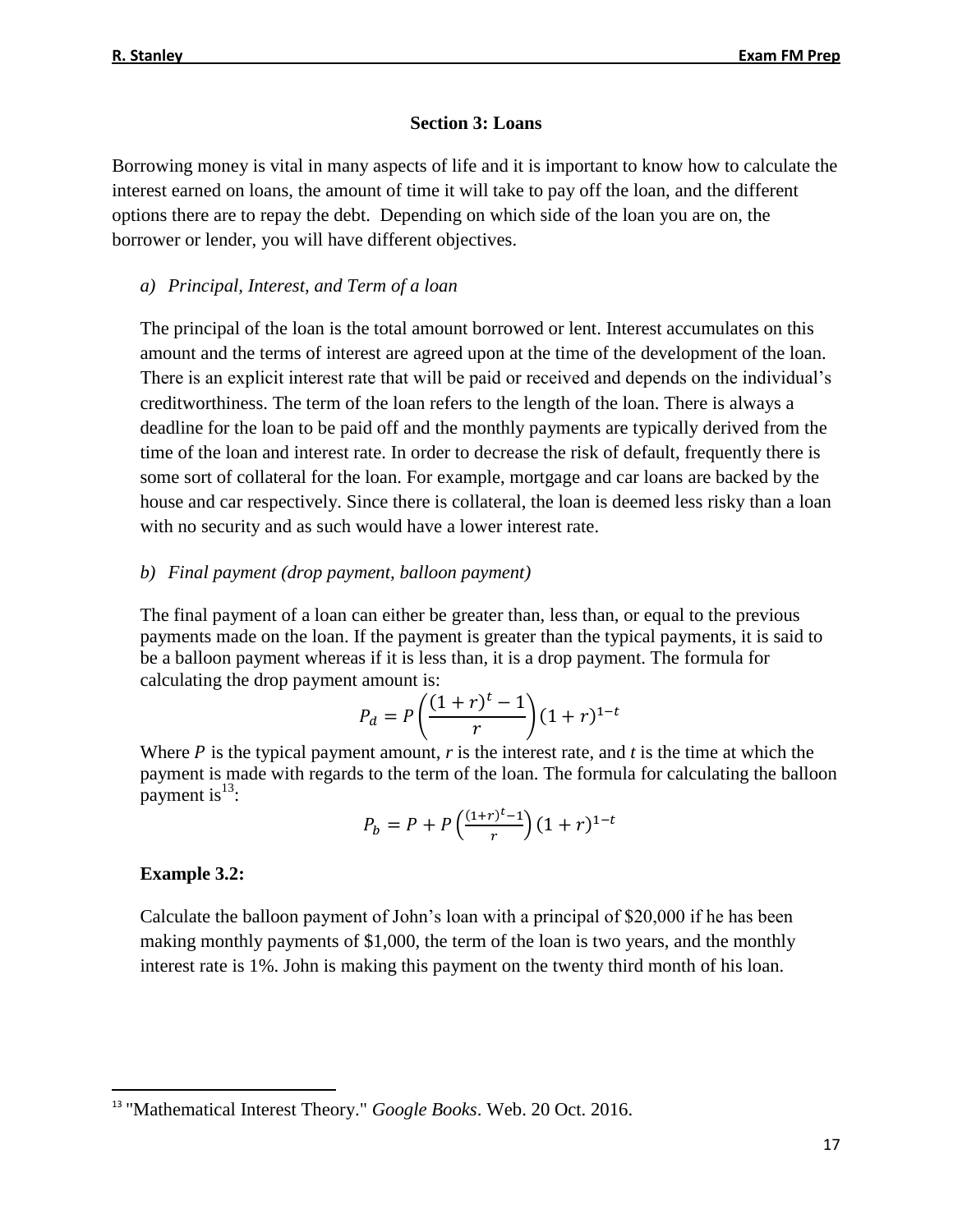### **Solution:**

Using the formula for determining the balloon payment amount,

$$
P_b = 1000 + 1000 \left( \frac{(1.01)^{23/24} - 1}{0.01} \right) (1.01)^{1 - 23/24} = $1958.53
$$

*c) Amortization*

One method to pay off a loan is amortization. With this method, each payment is first used to pay off the interest accrued since the last payment. The remaining portion of the payment is then used to reduce the principal amount of the loan. We can construct an amortization table that calculates the amount of interest and principal that is paid off at each payment period. To construct an amortization table, we will need five columns including the year, payment, interest payment, principal payment, and outstanding balance. The following chart is an example of what an amortization schedule would look like where *X* is the principal of the loan, *r* is the interest rate, *P* is the payment amount, and *Y* is the remaining balance after *n*  years.

|         | Interest | Principal  | Outstanding    |
|---------|----------|------------|----------------|
| Payment | Payment  | Payment    | <b>Balance</b> |
|         |          |            | \$X            |
| D       | r*X      | $P-(r^*x)$ | $X-(P-(r^*X))$ |
|         |          |            |                |
| D       |          |            |                |
|         |          |            |                |

### **Example 3.3:**

Create an amortization schedule for a car loan of \$2,000 that requires monthly payments of \$500 with an interest rate of 8%. How many years will it take to pay off the loan?

#### **Solution:**

The amortization schedule is given by:

|      |         | <b>Interest</b> | Principal   | Outstanding    |
|------|---------|-----------------|-------------|----------------|
| Year | Payment | Payment         | Payment     | <b>Balance</b> |
|      |         |                 |             | 2000           |
| 1    | 500     | 160             | 340         | 1660           |
| 2    | 500     | 132.8           | 367.2       | 1292.8         |
| 3    | 500     | 103.424         | 396.576     | 896.224        |
| 4    | 500     | 71.69792        | 428.30208   | 467.92192      |
| 5    | 500     | 37.4337536      | 462.5662464 | 5.3556736      |
| 6    | 500     | 0.428453888     | 499.5715461 | -494.2158725   |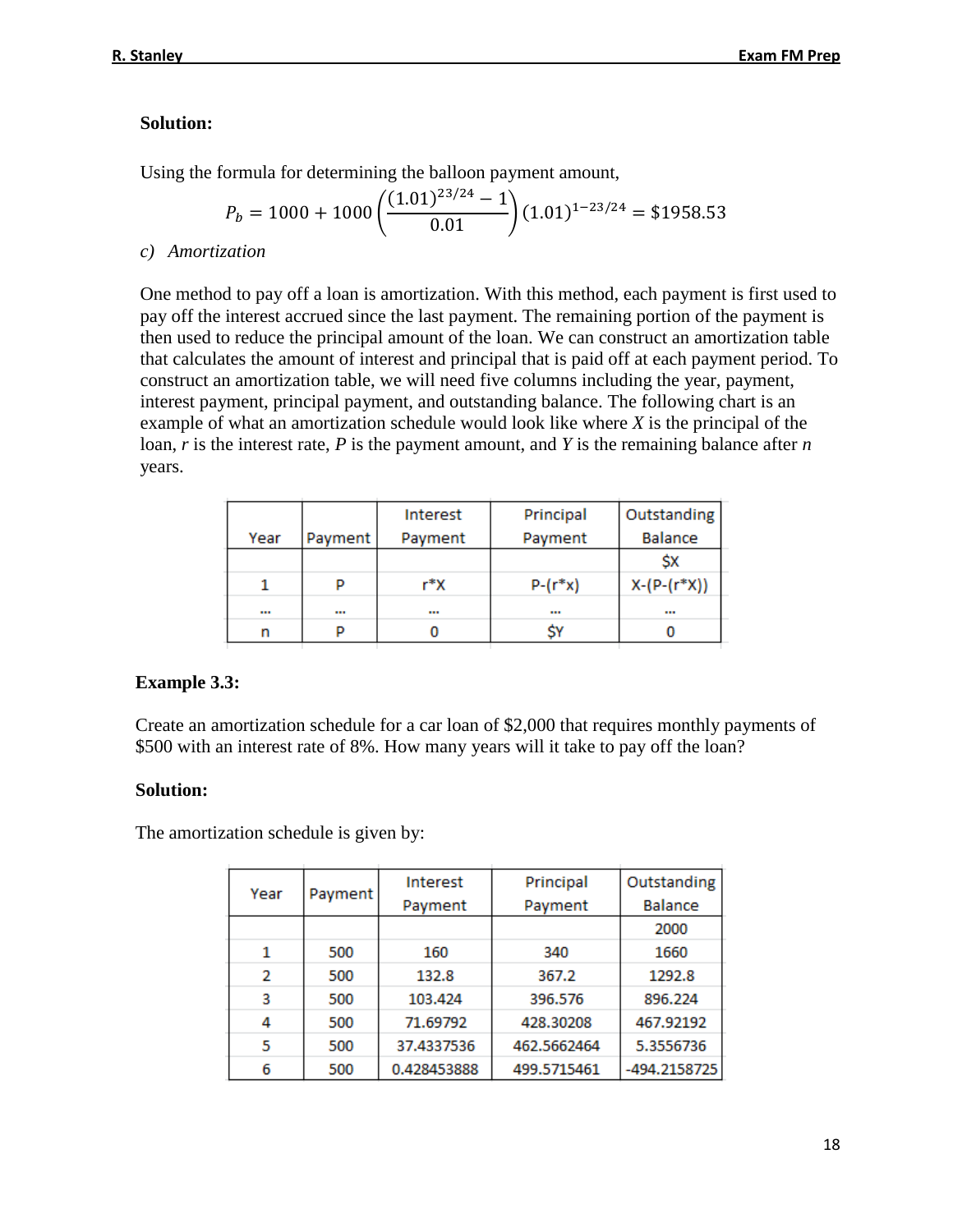Therefore, the loan will be paid off between 5 and 6 years.

*d) Sinking fund*

Another method to calculate the repayment schedule of a loan is through a sinking fund. The borrower may choose to make deposits into a fund known as a sinking fund to accumulate the principal amount of the loan plus interest. Therefore, at the end of the term of the loan, the borrower will be able to make a lump sum payment to completely repay the principal amount.

There are two interest rates that we must be aware of when using the sinking fund method. There is the interest rate of the loan and the interest rate that the sinking fund provides. Thus, we must calculate the total we will owe for the loan at maturity including interest before determining the dollar amount of monthly deposits that we must make. To calculate the future value of the loan, we will need to know the interest rate and the time of the loan. Then, we will simply use the future value formula that we discussed in Section 1. Next, we will create a schedule similar to the amortization schedule that shows the accumulated interest on our deposits. The following chart is an example of a sinking fund schedule<sup>14</sup>:

| <b>Time</b> | Deposit | Interest<br>Accrued | <b>Current Balance</b> |
|-------------|---------|---------------------|------------------------|
|             |         |                     |                        |
|             | P       | $(1+r)*X$           | $P+((1+r)*X)$          |
|             |         |                     |                        |
|             |         |                     | $P+(1*r)+Y)$           |

### **Example 3.4:**

Jessica wants to pay off her car loan through a sinking fund. The loan is for \$4,000 and charges interest of 1.5% compounded monthly. She has found a sinking fund that accrues interest at 1.4% compounded monthly and believes she will be able to make monthly deposits of \$500. How long will it take Jessica to pay off this loan?

### **Solution:**

l

First, we will construct the sinking fund schedule given that Jessica will deposit \$500 per month which accrues interest at 1.4% compounded monthly.

<sup>&</sup>lt;sup>14</sup> "Amortization Method and Sinking Funds." Web. Oct. 2016. 163.

<sup>&</sup>lt;http://www.mheducation.ca/college/zima/graphics/zima5mfz\_information/5mfz\_sample.pdf+>.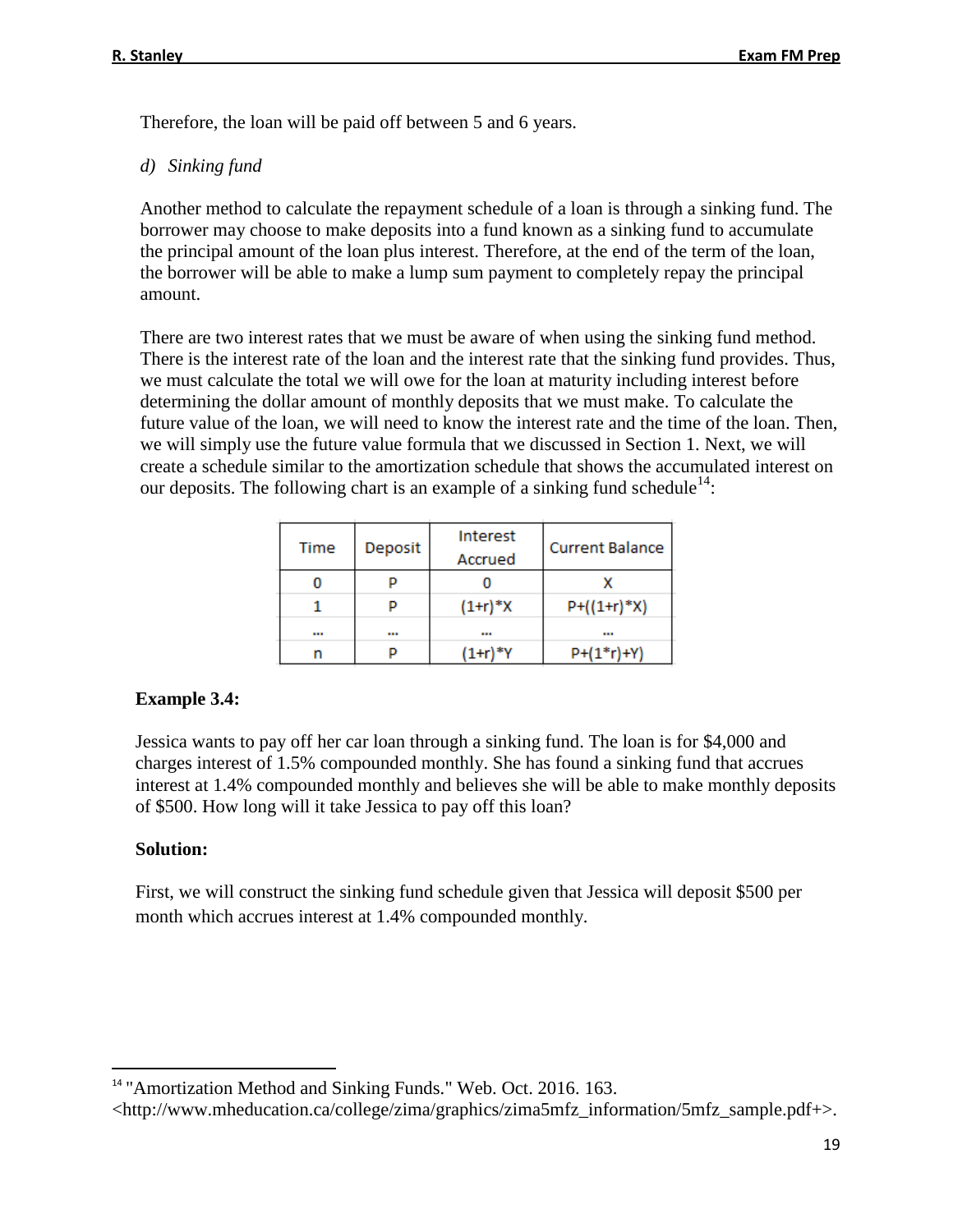| Time | Deposit | <b>Interest</b><br>Accrued | <b>Current Balance</b> |
|------|---------|----------------------------|------------------------|
| o    | 500     |                            | 500                    |
| 1    | 500     |                            | 1007                   |
| 2    | 500     | 1019.084                   | 1519.084               |
| 3    | 500     | 1537.313008                | 2037.313008            |
| 4    | 500     | 2061.760764                | 2561.760764            |
| 5    | 500     | 2592.501893                | 3092.501893            |
| 6    | 500     | 3129.611916                | 3629.611916            |
| 7    | 500     | 3673.167259                | 4173.167259            |
| 8    | 500     | 4223.245266                | 4723.245266            |
| 9    | 500     | 4779.924209                | 5279.924209            |

Next, we must calculate the future value of the \$1,000 loan compounded monthly at 1.5% using the future value formula  $FV = P(1 + \frac{r}{r})$  $\int_{r}^{r}$  where *P* is the principal amount, *r* is the rate, *n* is the number of compounding periods, and *t* is the amount of time.

$$
FV = 4000 \left( 1 + \frac{0.015}{12} \right)^{12*8} = $4509.65
$$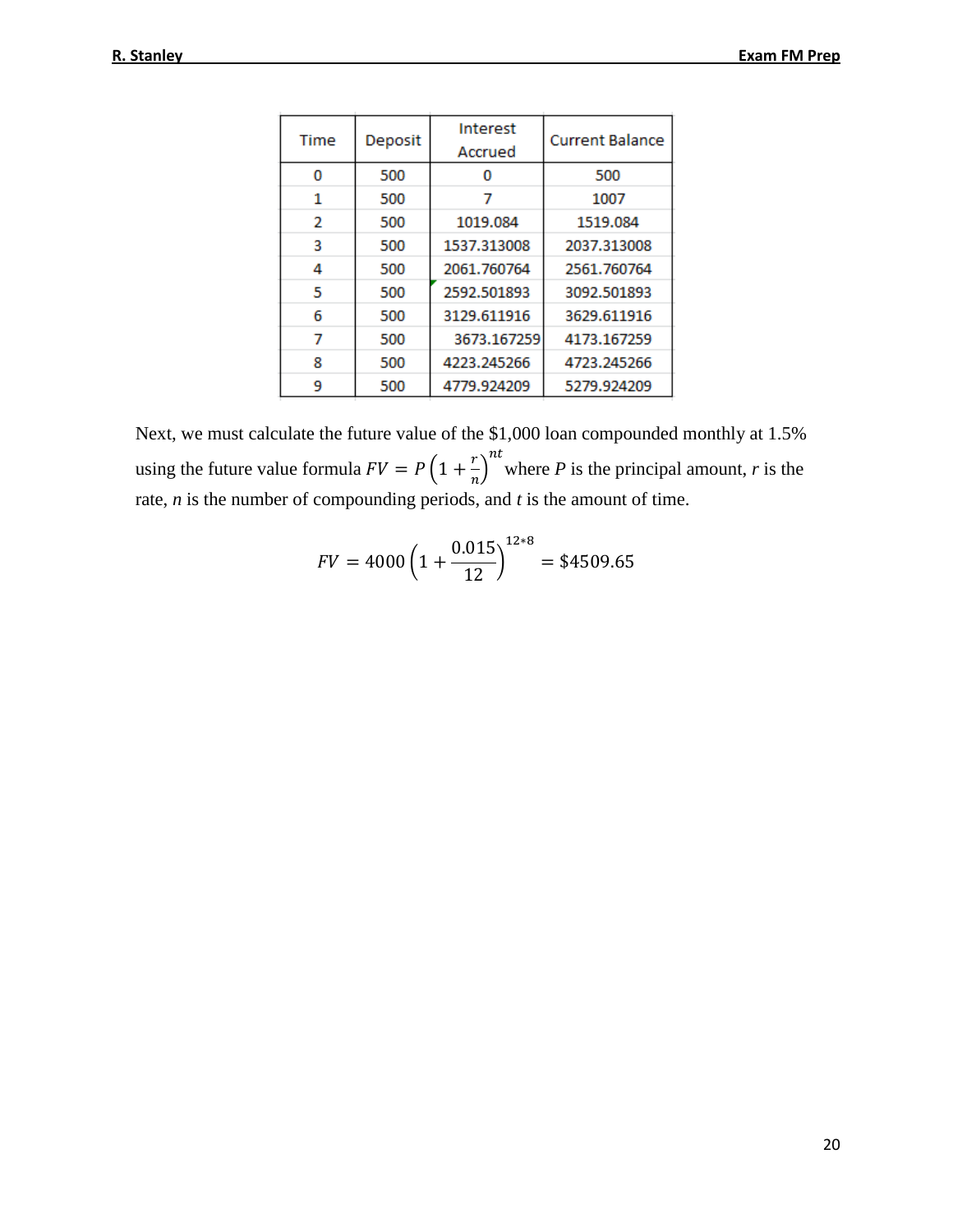### **Section 4: Bonds**

Bonds are one of the safest investment options and are great investment alternatives for those seeking an almost guaranteed cash flow. There are several different types of bonds including government, corporate, pure discount, and coupon. Each bond received a rating that measures the amount of risk associated with the bond and with the extra risk of lower rated bonds comes some excess return.

*a) Price, Face Value, and Book Value*

The face value of the bond is the nominal or dollar value of the security. Typically the face value is \$1,000. Bonds rarely trade at the face value, which is known as trading at par. Instead they will trade above or below par. If the bond offers coupon payments, it will trade above par, whereas a pure discount, non-coupon paying bond will trade below par. The price at which the bond is traded is known as the price of the bond. Finally, the book value, also referred to as the carrying value of the bond, is the present value of all of the payments that are to be made.

### *b) Amortization of premium*

When a bond is issued at premium, meaning the price of the bond is greater than its' inherent face value, the debt is gradually written off through a process of amortization. Similar to the amortization schedule for a loan, the amortization of the premium of the bond is easily computed through the use of a table. We will want columns for the time period, opening price, interest, payment amount, closing price, and the premium<sup>15</sup>. An example of an amortization table for bond premiums is as follows where *X* is the price of the bond, *r* is the rate at which the bond accrues interest, *i* is the bond rate, and *Y* is the opening value after n time periods:

| Period |      | Opening   Interest   Payment | Closing    | Premium                                 |
|--------|------|------------------------------|------------|-----------------------------------------|
|        | r*X  | i*X                          |            | $ X+(r^*X)-(i^*X) X-(X+(r^*X)-(i^*X)) $ |
|        | <br> |                              |            |                                         |
|        | r*V  | i*X                          | Face Value | Y-Face Value                            |

### **Example 4.1:**

 $\overline{\phantom{a}}$ 

A premium bond is trading for \$1,250, has a face value of \$1,000, earns an interest rate of 5%, and the bond rate is 7%. Construct an amortization schedule of the premium bond.

<sup>15</sup> "Bond Amortization Schedule - Effective Interest Method." *Double Entry Bookkeeping*. 06 Nov. 2016. Web. 15 Nov. 2016. <http://www.double-entry-bookkeeping.com/bondspayable/bond-amortization-schedule/>.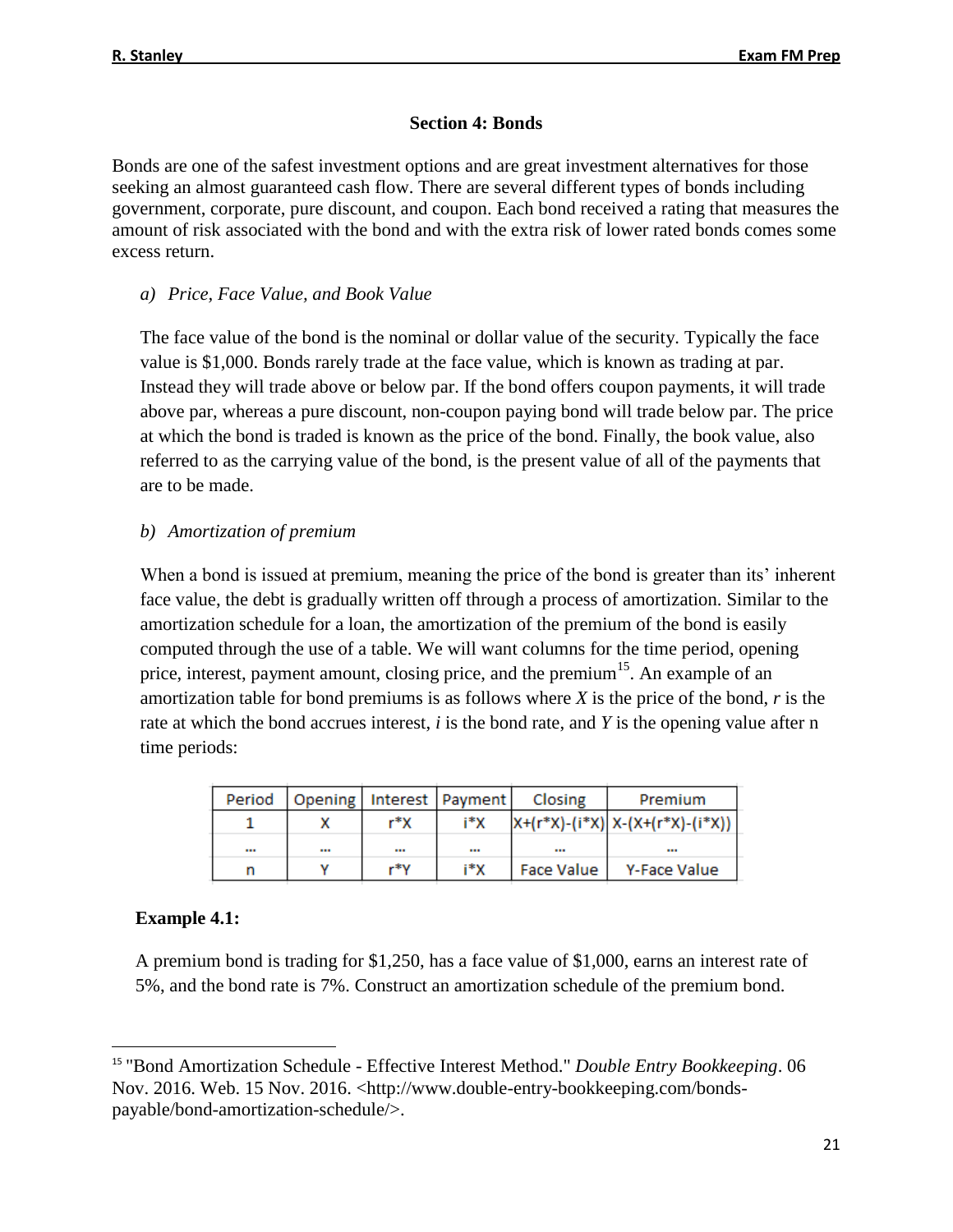| Period | Opening  | Interest | Payment | Closing          | Premium     |
|--------|----------|----------|---------|------------------|-------------|
|        | 1250     | 62.5     | 87.5    | 1225             | 25          |
| 2      | 1225     | 61.25    | 87.5    | 1198.75          | 26.25       |
| 3      | 1198.75  | 59.9375  | 87.5    | 1171.1875        | 27.5625     |
| 4      | 1171.188 | 58.55938 |         | 87.5 1142.246875 | 28.940625   |
| 5      | 1142.247 | 57.11234 |         | 87.5 1111.859219 | 30.38765625 |
| 6      | 1111.859 | 55.59296 | 87.5    | 1079.95218       | 31.90703906 |
|        | 1079.952 | 53.99761 | 87.5    | 1046.449789      | 33.50239102 |
| 8      | 1046.45  | 52.32249 |         | 87.5 1011.272278 | 35.17751057 |
| 9      | 1011.272 | 50.56361 | 87.5    | 974.335892       | 36.93638609 |

#### **Solution:**

Thus, the premium will be amortized between the eighth and ninth year of the bond.

#### *c) Redemption value*

When the bond reaches it maturity, the owner of the bond will receive the agreed upon redemption value. If the redemption value is equal to the face value it is redeemed at par. Typically the bond will be redeemed above or below par depending on whether the bond was pure discount or paid coupons.

#### *d) Coupon and coupon rate*

Some bonds provide equal payments throughout the life of the bond known as coupon payments. The payments can be expressed as a percentage of the face value of the bond as the coupon rate. Depending on the type of bond, coupons may be paid annually, semiannually, quarterly, or monthly. The coupon payment plays a large role in pricing a bond since investors will need to account for the cash flow they receive over the life of the bond in order to determine a fair price. The formula used to calculate the price of a bond is:

$$
P = \frac{V}{(1+y)^{T}} + \sum_{i=1}^{nT} \frac{C_i}{(1+y)^{\frac{i}{n}}}
$$

Where  $C_i$  denotes the coupon payment at time *i*, *y* is the yield, *n* is the number of times the coupon is paid per year, *V* is the face value, and *T* is the maturity.

#### **Example 4.2:**

Calculate the price of a ten year bond that has a face value of \$1,000, pays semiannual coupons of \$25, and has a yield rate of 3%.

#### **Solution:**

Using the above formula for pricing a bond, this bond should be priced at: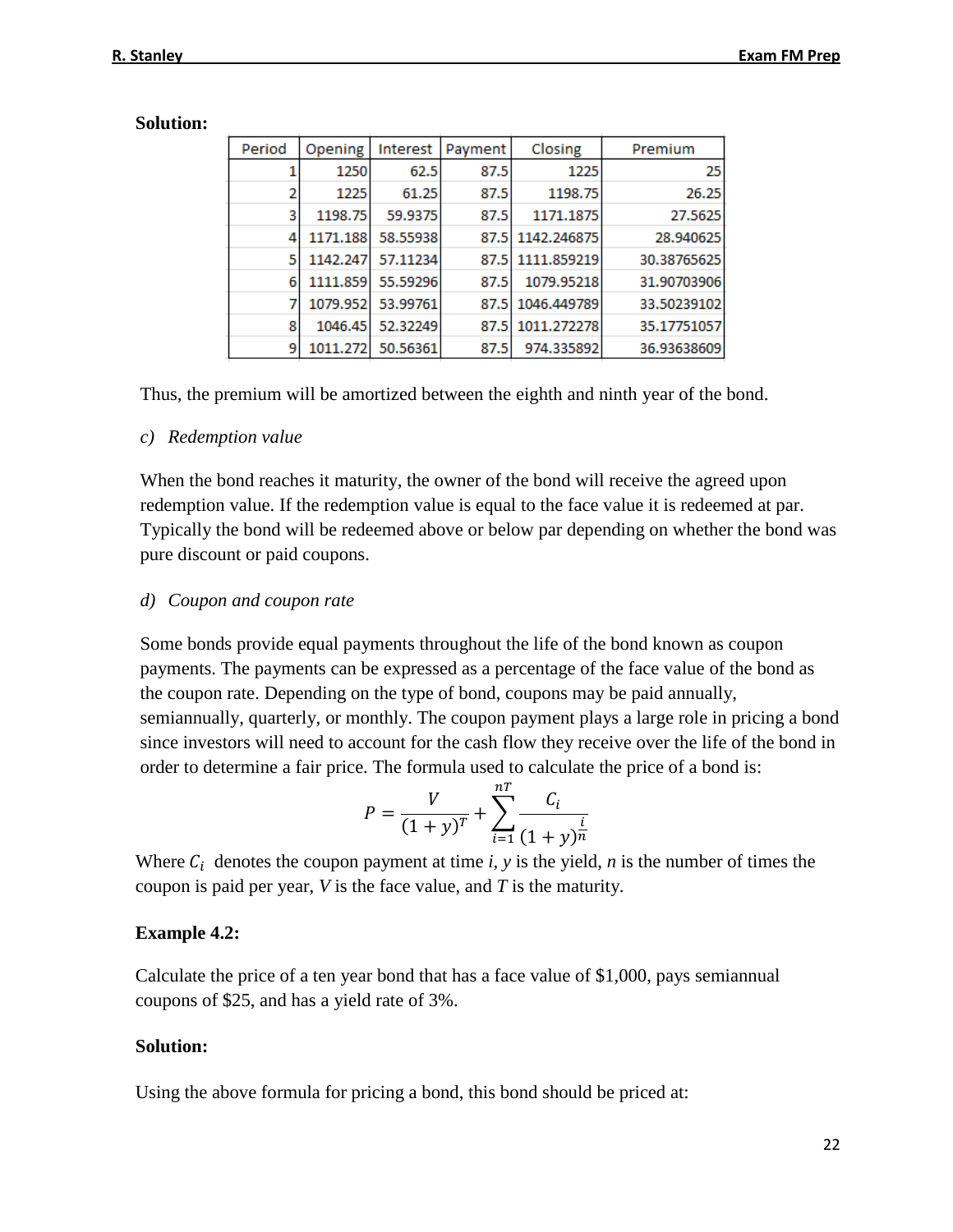$$
P = \frac{1000}{(1.03)^{10}} + \sum_{i=1}^{10(2)} \frac{25}{(1.03)^{\frac{i}{2}}} = $1,173.779
$$

#### *e) Callable/non-callable*

A traditional bond that pays regular coupons or is sold at a discount is also referred to as a non-callable bond. On the other hand, a slightly riskier investment that can offer a higher payoff is a callable bond. A callable bond has two potential expiration dates; the original maturity date and the callable date. At the callable date, the issuer may choose to call the bonds from the investor and is essentially able to retire the bonds before the original maturity date. A bond issue would want to call the bond if interest rates were to drop since the issuer would be able to reissue the bond at the lower rate<sup>16</sup>. For example, if an investor purchases a 10-year callable bond with an interest rate of 3% and a callable date of 2 years, and the interest rate drops to 2% after 2 years, the issuer will call the bond and reissue it at the 2% interest rate.

#### *f) Calculate the yield rate*

To calculate the yield rate of a bond, we will use the formula for calculating the price of a bond and simply solve for the rate. The yield of a zero coupon or pure discount bond is given by the equation:

$$
y = \left(\frac{V}{PV}\right)^{\frac{1}{n}} - 1
$$

Where *V* is the face value, *PV* is the present value, and *n* is the number of periods of the bond. To calculate the yield of a bond that pays coupons, simply use the pricing formula for a coupon bond and solve for the yield.

#### **Example 4.3:**

Calculate the yield rate of a ten year pure discount bond that has a face value of \$1,000 and is currently trading for \$950.

#### **Solution:**

l

The yield for this bond is 
$$
y = \left(\frac{1000}{950}\right)^{\frac{1}{10}} - 1 = 0.00514 = 0.514\%
$$

<sup>16</sup> Petroff, Eric. "Callable Bonds: Leading A Double Life." *Investopedia*. 18 Apr. 2007. Web. 15 Nov. 2016. <http://www.investopedia.com/articles/bonds/07/callable\_bonds.asp>.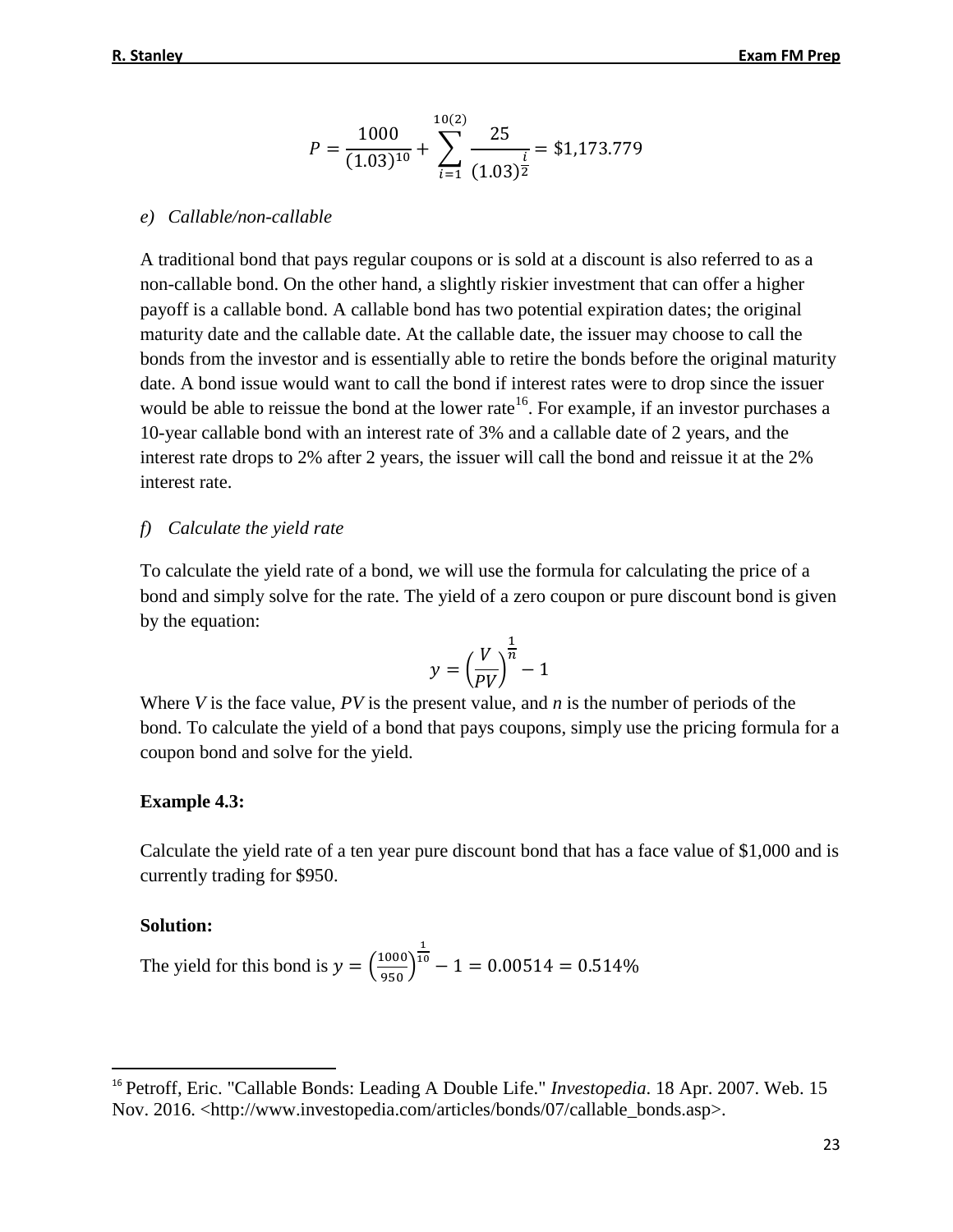#### **Section 5: General Cash Flows and Portfolios**

Constructing a well thought out, diversified portfolio is essential to optimizing long term return on investment. There are various measures that can be taken to determine which type of investment is best for each individual depending on their risk tolerance and objectives. In addition, there are several methods that can be used to compare investment options including matching Macaulay and modified duration, and relating rates of return.

#### *a) Dollar-weighted rate of return*

One method that can be used to determine the rate of return of a portfolio is the dollarweighted or money-weighted rate of return. This rate of return is calculated by equating the present value of all of the cash flows and terminal values equal to the initial value of the investment. This rate is also known as the internal rate of return. The dollar weighted rate of return can be affected heavily by the time at which larger cash flows are received and therefore can provide an accurate measurement of actual dollar amounts invested over time<sup>17</sup>. To calculate the dollar-weighted rate of return, we will set the present value of cash outflows equal to the present value of all cash inflows. We can use the formula:<sup>18</sup>

$$
NPV = \sum_{i=1}^{T} \frac{C_i}{(1+y)^i} - C_0
$$

Where  $C_i$  is the cash flow at time *i*,  $C_0$  is the initial cash flow, *NPV* is the net present value, and *y* is the yield rate. Then to find the rate of return,  $r = \frac{NPV}{C}$  $\frac{C_{\rm F}V}{C_{\rm 0}}$ .

#### **Example 5.1:**

Calculate the dollar weighted rate of return of an investment that has an initial investment of \$500 and annual cash flows of \$150, \$125, \$175, \$150 with an interest rate of 2%.

#### **Solution:**

 $\overline{\phantom{a}}$ 

$$
NPV = \left(\frac{150}{(1.02)^1} + \frac{125}{(1.02)^2} + \frac{175}{(1.02)^3} + \frac{150}{(1.02)^4}\right) - 500 = 70.688
$$

Next, the rate of return is  $\frac{NPV}{C_0} = \frac{70.688}{500}$  $\frac{0.888}{500} = 14.14\%.$ 

<sup>17</sup> Root. "Money-Weighted Rate Of Return." *Investopedia*. 06 May 2008. Web. 25 Nov. 2016. <http://www.investopedia.com/terms/m/money-weighted-return.asp>.

<sup>&</sup>lt;sup>18</sup> "Money Vs. Time-Weighted Return - CFA Level 1." *Investopedia*.18 Apr. 2008. Web. 20 Nov. 2016. <http://www.investopedia.com/exam-guide/cfa-level-1/quantitative-methods/discountedcash-flow-time-weighted-return.asp>.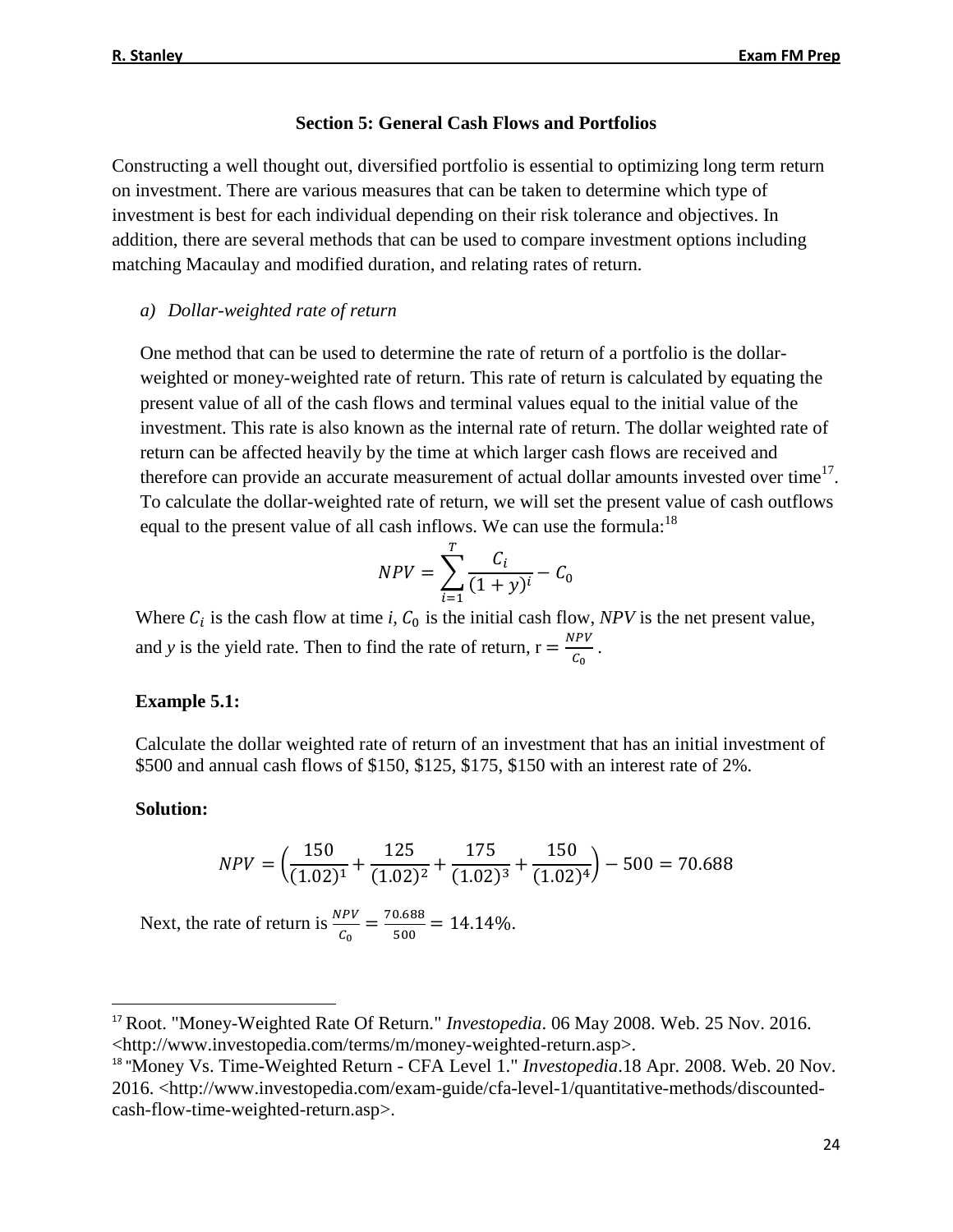#### *b) Time-weighted rate of return*

Similar to the dollar-weighted rate of return, the time-weighted rate of return is used to measure the rate of return of a portfolio of assets. However, the time-weighted rate of return is the measure of the compound rate of growth of a portfolio. This rate is also known as the geometric mean return. This rate assumes that all cash inflows are reinvested in the portfolio and the rate is converted into an annual rate<sup>19</sup>. The formula for calculating the annualized time-weighted rate of return of a portfolio is:

$$
(1+r_1)^{\tfrac{t_1}{T}}(1+r_2)^{\tfrac{t_2}{T}}\ldots(1+r_i)^{\tfrac{t_i}{T}}-1
$$

Where  $r_i$  is the rate of the cash flows at each time period *i*, T is the maturity date, and  $t_i$  is the time interval.

### **Example 5.2:**

Calculate the time-weighted rate of return of a set of cash flows that have a rate of 3% for the first two years and 4% for the last three years.

#### **Solution:**

l

Using the above formula, we can easily calculate the annualized time-weighted rate of return

$$
r = (1.03)^{\frac{2}{5}} (1.04)^{\frac{3}{5}} - 1 = 3.5989\%
$$

#### *c) Duration (Macaulay and modified)*

Macaulay duration is the percentage change in price for a 100 basis point change in rates. It measures the sensitivity to changes in prices of a portfolio or single asset. The formula for calculating the Macaulay duration of a coupon bond is:

$$
D = \frac{T\frac{V}{(1+y)^{T}} + \sum_{i=1}^{nT} \frac{i}{n} \frac{C_i}{(1+y)^{\frac{i}{n}}}}{P}
$$

Where *T* is the maturity, *V* is the face value, *y* is the yield rate, *n* is the number of compounding periods, and  $C_i$  is the coupon payment at time  $i$ . To calculate the duration of a portfolio of assets, we can use the formula:

$$
D = \sum_j \alpha_j \frac{P_j}{P} D_j
$$

Where  $\alpha_j$  is the number of shares of each stock *j*,  $P_j$  is the price of stock *j*,  $P$  is the value of the portfolio, and  $D_j$  is the duration of stock  $j$ .

<sup>&</sup>lt;sup>19</sup> Root. "Time-Weighted Rate of Return." *Investopedia*. 11 Oct. 2015. Web. Nov. 2016. <http://www.investopedia.com/terms/t/time-weightedror.asp?lgl=no-infinite>.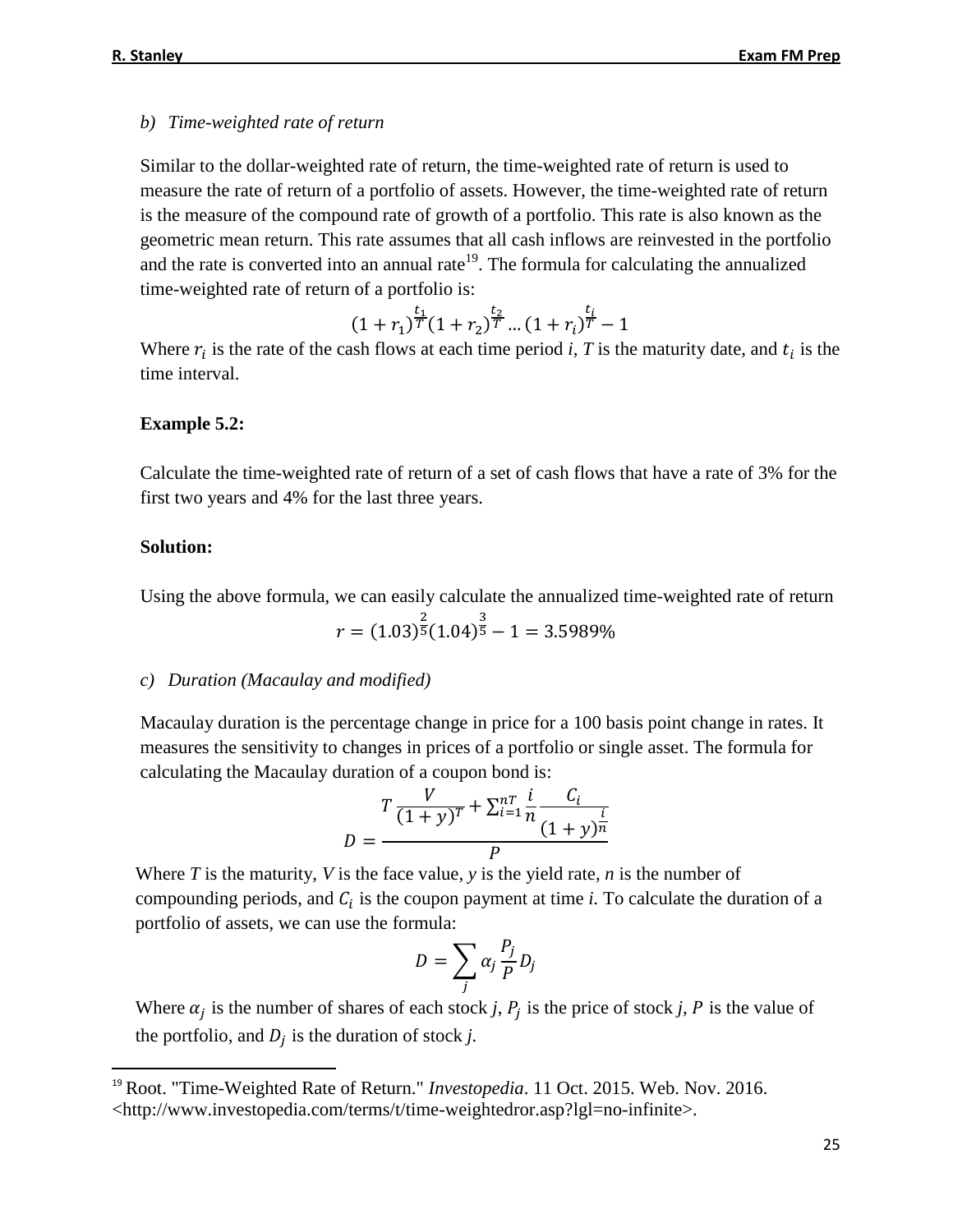In addition to Macaulay duration, modified duration can be used to approximate the percentage change in a bond's price for a 100 basis point change in yield with the assumption that the bond's expected cash flows does not change when the yield changes. Calculating the modified duration of a stock or portfolio depends on the Macaulay duration and can be found using the formula: $^{20}$ 

$$
D = \frac{Macaulay \;Duration}{\left(1 + \frac{y}{n}\right)}
$$

Where *y* is the yield rate and *n* is the number of compounding periods.

#### **Example 5.3:**

Calculate the Macaulay and modified durations of a two year coupon bond with a face value of \$1,000 that pays semi-annual coupons of \$25 and has an interest rate of 2% and is currently priced at \$1,029.

### **Solution:**

The Macaulay duration can be calculated with the formula:

$$
D = \frac{2\frac{1000}{(1.02)^2} + \frac{1}{2}\left(\frac{25}{1.02^5}\right) + \left(\frac{25}{1.02}\right) + \frac{3}{2}\left(\frac{25}{1.02^{1.5}}\right) + 2\left(\frac{25}{1.02^2}\right)}{1029} = 1.986
$$

We can now calculate the modified duration:

$$
D = \frac{1.986}{\left(1 + \frac{0.02}{2}\right)} = 1.966
$$

### *d) Convexity*

l

Convexity is the measure of how the duration of the bond changes as the interest rate changes. This measure is often used as a risk management tool that helps determine the amount of market risk the bond is exposed to. There is an inverse relationship between bond prices and interest rates. That is, as interest rates rise, bond prices decrease, and vice versa. Convexity is a stronger measure of interest rate risk than duration because unlike duration, it does not assume a linear relationship between bond prices and interest rates. Duration is a good measure for small changes in interest rates but convexity is better for assessing the impact on bond prices when there are large fluctuations in interest rates. As convexity increases, the systematic risk that the portfolio is exposed to increases and vice versa. In

<sup>&</sup>lt;sup>20</sup> Root. "Modified Duration." *Investopedia*. 29 Dec. 2003. Web. Nov. 2016. <http://www.investopedia.com/terms/m/modifiedduration.asp>.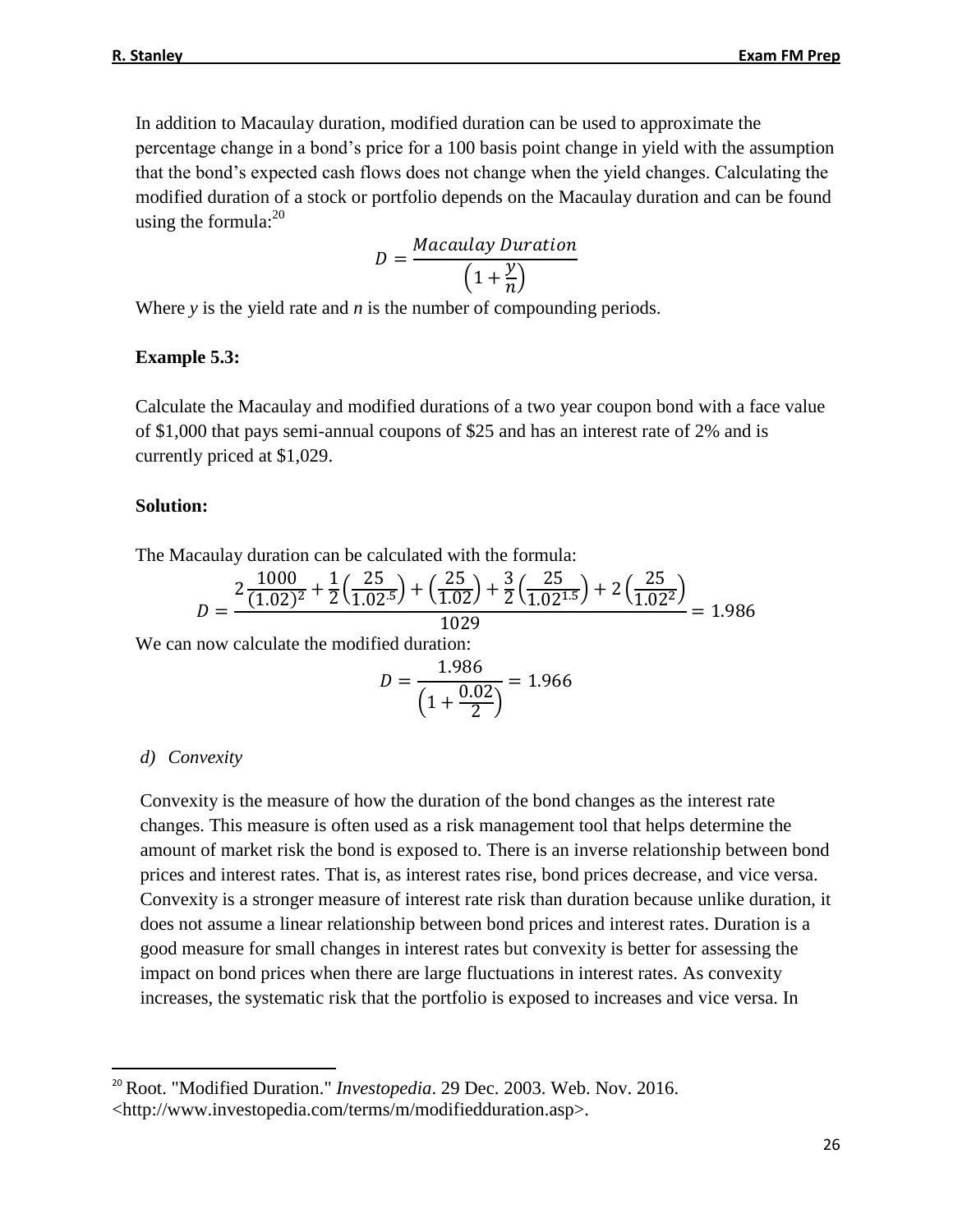general, the higher the coupon rate, the lower the convexity (market risk) of the bond. To calculate convexity, we can use the following formula: $^{21}$ 

$$
C = \frac{\frac{1}{(1+i)^2} \left[ \sum_{t=1}^{T} \frac{CF_i}{(1+i)^t} (t^2 + t) \right]}{P}
$$

Where  $CF_i$  is the cash flow at time *i*, *t* is the current time, *i* is the interest rate, and *V* is the face value.

#### **Example 5.4:**

Calculate the convexity of a one year bond that pays a coupon of \$25 semiannually, has an interest rate of 2% and a face value of \$1,000.

#### **Solution:**

We will use the above formula for convexity to calculate the sensitivity to interest rate changes of this coupon bond.

$$
C = \frac{\frac{1}{(1.02)^2} \left[ \frac{25}{(1.02)^2} (0.5^2 + 0.5) + \frac{25}{(1.02)^2} (1^2 + 1) \right]}{1000} = .0635
$$

#### *e) Forward rate*

A forward rate is a rate between two time periods that depends on the quoted spot rate for each time interval. The forward rate can be used to calculate future values and the rate that is earned or charged between time periods. The formula used to calculate the forward rate between two time intervals is:

$$
(1 + r_{ty})^t (1 + f_{ty,uy})^{u-t} = (1 + r_{uy})^u
$$

Where  $r_{t\nu}$  is the spot rate of the bond at time ty, t is the time of one bond, u is the time of the other bond, and  $f_{ty,uy}$  is the forward rate between the two time periods.

#### **Example 5.5:**

Calculate the forward rate between year 1 and 2 of a bond that has a one-year spot rate of 2% and a two-year spot rate of 4%.

#### **Solution:**

l

Using the formula that calculates the forward rate:

 $(1.02)^{1}(1+f_{1y,2y})^{1} = (1.04)^{1}$ 

Therefore,  $f_{1v,2v} = 0.01961 = 1.961$ 

<sup>21</sup> Root. "Convexity Adjustment." *Investopedia*. 03 Oct. 2012. Web. Nov. 2016. <http://www.investopedia.com/terms/c/convexity-adjustment.asp>.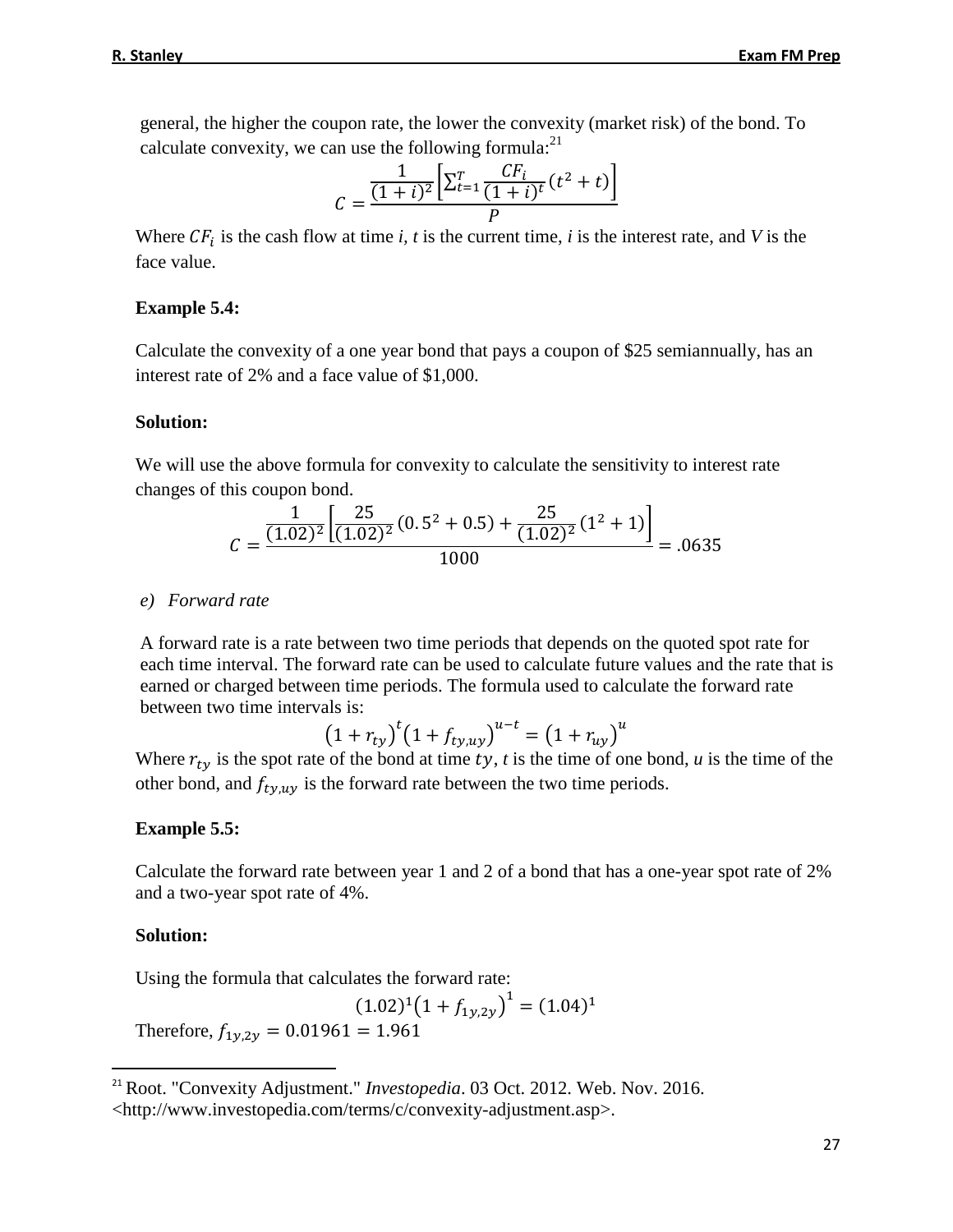### **Section 6: Derivatives and Options**

Other financial instruments to include in a portfolio are derivatives and options. A derivative is a financial contract that gets its value from an underlying asset. Options are one specific type of derivative. Other categories include swaps, future contracts, and forward contracts. There are several reasons to choose to include derivatives in a portfolio, and investing in derivatives will further diversify and decrease the assumed risk of investing.

### *a) Derivatives, underlying assets*

A derivative is a contract which specifies the right or obligation to receive or deliver a certain asset for a specified price. The value of the derivative depends on the value of another asset. The asset on which the price of the derivative depends is known as the underlying asset. Investors may choose to enter into the derivative markets for risk management, speculation, to reduce transaction costs, and potential arbitrage opportunities. Derivatives are typically traded on commodities, stock, stock indexes, currency exchange rates, and interest rates<sup>22</sup>.

### *b) Short selling*

If an investor is buying an asset, he or she is said to have a long position on the stock. On the other hand, if the investor is selling an asset, he or she has a short position. Another method to use when purchasing stocks is short selling. When selling short, the investor believes that the stock price is going to decrease. This is one method that can be used to make a profit when the stock market is decreasing. To sell short a stock the investor must first borrow *x*  number of shares, which will be returned at a specified date. The investor will then sell the shares at the current stock price  $S_0$ . After selling the borrowed shares, the investor waits until the stock price drops at which point he or she will purchase the shares at the new price. Since the stock price dropped, the investor does not need to use all of the proceeds from selling the borrowed stock, and thus has made a profit. At this point, the investor must return the shares to the firm or individual that he or she initially borrowed from. However, if the investor is wrong in his or her assumption that the stock price will fall, he or she will suffer a loss from the short position. If the stock price instead increases, the investor will need to purchase the stock at the higher price in order to return the shares to the lending firm or individual. In this instance, he or she must use the proceeds received from selling the shares and additional money of his or her own to purchase the more expensive stock.

### **Example 6.1:**

l

Ruthanne sold short 20 shares of Disney stock priced at \$106 with a transaction cost of \$2 per share. She was correct in her bet that the share price would decrease, and she closes her

<sup>&</sup>lt;sup>22</sup> "Derivatives Market." *Manual for SOA Exam FM*. 2009. Web. Dec. 2016. <https://www.math.binghamton.edu/arcones/exam-fm/sect-7-1.pdf+>.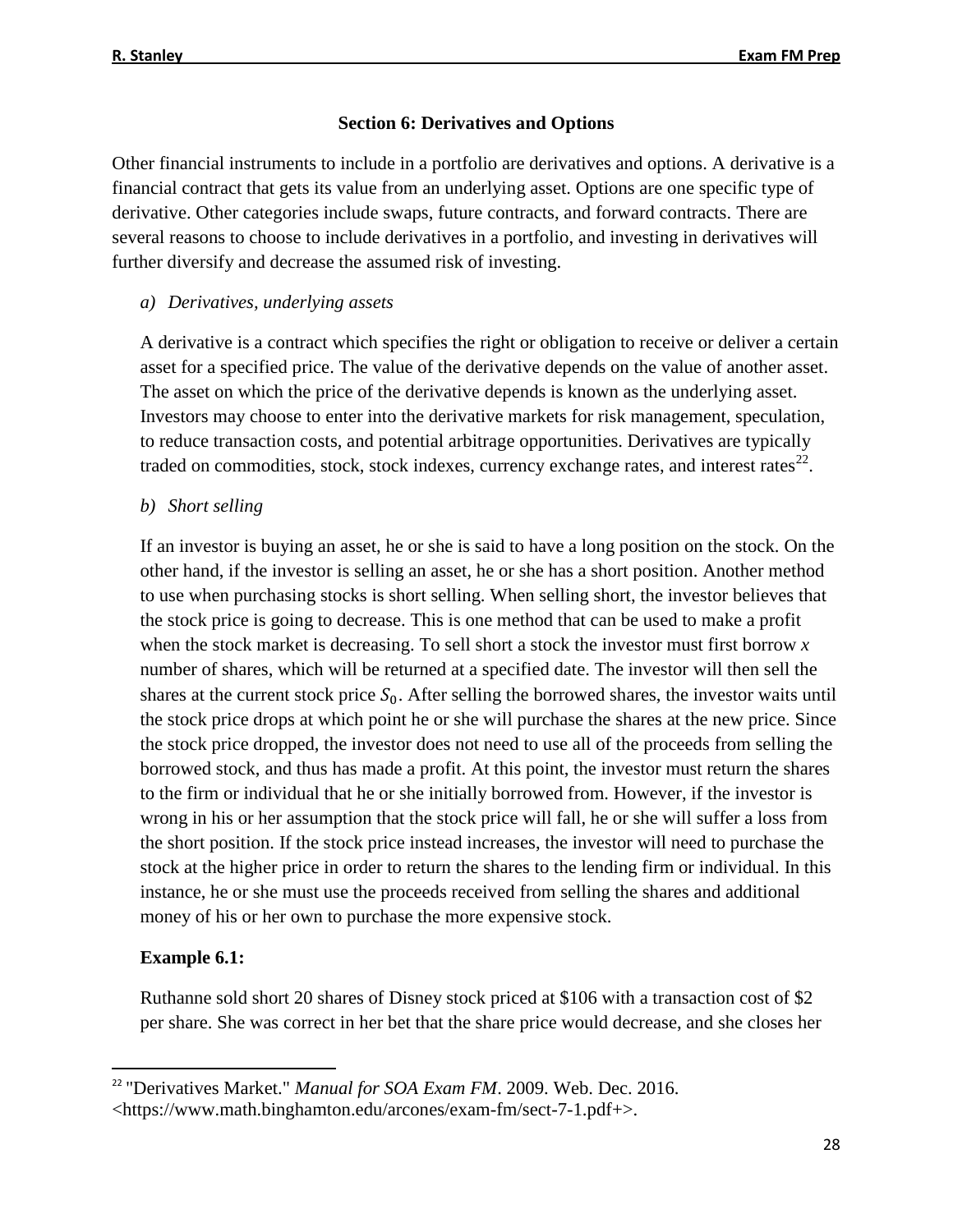short position when Disney stock is selling for \$100. What is the profit of Ruthanne's investment?

### **Solution:**

Ruthanne's initial proceeds from selling the borrowed stock are  $20 * 106 = 2120$  and the total transaction cost is  $20 * 2 = 40$ . She purchased stock for  $20 * 100 = 2000$  when the stock price dropped. Therefore, Ruthanne's total profit is  $2120 - 2000 - 40 = $80$ .

*c) Ask price, bid price, spread*

The bid price is the price that the broker is willing to purchase the security and is therefore the selling price for an investor. The ask price is the price at which a broker is willing to sell a security. The ask price is the buying price paid by an investor. The difference in these two amounts is the bid-ask spread. This spread represents the broker's profit from the transaction. Typically the ask price is higher than the bid price so the broker will make a profit. The bidask spread can vary widely depending on the type of security and the market. The bid-ask spread can widen significantly in periods of market turmoil or during periods of illiquidity<sup>23</sup>.

### *d) Maintenance margin, margin call*

One way that investors can purchase stocks is by borrowing money and buying on margin. Typically the buyer borrows a portion of the price of the stock from a broker and contributes the remaining amount. The amount that the buyer must contribute is referred to as the initial margin requirement. Brokers frequently require a certain percentage contribution from the buyer when purchasing stocks on margin. The minimum amount of equity that must be maintained in a margin account is the maintenance margin. If the amount of equity dips below the maintenance margin, then the investor is at risk for a margin call. In this case, the investor must increase his or her equity in the account by contributing money to the  $account^{24}$ .

### *e) Put option*

 $\overline{\phantom{a}}$ 

A put option is a financial instrument that grants the purchaser the right, but not the obligation, to sell a stock at a particular price for a specified amount of time. The price at which the put option can be sold at is known as the strike price. The length of time that the put option is valid for is the time to maturity, or expiration. There are two different types of put options: European and American. A European option can be exercised only at expiration whereas an American option can be exercised at any time up until maturity.

<sup>23</sup> Root. "Bid and Asked." *Investopedia.* 01 Apr. 2016. Web. Nov. 2016.

[<sup>&</sup>lt;http://www.investopedia.com/terms/b/bid-and-asked.asp>](http://www.investopedia.com/terms/b/bid-and-asked.asp)

<sup>24</sup> Root. "Maintenance Margin." *Investopedia*. 05 Sept. 2015. Web. Jan. 2017. <http://www.investopedia.com/terms/m/maintenancemargin.asp>.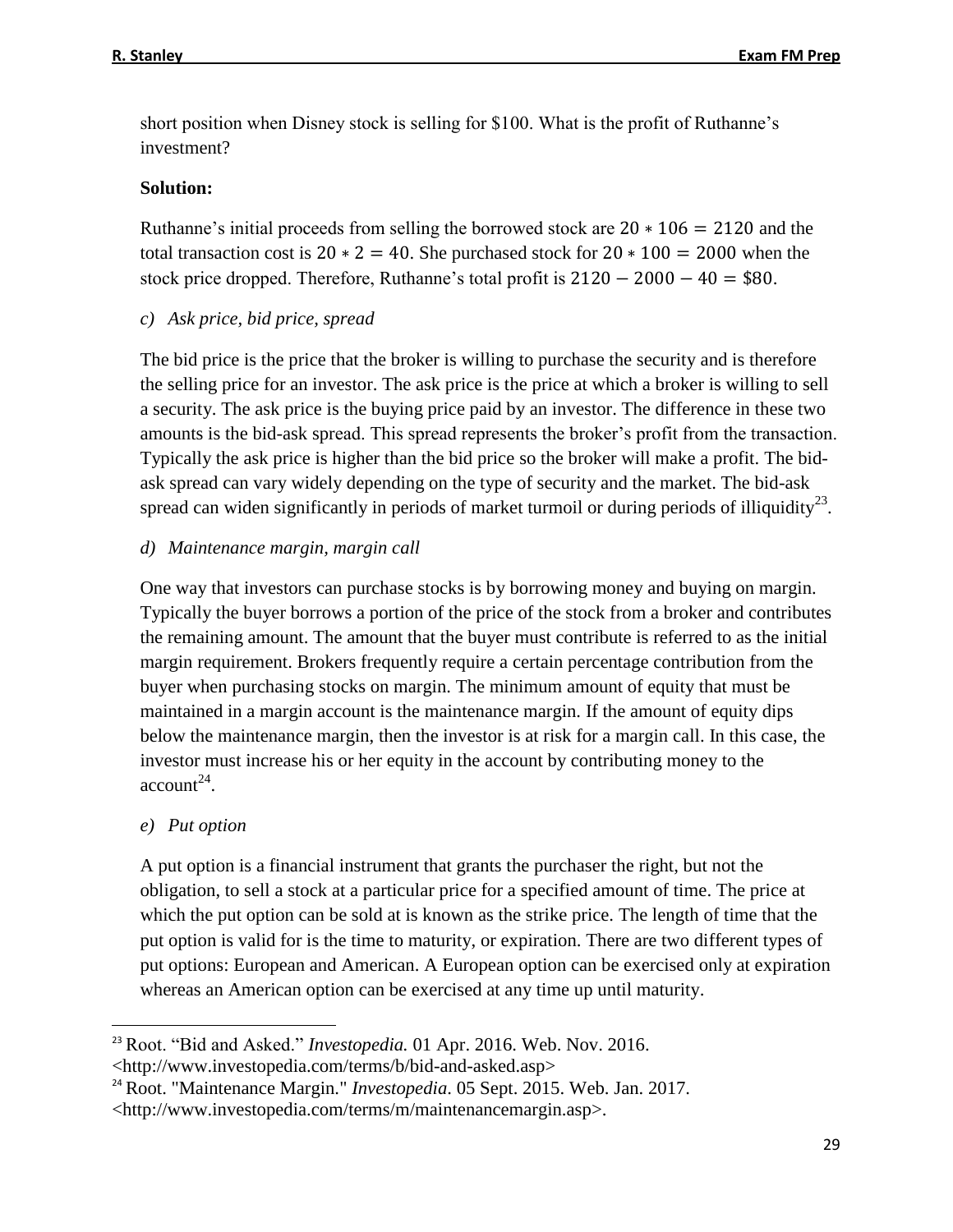If the strike price is higher than the market price, then the put option should be exercised. However, if the strike price is lower than the market price, then the put option should not be exercised. Therefore, the payoff of a European put option is given by the equation:

$$
(K-S(T))^+
$$

Where K is the strike price and  $S(T)$  is the stock price at time T. To calculate the profit of investing in a put option, simply subtract the cost of purchasing the put option from the payoff.

To price a European put option, we can use either the put-call parity, or set up a replicating portfolio and use the binomial pricing model. If we know the price of a call on the same stock with the same strike price and expiration, we should use put-call parity as it is more efficient than the binomial pricing model. The put-call parity relates the price of the European call option, European put option, and the future value of the strike price if the money were invested in an interest bearing account. The formula for put-call parity is:

$$
C - P = S_0 - \frac{K}{(1+r)^T}
$$
 or  $C - P = S_0 - Ke^{-rT}$  if interest is compounded continuously,

Where *C* is the price of the call option, *P* is the price of the put option,  $S_0$  is the initial stock price, *K* is the strike price, *r* is the interest rate, and *T* is the maturity.

If we do not have the price of the call option, we will need to use the binomial pricing model to price the put option. The binomial pricing model makes the unrealistic assumption that the price of the underlying stock will either increase by an up factor or decrease by a down factor. In practice, there are infinitely many options for which the stock price to change, but this simplified model is still used to approximate the fair price of a put option. First, we must construct a "tree" that follows the behavior of the underlying stock. If we are given the initial stock price  $S_0$ , the up factor *u*, and the down factor *d*, then the stock "tree" is as follows:



The pattern can continue for more time periods, but for simplicity, we will stick to two time periods, or a maturity of  $T = 2$ . Next, we must calculate the probability of the stock price increasing by the up factor or decreasing by the down factor. Given the interest rate *r* along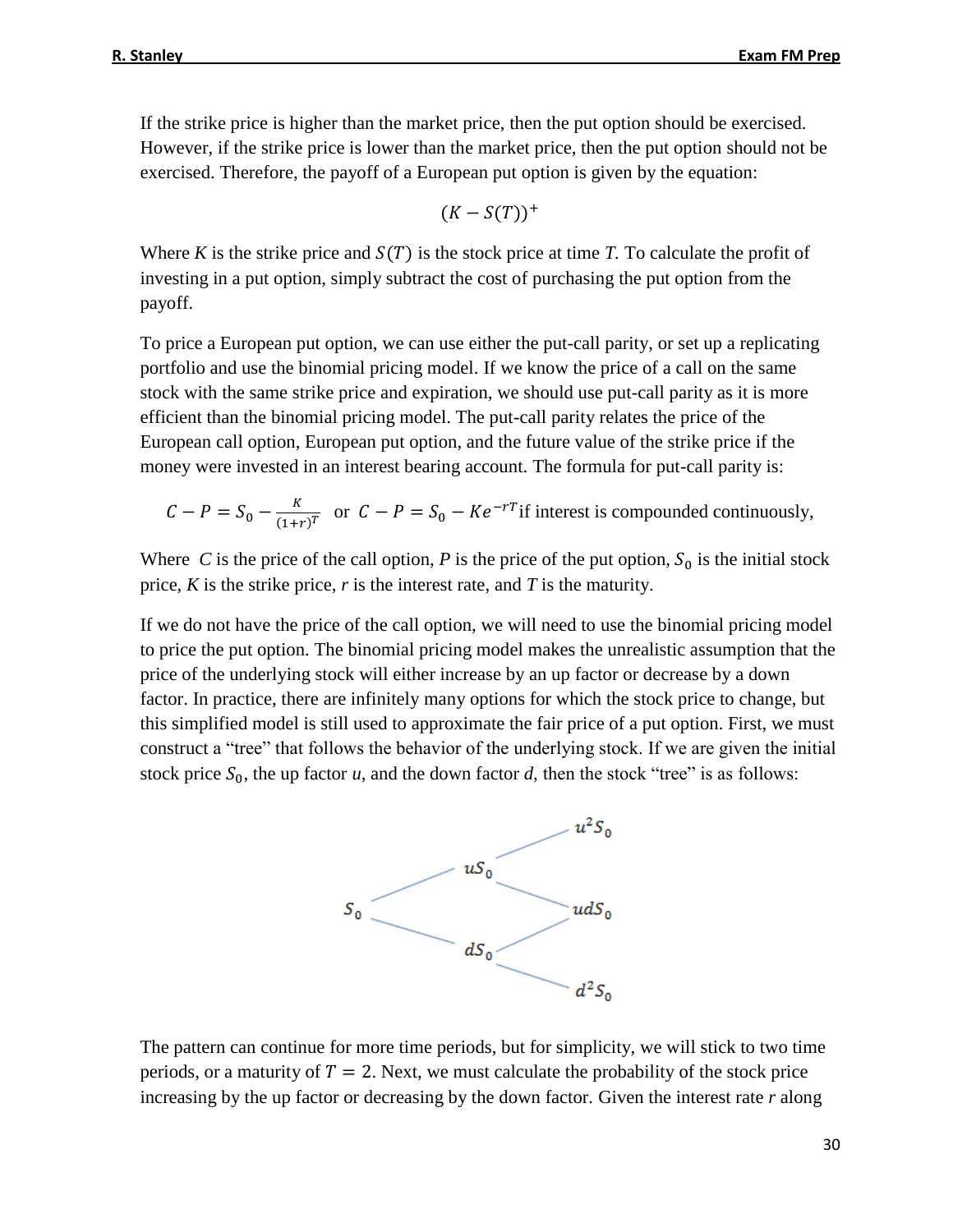with the up and down factors, the probability of the stock price increase is given by the equation:

$$
p = \frac{(1+r)-d}{u-d}
$$

And to calculate the probability of the stock price decreasing, simply substitute the resulting probability into the equation  $1 - p$ .

Now that we have the probabilities and resulting stock prices, we will use the payoff formula for a put option and work our way backwards to construct the "tree" for our put option. First, we must calculate the payoff of the put option at maturity for the various outcomes of the stock price. Then, we calculate the expected value of the payoffs using the two probabilities we calculated earlier. The put option "tree" is as follows:



### **Example 6.2:**

Meghan purchased a put option with a strike price of \$52 and a maturity of two months. The stock is currently trading for \$50. If the stock prices increases to \$54 in two months, what is the payoff of the put option? What is the fair price for this put option if the up factor is 1.2, the down factor is 0.8, and the interest rate is 2%?

### **Solution:**

The payoff of the put option if the stock price increases to \$54 is:

$$
(K - S(T))^{+} = (52 - 54)^{+} = 0
$$

To calculate the fair price for this put option, we must first construct the stock price "tree"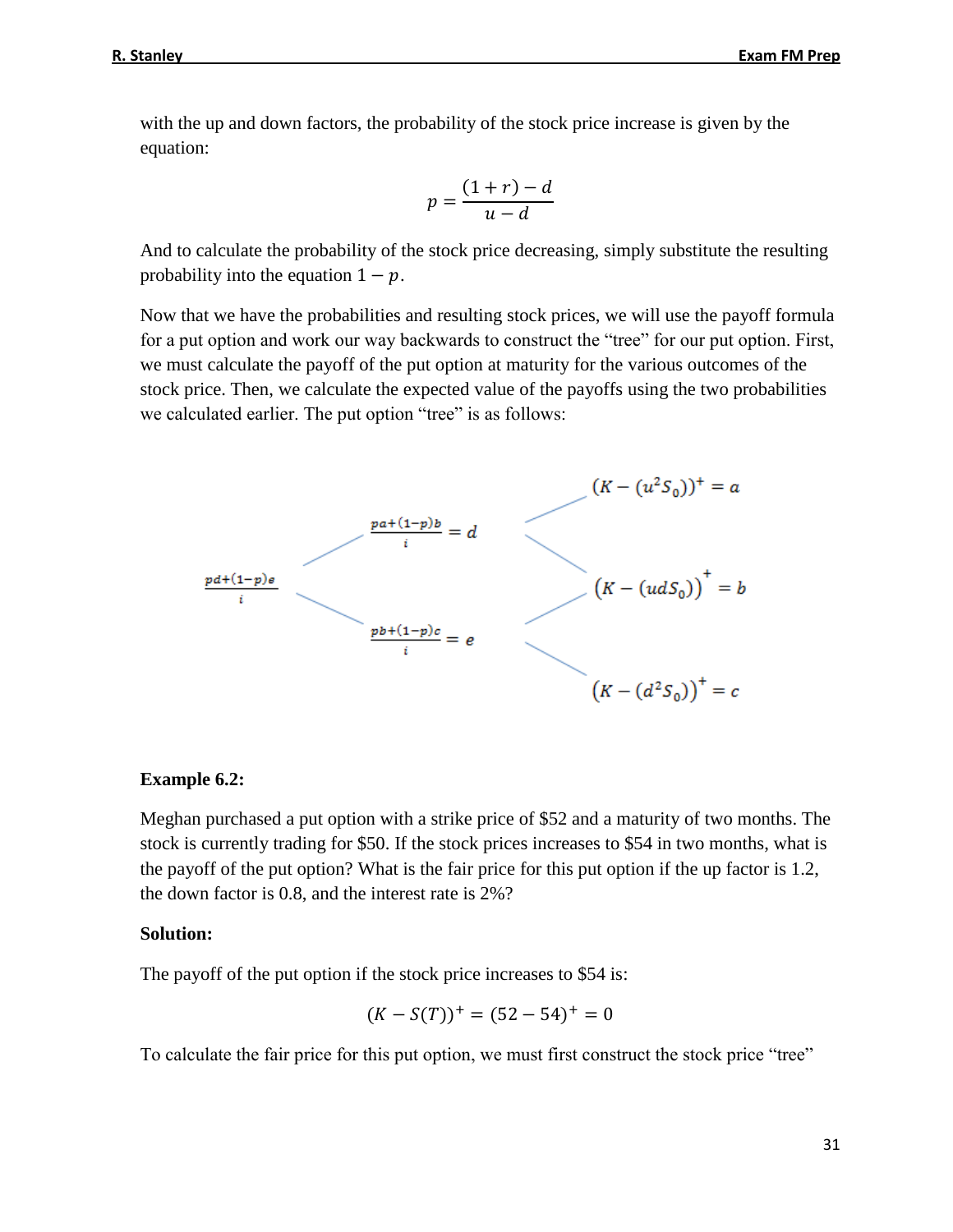

Next, we calculate the probabilities,  $p = \frac{(1+r)-d}{n}$  $\frac{(-+r)-d}{u-d} = \frac{1.02-0.8}{1.2-0.8}$  $\frac{1.02 - 0.8}{1.2 - 0.8} = 0.55$  and

 $(1 - p) = (1 - 0.55) = 0.45$ 

Finally, we will construct the put option "tree"



Therefore, the fair price for this put option according to the binomial pricing model is \$6.03.

### *f) Call option*

A call option is a financial instrument that grants the purchaser the right, but not the obligation, to buy a stock at a particular price for a specified amount of time. Similar to a put option, a call option has a strike price and expiration and there are both American and European call options that follow the same regulations as put options.

If the strike price is higher than the market price, the call option should not be exercised. However, if the strike price is below the market price, the call option should be exercised. Therefore, the payoff of a call option is given by the equation:

$$
(S(T)-K)^+
$$

Where *K* is the strike price and  $S(T)$  is the stock price at time *T*. Similar to a put option, to calculate the profit of purchasing a call option, simply subtract the price of the option from the payoff.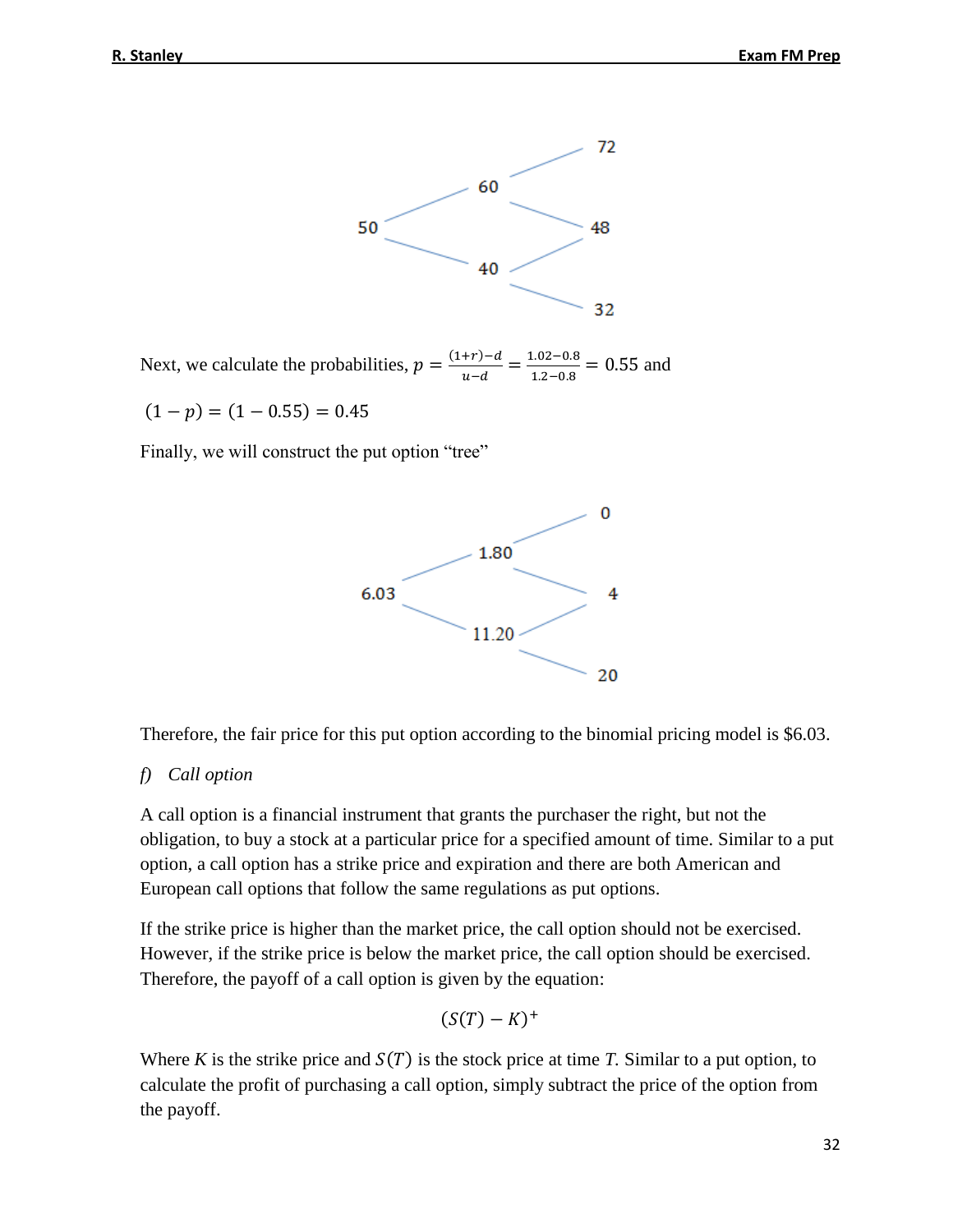Identical to a put option, we can use either put-call parity or the binomial pricing model to calculate the fair price of a call option. The only difference in using the binomial pricing model is the initial step of constructing the option "tree". Instead of using the formula for the payoff of a put option, we will use the formula for the payoff of a call option as stated above.

### **Example 6.3:**

What is the payoff of a call option with strike price \$52 if the stock price increases to \$54 at maturity two months? What is the fair price of the call option if the up factor is 1.2, the down factor is 0.8, the interest rate is 2% compounded continuously, and the current stock price is \$50?

### **Solution:**

If the stock price increases to \$54, the payoff of the call is  $(S(T) - K)^+ = (54 - 52)^+ = 2$ .

Since we already know that the put option with the same strike price and maturity trades at \$6.03, we can use put-call parity to calculate the fair price of the call option.

$$
C - P = S_0 - Ke^{-rT}
$$

$$
C - 6.03 = 50 - 52e^{-0.2(2)}
$$

$$
C = $21.17
$$

#### *g) Moneyness*

A financial instrument is said to be either in the money, out of the money, or at the money depending on the profitability of the investment. If the investment is profitable, it is in the money. While an investment that loses value is said to be out of the money and an investment that does not have any loss or gain is at the money. A call option is in the money if the stock price is higher than the strike price while a put option is in the money if the stock price is lower than the strike price. Therefore, when purchasing call option, the investor is bullish about the position and believes that the stock price will increase whereas the purchaser of a put option is bearish and is betting that the stock price will decrease.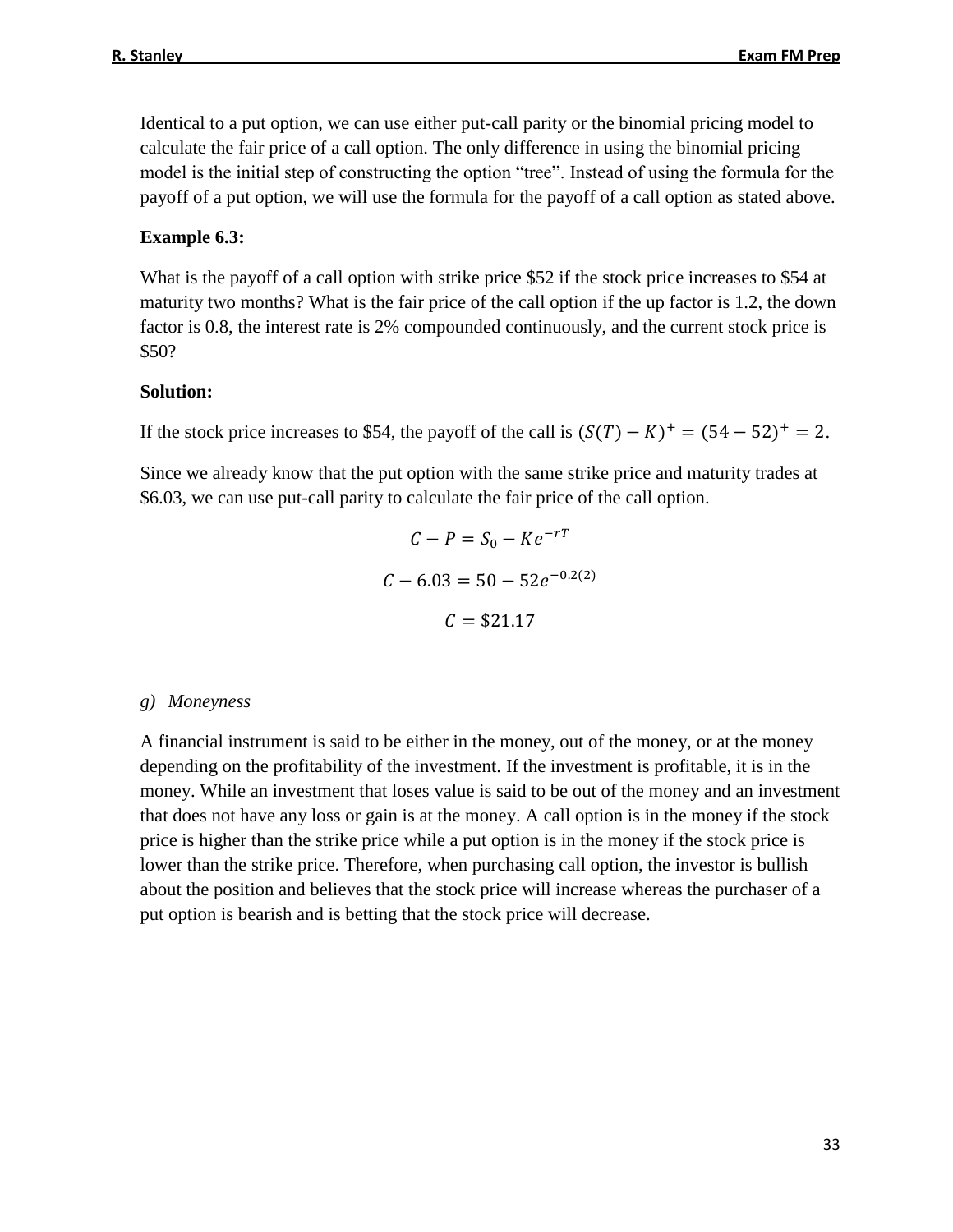$\overline{\phantom{a}}$ 

### **Section 7: Forward Contracts, Futures, and Swaps**

Forward contracts, futures, and swaps are other types of derivatives that are commonly used for hedging and speculation. There are several ways in which buyers and sellers of these derivatives can profit from the transactions, and investing in such derivatives can enhance a portfolio greatly.

### *a) Forward contract*

A forward contract is a customized agreement between two parties to buy or sell an asset at a specified price on a future date. Since this contract is customizable, it is particularly useful when hedging. The contract can be constructed for a specific commodity, amount, and delivery date. The price of the asset in the forward contract is referred to as the forward price. Similar to options and other types of derivatives, there is typically an asset on which the value of the forward contract is based, and is known as the underlying asset. The delivery date is known as the expiration date. For example, a forward contract of 100 bushels of wheat to be delivered three years from now has an underlying asset of wheat, quantity of 100 bushels, and an expiration of three years.

A traditional forward contract requires no money up front, other than commission, and the money is delivered at expiration. The current price of the asset when the contract is entered is known as the spot price. The difference between the spot price and the forward price is the forward premium or forward discount. If the forward price is higher than the spot price, there exists a forward premium. On the other hand, if the forward price is lower than the spot price, the asset is forwarded at a discount. The buyer of the asset in a forward contract is called the long forward while the seller of the asset is the short forward. The profits of the long and the short in a forward contract are opposite of each other. Therefore, a forward contract is a zerosum game $^{25}$ .

Forward contracts are not traded on a centralized exchange and are therefore referred to as over-the-counter financial instruments. The ease at which these contracts can be created due to the over-the-counter nature increases the convenience of this financial instrument, but also increases the default risk of the investment. As such, forward contracts are not readily available to retail investors as other financial instruments<sup>26</sup>.

<sup>&</sup>lt;sup>25</sup> "Derivatives Market." *Manual for SOA Exam FM*. 2009. Web. Dec. 2016.

<sup>&</sup>lt;https://www.math.binghamton.edu/arcones/exam-fm/sect-7-1.pdf+>.

<sup>26</sup> Picardo, CFA Elvis. "Forward Contract." *Investopedia*. 03 Apr. 2015. Web. Jan. 2017. <http://www.investopedia.com/terms/f/forwardcontract.asp>.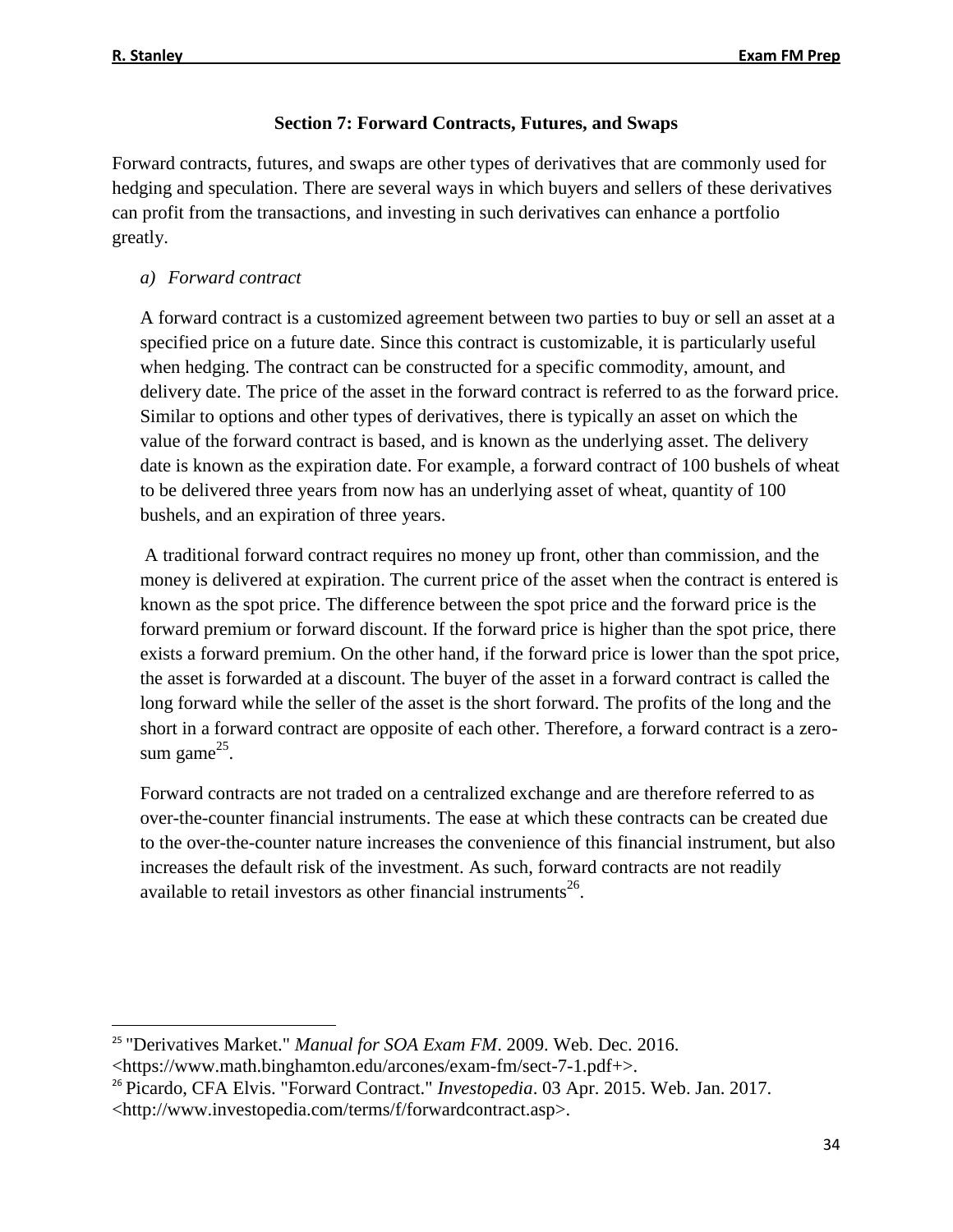### **Example 7.1:**

Bob enters into a forward contract with Fred to purchase 100 ounces of silver in one year at \$18 per ounce. What are Bob and Fred's payoffs if the spot price of the silver is \$15, \$17, \$20?

### **Solution:**

Bob's payoff chart:

| <b>Spot Price</b> |                  |                  |                |
|-------------------|------------------|------------------|----------------|
| Payoff            | $100(-2) = -200$ | $100(-1) = -100$ | $100(2) = 200$ |

Fred's payoff chart:

| <b>Spot Price</b> |                |                |                  |
|-------------------|----------------|----------------|------------------|
| Payoff            | $100(2) = 200$ | $100(1) = 100$ | $100(-2) = -200$ |

### *b) Futures contract*

A futures contract is a legal agreement made on a trading floor of a futures exchange, to buy or sell a commodity at a predetermined price at a specific time in the future. Unlike forward contracts, futures contracts are standardized, and thus can be traded on a futures exchange. The largest future exchanges are the Chicago Mercantile Exchange, the Chicago Board of Trades, the International Petroleum Exchange of London, and the New York Mercantile Exchange $2^7$ .

In addition to outlining the quantity of the commodity being traded, a futures contract can also include a description of the quality of the commodity. The terms futures and futures contract are typically used interchangeably, and mean virtually the same thing.

Futures contracts are used either for hedging or speculating purposes. Producers and purchasers of an underlying asset hedge or guarantee the future price of the commodity. On the other hand, portfolio managers or traders tend to bet on the price movements of the underlying assets. There are two risks associated with a futures contract which include market risk and credit risk. The market risk refers to the volatility of the price of the asset, while the credit risk is related to the solvency of the partners within the contract. Market risk is a non-diversifiable risk, meaning that it cannot be eliminated. However, credit risk can be minimized by requiring a deposit to an account known as a margin account. The deposit amount is the initial margin which is determined by the exchange. If there is a loss on the

l <sup>27</sup> Root. "Futures." *Investopedia*. 23 Nov. 2003. Web. Jan. 2017. <http://www.investopedia.com/terms/f/futures.asp>.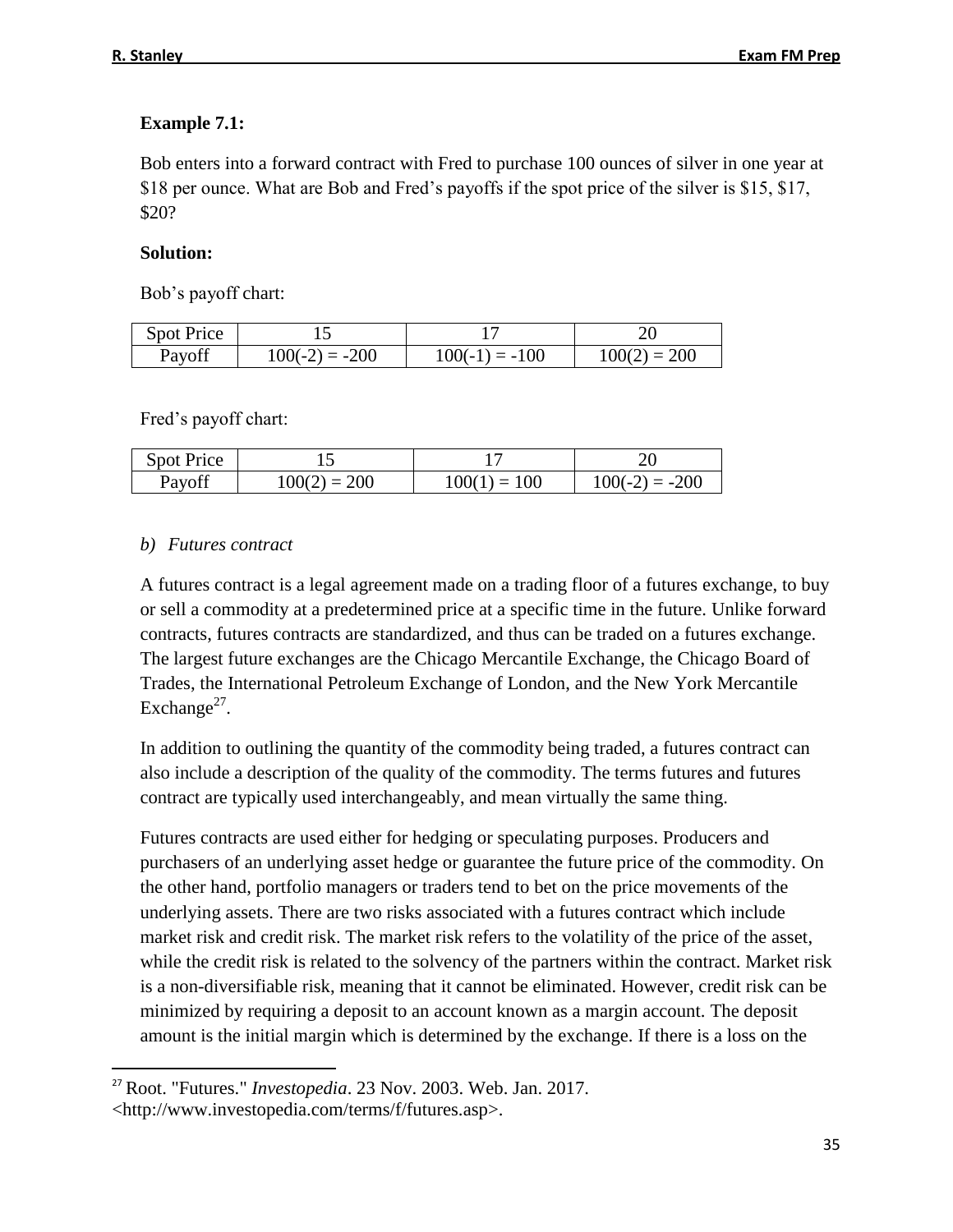future, the investor's broker transfers that amount from the investor's margin account to the clearinghouse. If there is a profit, the clearinghouse transfers the amount to the investor's margin account. The value of the investor's margin account after settlement is given by the formula:

$$
M_{t-\frac{1}{365}}e^{\frac{r}{365}}+N\left(S_{t}-S_{t-\frac{1}{365}}\right)
$$

Where  $M_{t-\frac{1}{26}}$ 365 is the previous day's balance of the margin account, *r* is the interest rate, *N* is the nominal amount,  $S_t$  is the current price, and  $S_{t-\frac{1}{2}}$ 365 is the previous day's price.

Unlike forward contracts which are typically made on commodities, futures contracts can be made on a number of underlying assets including stocks market indices, currency pairs, interest rates, and just about every commodity produced<sup>28</sup>.

### **Example 7.2:**

On January 1, 2017, Molly entered a long futures contract for 200 barrels of crude oil priced at \$55. The margin account is 35% of the market value of the futures' underlying asset. The annual continuously compounded interest rate is 4%. On January 2, 2017, the price decreases to \$54 per barrel. What is the balance of Molly's margin account after the settlement?

### **Solution:**

The initial balance in Molly's margin account is:

$$
(200)(0.35)(55) = 3850
$$

On January 2, the value of Molly's margin account is:

$$
M_{t-\frac{1}{365}}e^{\frac{r}{365}} + N\left(S_t - S_{t-\frac{1}{365}}\right)
$$
  
3850e^{\frac{0.04}{365}} + 200(54 - 55) = \$3650.42

*c) Swap*

l

A swap is a derivative contract in which two similar financial instruments that behave differently are exchanged. The two instruments being exchanged are called the legs of the swap. Two common types of swaps include commodities, and interest rate swap consisting of

<sup>28</sup> "Derivatives Markets." *Manual for SOA Exam FM*. Web. Jan. 2017.

<sup>&</sup>lt;https://www.math.binghamton.edu/arcones/exam-fm/sect-7-3.pdf+>.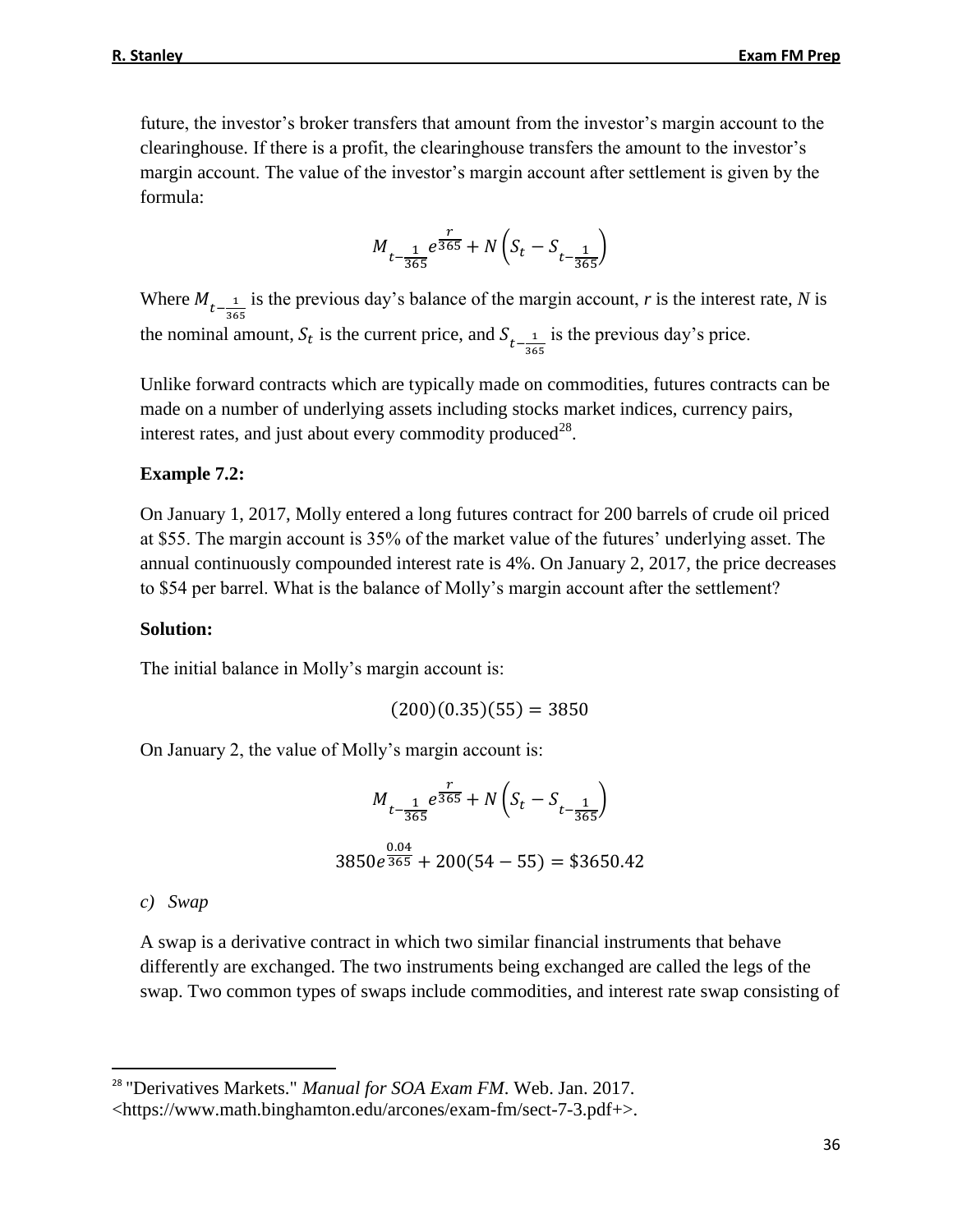a fixed rate in exchange for an adjustable or variable rate<sup>29</sup>. Typically, a swap includes a quantity that is known in advance, referred to as the fixed leg, and a quantity that is uncertain or unknown in advance, known as the floating leg. A swap will often times include an exchange of payments over time<sup>30</sup>.

Similar to forward contracts, swaps do not trade on exchanges, but occur between business and financial institutions. Swaps are traded over-the-counter, and are not typically used by retail investors.

Commodity swaps involve the exchange of a floating commodity price for a set price over an agreed-upon term. Commodity swaps frequently include crude oil since oil prices are highly volatile; this type of swap is typically used to hedge against the price of a commodity. The floating-leg component of the swap is tied to the market price of the underlying commodity. The fixed-leg component is dependent on the contract agreement. In general, the floating-leg component is held by the consumer of the commodity willing to pay the fixed-price, and the fixed-leg is held by the producer who agrees to pay a floating rate. Therefore, the consumer gets a guaranteed price and the producer is protected from a decline in the price of the commodity $31$ .

### **Example 7.3:**

ABC Corporation needs to purchase 1,000 barrels of crude oil per year for the next three years. The forward prices for delivery on oil in one year, two years, and three years are \$49, \$50, and \$51 per barrel respectively. The one year, two year, and three-year spot rates are 1.5%, 2%, and 2.5%. Calculate the entire cost upfront of the oil and the cost of paying each year upon delivery.

### **Solution:**

 $\overline{\phantom{a}}$ 

The upfront cost per barrel is:

$$
\frac{49}{(1+0.015)} + \frac{50}{(1+0.02)^2} + \frac{51}{(1+0.025)^3} = $143.69
$$

Thus, by paying  $$143.69(1000) = $143,692.87$  today, ABC Corporation is guaranteed 1,000 barrels of crude oil per year for three years. However, there is the risk that the oil will not be delivered so ABC Corporation may decide to make three payments, one each year as

<sup>29</sup> Root. "Swap." *Investopedia*. 30 Dec. 2015. Web. Jan. 2017.

<sup>&</sup>lt;http://www.investopedia.com/terms/s/swap.asp>.

<sup>30</sup> "Derivatives Markets." *Manual for SOA Exam FM*. Web. Jan. 2017.

<sup>&</sup>lt;https://www.math.binghamton.edu/arcones/exam-fm/sect-7-10.pdf+>.

<sup>31</sup> Root. "Commodity Swap." *Investopedia*. 19 Nov. 2003. Web. Jan. 2017.

<sup>&</sup>lt;http://www.investopedia.com/terms/c/commodityswap.asp>.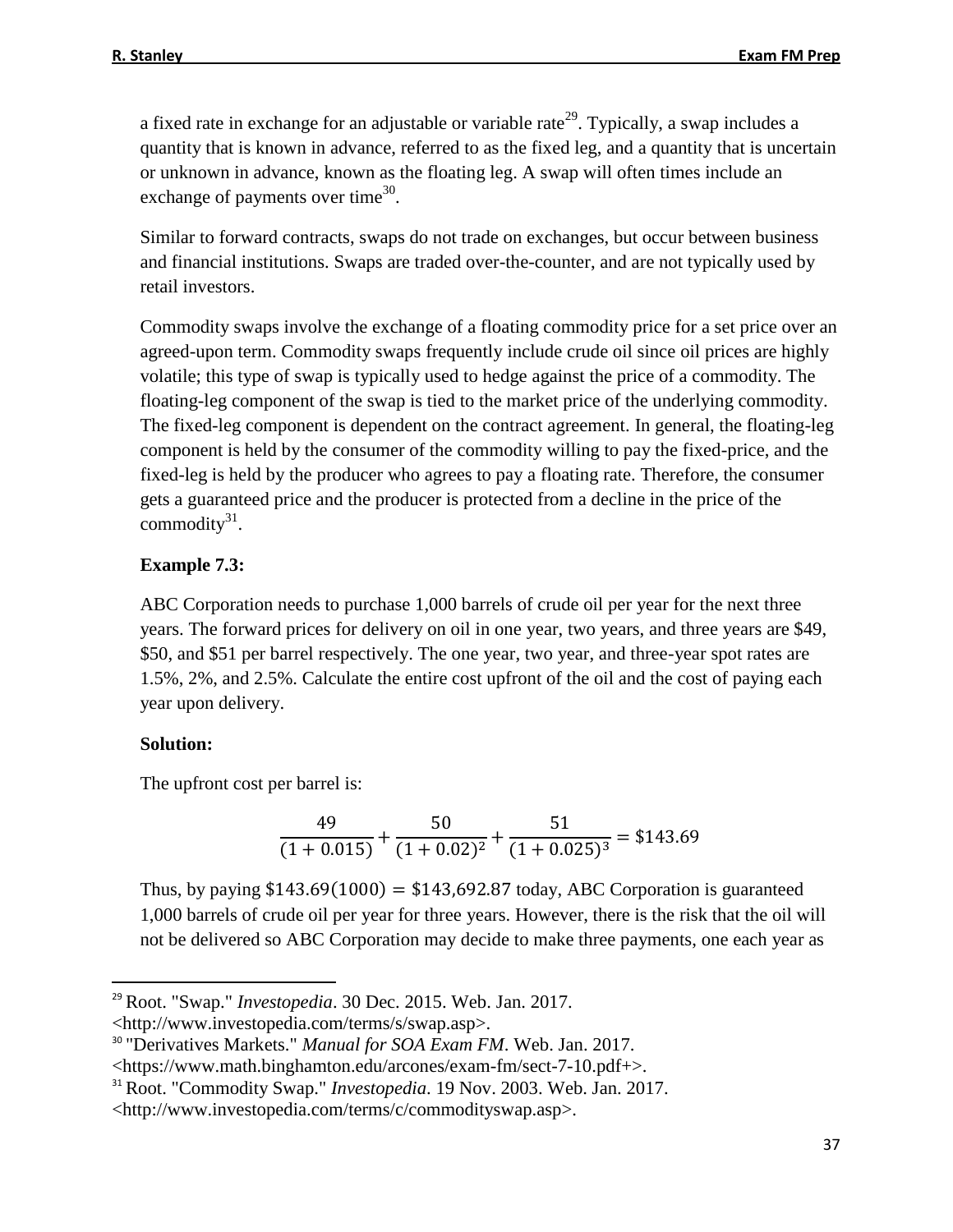the barrels are delivered. The yearly cost per barrel *X* is calculated with the following equation:

$$
143.69 = \frac{X}{(1+0.015)} + \frac{X}{(1+0.02)^2} + \frac{X}{(1+0.025)^3}
$$

Therefore, by using computer software to solve for *X*,  $X = $49.58$  is the barrel cost that ABC Corporation must pay each year.

Interest rate swaps are slightly more complex than commodity swaps, as interest rates can be directly impacted by the Federal Reserve<sup>32</sup>. In an interest rate swap, the parties exchange cash flows based on a theoretical principal amount in order to hedge against risk or speculate changes in interest rates. The London Interbank Office Rate (LIBOR) is frequently used in interest rate swap agreements. This rate is published daily by the British Bankers Association and is based on rates that large international banks in London offer each other. The interest rate used in an interest rate swap is the most recent value of the LIBOR plus a margin<sup>33</sup>.

### **Example 7.4:**

ABC Company is willing to pay XYZ Incorporated an annual rate of LIBOR plus 1.4% on a theoretical principal of \$750,000 for four years. In exchange XYZ pays ABC a fixed annual rate of 5% on the theoretical principal of \$750,000 for four years. The LIBOR rate is currently 1.7%. Determine what happens if the LIBOR rates increase by 0.5% per year and 2.5% per year.

*Note:* XYZ Inc. benefits from the swap if rates rise significantly over the next four years and ABC Company benefits if rates fall, stay stagnant, or rise gradually.

### **Solution:**

 $\overline{\phantom{a}}$ 

If LIBOR rises by 0.5% per year XYZ Inc.'s total interest payments to its bond holders over the four-year period are:

 $750000(4 * 0.014 + 0.017 + 0.022 + 0.027 + 0.032) = $115,500$ 

If the LIBOR rate had remained flat, the total interest payments would have been:

 $750000(4 * 0.014 + 0.017) = $54,750$ 

Therefore, XYZ must pay out an additional  $115,500 - 54,750 = $60,750$ .

<sup>&</sup>lt;sup>32</sup> "Derivatives Markets." *Manual for SOA Exam FM*. Web. Jan. 2017.

<sup>&</sup>lt;https://www.math.binghamton.edu/arcones/exam-fm/sect-7-10.pdf+>.

<sup>33</sup> Root. "Swap." *Investopedia*. 30 Dec. 2015. Web. Jan. 2017.

<sup>&</sup>lt;http://www.investopedia.com/terms/s/swap.asp>.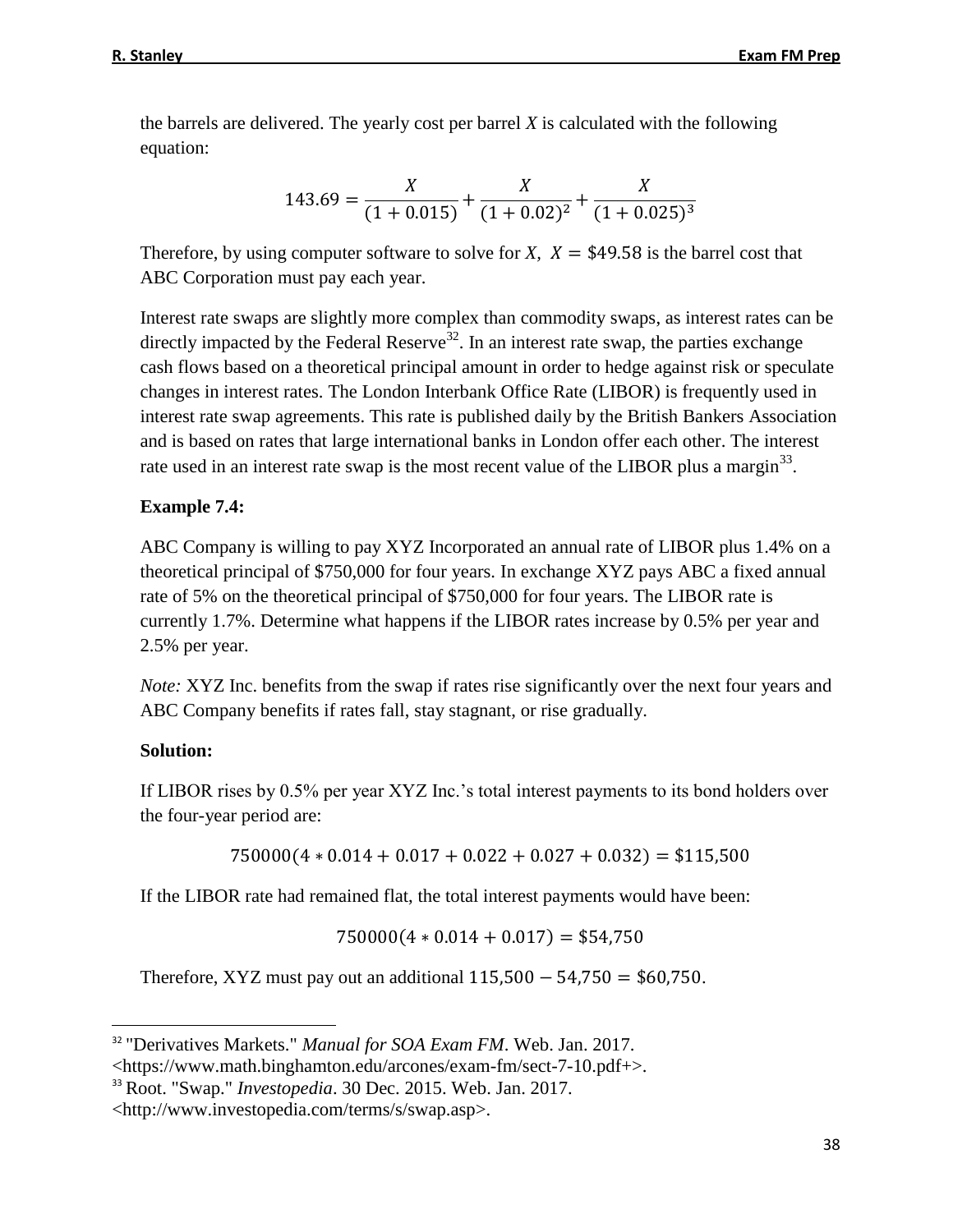XYZ Inc. pays ABC Company 750000 ∗ 4 ∗ 0.05 = \$150,000 and receives \$115,500 in return. Therefore, XYZ's net loss on the swap is \$34,500.

If LIBOR instead rises by 2.5% per year, XYZ Inc.'s total interest payments to its bond holders over the four-year period are:

 $750000(4 * 0.014 + 0.017 + 0.042 + 0.067 + 0.092) = $205,500$ 

ABC pays this amount to XYZ and XYZ pays \$150,000 in return. Thus, XYZ's net gain on the swap is \$55,500.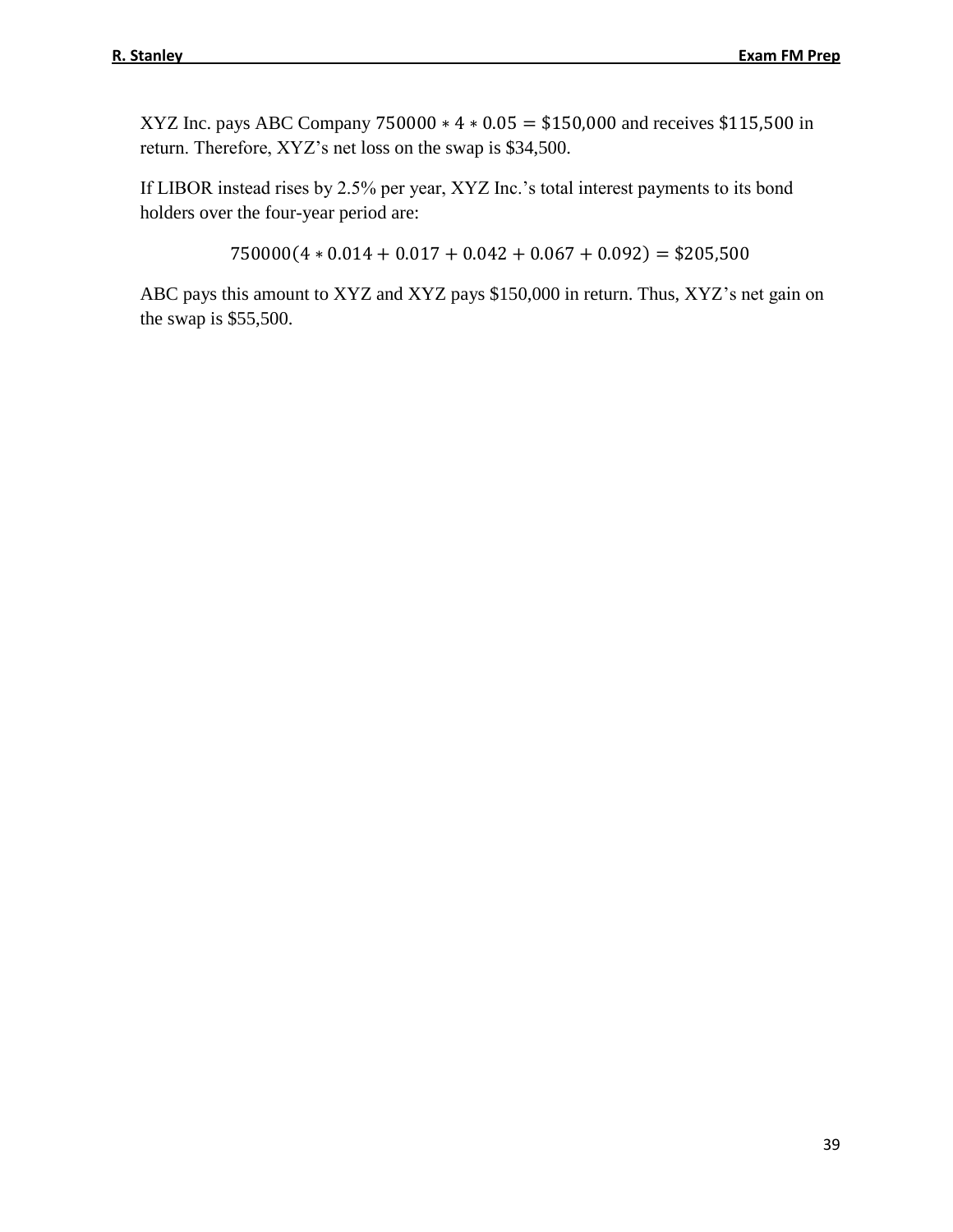### **References**

"Amortization Method and Sinking Funds." Web. Oct. 2016. 163. <http://www.mheducation.ca/college/zima/graphics/zima5mfz\_information/5mfz\_sample.pdf+>.

"Annuity-Solve for Number of Periods." *Finance Formulas*. Web. 20 Oct. 2016. <http://www.financeformulas.net/Number-of-Periods-of-Annuity-from-Present-Value.html>.

"Bond Amortization Schedule - Effective Interest Method." *Double Entry Bookkeeping*. 06 Nov. 2016. Web. 15 Nov. 2016. <http://www.double-entry-bookkeeping.com/bonds-payable/bondamortization-schedule/>.

Damoda, Aswath. *The Time Value of Money*. Web. 20 Sept. 2016. <http://people.stern.nyu.edu/adamodar/pdfiles/acf4E/presentations/timevalue.pdf>.

"Derivatives Market." *Manual for SOA Exam FM*. 2009. Web. Dec. 2016. <https://www.math.binghamton.edu/arcones/exam-fm/sect-7-1.pdf+>.

"Derivatives Markets." *Manual for SOA Exam FM*. Web. Jan. 2017. <https://www.math.binghamton.edu/arcones/exam-fm/sect-7-3.pdf+>.

"Derivatives Markets." *Manual for SOA Exam FM*. Web. Jan. 2017. <https://www.math.binghamton.edu/arcones/exam-fm/sect-7-10.pdf+>.

"Exam FM – Financial Mathematics." Member. Web. 02 Aug. 2016. <https://www.soa.org/education/exam-req/edu-exam-fm-detail.aspx>.

Finan, Marcel B. "A Basic Course in the Theory of Interest and Derivatives Market." 157. Arkansas Tech University, 15 Aug. 2015. Web. 30 Sept. 2016. <http://faculty.atu.edu/mfinan/actuarieshall/mainf.pdf>.

Finan, Marcel B. "A Basic Course in the Theory of Interest and Derivatives Market." 256. Arkansas Tech University, 15 Aug. 2015. Web. 30 Sept. 2016. <http://faculty.atu.edu/mfinan/actuarieshall/mainf.pdf>.

"Financial Mathematics for Actuaries." Web. 5 Oct. 2016. <http://www.mysmu.edu/faculty/yktse/FMA/S\_FMA\_2.pdf+>.

"Mathematical Interest Theory." *Google Books*. Web. 20 Oct. 2016.

McLaury, Daniel. "Arithmetic Increasing Annuity." Web. 15 Oct. 2016. <https://www.quora.com/What-is-the-derivation-for-the-formula-for-an-arithmeticallyincreasing-annuity>.

McMahon, Tim. "InflationData.com." *US Inflation Long Term Average*. 01 Apr. 2014. Web. 15 Sept. 2016. <[http://inflationdata.com/Inflation/Inflation\\_Rate/Long\\_Term\\_Inflation.asp>](http://inflationdata.com/Inflation/Inflation_Rate/Long_Term_Inflation.asp)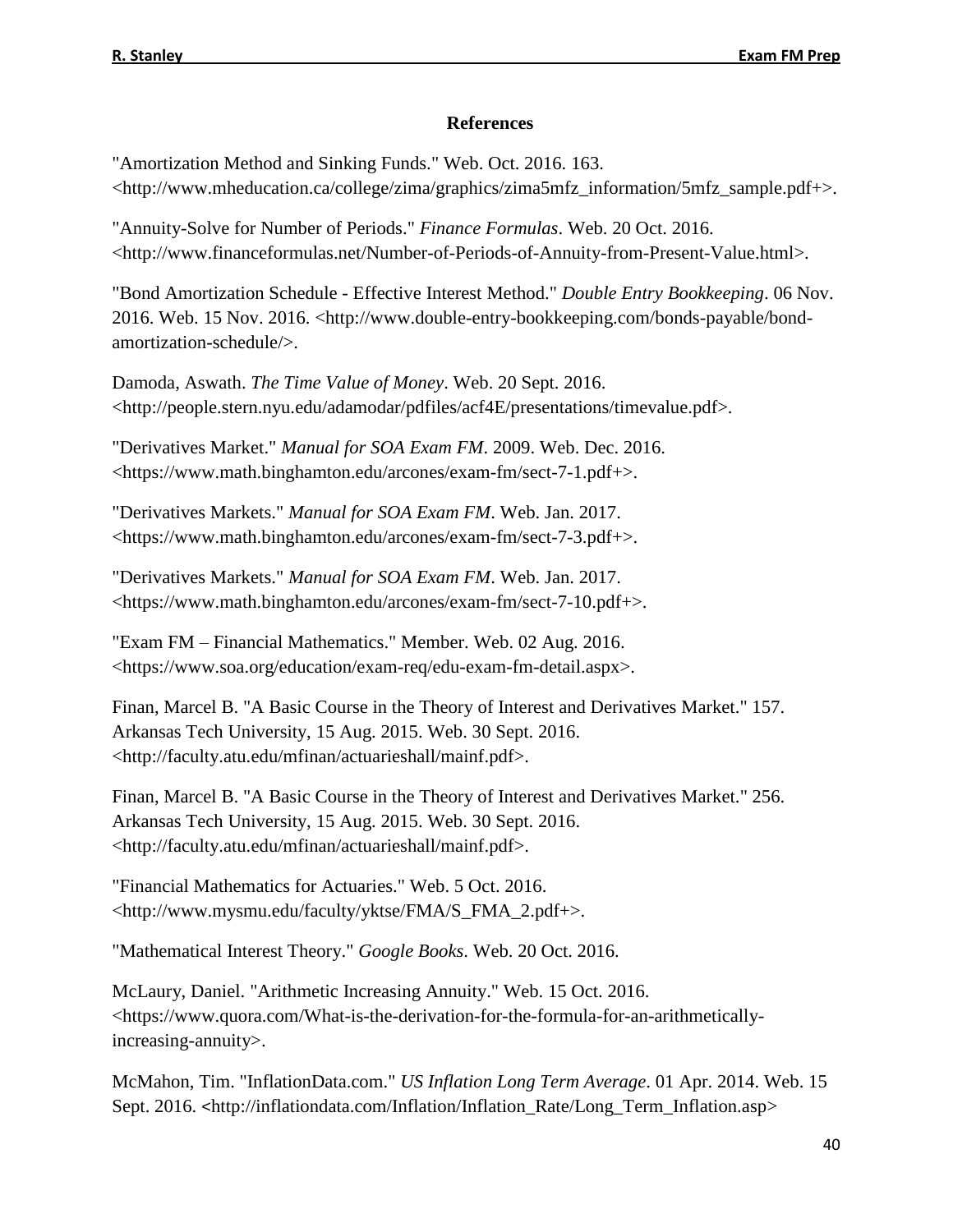"Money Vs. Time-Weighted Return - CFA Level 1." *Investopedia*.18 Apr. 2008. Web. 20 Nov. 2016. <http://www.investopedia.com/exam-guide/cfa-level-1/quantitative-methods/discountedcash-flow-time-weighted-return.asp>.

Petroff, Eric. "Callable Bonds: Leading A Double Life." *Investopedia*. 18 Apr. 2007. Web. 15 Nov. 2016. <http://www.investopedia.com/articles/bonds/07/callable\_bonds.asp>.

Picardo, CFA Elvis. "Discount Rate." *Investopedia*. 23 Jan. 2014. Web. 15 Sept. 2016. <http://www.investopedia.com/terms/d/discountrate.asp>.

Picardo, CFA Elvis. "Forward Contract." *Investopedia*. 03 Apr. 2015. Web. Jan. 2017. <http://www.investopedia.com/terms/f/forwardcontract.asp>.

"PreMBA Finance." *PreMBA Finance*. Web. 1 Oct. 2016. <http://ci.columbia.edu/ci/premba\_test/c0332/s5/s5\_4.html>.

"Present Value of a Growing Annuity." *Finance Formulas*. Web. 15 Oct. 2016. <http://www.financeformulas.net/Present\_Value\_of\_Growing\_Annuity.html>.

Root. "Annuity Due." *Investopedia*. 28 July 2015. Web. 1 Oct. 2016. <http://www.investopedia.com/terms/a/annuitydue.asp>.

Root. "Bid and Asked." *Investopedia.* 01 Apr. 2016. Web. Nov. 2016. [<http://www.investopedia.com/terms/b/bid-and-asked.asp>](http://www.investopedia.com/terms/b/bid-and-asked.asp)

Root. "Commodity Swap." *Investopedia*. 19 Nov. 2003. Web. Jan. 2017. <http://www.investopedia.com/terms/c/commodityswap.asp>.

Root. "Convexity Adjustment." *Investopedia*. 03 Oct. 2012. Web. Nov. 2016. <http://www.investopedia.com/terms/c/convexity-adjustment.asp>.

Root. "Futures." *Investopedia*. 23 Nov. 2003. Web. Jan. 2017. <http://www.investopedia.com/terms/f/futures.asp>.

Root. "Maintenance Margin." *Investopedia*. 05 Sept. 2015. Web. Jan. 2017. <http://www.investopedia.com/terms/m/maintenancemargin.asp>.

Root. "Modified Duration." *Investopedia*. 29 Dec. 2003. Web. Nov. 2016. <http://www.investopedia.com/terms/m/modifiedduration.asp>.

Root. "Money-Weighted Rate Of Return." *Investopedia*. 06 May 2008. Web. 25 Nov. 2016. <http://www.investopedia.com/terms/m/money-weighted-return.asp>.

Root. "Time-Weighted Rate of Return." *Investopedia*. 11 Oct. 2015. Web. Nov. 2016. <http://www.investopedia.com/terms/t/time-weightedror.asp?lgl=no-infinite>.